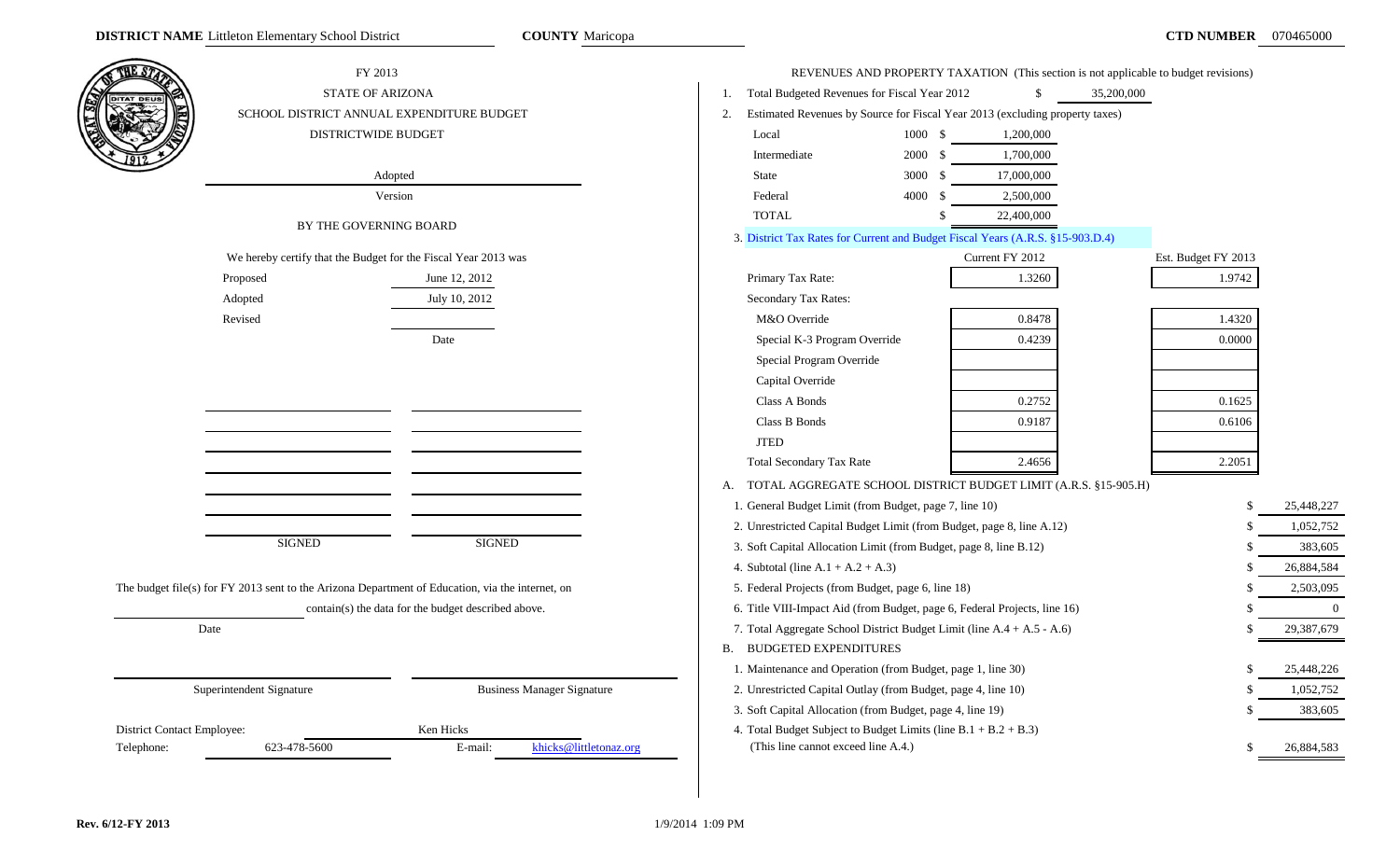**DISTRICT NAME** Littleton Elementary School District **COUNTY** Maricopa **CTD NUMBER** 070465000 **VERSION** 

VERSION Adopted

| <b>FUND 001 (M&amp;O)</b>                               |     |                      |           |            |           |                         | <b>MAINTENANCE AND OPERATION (M&amp;O) FUND</b> |         |               |                     |                   |
|---------------------------------------------------------|-----|----------------------|-----------|------------|-----------|-------------------------|-------------------------------------------------|---------|---------------|---------------------|-------------------|
|                                                         |     |                      | No. of    |            | Employee  | Purchased               |                                                 |         | Totals        |                     |                   |
| <b>Expenditures</b>                                     |     | Personnel<br>Current | Budget    | Salaries   | Benefits  | Services<br>6300, 6400, | Supplies                                        | Other   | Current<br>FY | Budget<br><b>FY</b> | $\%$<br>Increase/ |
|                                                         |     | <b>FY</b>            | <b>FY</b> | 6100       | 6200      | 6500                    | 6600                                            | 6800    | 2012          | 2013                | Decrease          |
| 100 Regular Education                                   |     |                      |           |            |           |                         |                                                 |         |               |                     |                   |
| 1000 Classroom Instruction                              |     | 207.87               | 228.50    | 8,603,433  | 2,663,832 | 11,900                  | 87,619                                          | 50,000  | 11,391,735    | 11,416,784          | 0.2%              |
| 2000 Support Services                                   |     |                      |           |            |           |                         |                                                 |         |               |                     |                   |
| 2100 Students                                           |     | 20.50                | 23.75     | 577,515    | 111,156   | 35,000                  | 11,274                                          |         | 756,803       | 734,945             | $-2.9\%$ 2.       |
| 2200 Instructional Staff                                |     | 19.15                | 16.75     | 689,714    | 145,985   | 2,800                   | 13,700                                          | 13,000  | 793,788       | 865,199             | 9.0%              |
| 2300 General Administration                             |     | 2.00                 | 2.00      | 226,000    | 53,365    | 118,100                 | 3,300                                           | 23,500  | 423,566       | 424,265             | 0.2%              |
| 2400 School Administration                              |     | 10.00                | 17.00     | 1,092,513  | 173,576   |                         | $14,64^\circ$                                   | 5,000   | 877,589       | 1,285,736           | 46.5%             |
| 2500 Central Services                                   |     | 13.00                | 13.80     | 609,229    | 185,822   | 205,150                 | 57,656                                          | 74,000  | 1,399,682     | 1,131,857           | $-19.1\%$ 6.      |
| 2600 Operation & Maintenance of Plant                   |     | 40.50                | 40.50     | 1,049,429  | 224,183   | 932,600                 | 885,000                                         | 1,300   | 2,872,513     | 3,092,512           | 7.7%              |
| 2900 Other                                              |     | 0.00                 |           |            |           |                         |                                                 |         |               |                     | $0.0\%$           |
| 3000 Operation of Noninstructional Services             |     | 0.75                 | 0.75      | 18,476     | 4,645     |                         | 4,700                                           |         | 27,821        | 27.821              | $0.0\%$ 9.        |
| 610 School-Sponsored Cocurricular Activities            | 10  | 0.00                 |           | 15,000     | 3,000     |                         |                                                 |         | 18,000        | 18,000              | $0.0\%$ 10.       |
| 620 School-Sponsored Athletics                          |     | 0.00                 |           | 95,300     | 17,145    | 39,000                  |                                                 |         | 151,135       | 151,445             | $0.2\%$ 11        |
| 630, 700, 800, 900 Other Programs                       | 12  | 0.00                 |           |            |           |                         |                                                 |         |               |                     | $0.0\%$ 12.       |
| Regular Education Subsection Subtotal (lines 1-12)      | 13. | 313.7                | 343.05    | 12,976,609 | 3,582,709 | 1,344,550               | 1,077,896                                       | 166,800 | 18,712,632    | 19,148,564          | 2.3% 13.          |
| 200 Special Education                                   |     |                      |           |            |           |                         |                                                 |         |               |                     |                   |
| 1000 Classroom Instruction                              | 14. | 72.75                | 77.75     | 2,401,405  | 570,463   | 58,000                  | 7,500                                           |         | 3,031,048     | 3,037,368           | 0.2% 14.          |
| 2000 Support Services                                   |     |                      |           |            |           |                         |                                                 |         |               |                     |                   |
| 2100 Students                                           | 15  | 19.75                | 24.25     | 715,000    | 138,962   | 981,000                 |                                                 | 1,000   | 1,834,450     | 1,835,962           | $0.1\%$ 15.       |
| 2200 Instructional Staff                                | 16. | 1.00                 | 1.00      | 76,000     | 17,650    | 2,390                   | 3,000                                           |         | 98,390        | 99,040              | $0.7\%$ 16.       |
| 2300 General Administration                             | 17  | 0.00                 |           |            |           |                         |                                                 |         |               |                     | $0.0\%$ 17.       |
| 2400 School Administration                              | 18  | 0.00                 |           |            |           |                         |                                                 |         |               |                     | $0.0\%$ 18.       |
| 2500 Central Services                                   | 19  | 0.00                 |           |            |           |                         |                                                 |         |               |                     | $0.0\%$ 19.       |
| 2600 Operation & Maintenance of Plant                   | 20  | 0.00                 |           |            |           |                         |                                                 |         |               |                     | $0.0\%$ 20.       |
| 2900 Other                                              | 21  | 0.00                 |           |            |           |                         |                                                 |         |               |                     | $0.0\%$ 21.       |
| 3000 Operation of Noninstructional Services             | 22  | 0.00                 |           |            |           |                         |                                                 |         |               |                     | $0.0\%$<br>22.    |
| Subtotal (lines 14-22)                                  | 23  | 93.50                | 103.00    | 3,192,405  | 727,075   | 1,041,390               | 10,500                                          | 1,000   | 4,963,888     | 4,972,370           | $0.2\%$ 23.       |
| 400 Pupil Transportation                                | 24. | 26.75                | 30.60     | 745,12     | 203,440   | 60,400                  | 210,000                                         | 325     | 1,177,302     | 1,219,292           | 3.6% 24.          |
| 510 Desegregation (from Districtwide Desegregation      |     |                      |           |            |           |                         |                                                 |         |               |                     |                   |
| Budget, page 2, line 44)                                | 25. | 0.00                 | 0.00      |            |           |                         |                                                 |         |               |                     | 0.0% 25.          |
| 520 Special K-3 Program Override                        |     |                      |           |            |           |                         |                                                 |         |               |                     |                   |
| (from Supplement, page 1, line 10)                      | 26. | 24.50                | 0.00      |            |           |                         |                                                 |         | 1,113,012     |                     | $-100.0\%$ 26.    |
| 530 Dropout Prevention Programs                         | 27. | 0.00                 |           |            |           |                         |                                                 |         |               |                     | $0.0\%$ 27.       |
| 540 Joint Career and Technical Education and Vocational |     |                      |           |            |           |                         |                                                 |         |               |                     |                   |
| Education Center (from Supplement, page 1, line 20)     | 28. | 0.00                 | 0.00      |            |           |                         |                                                 |         |               |                     | $0.0\%$ 28.       |
| 550 K-3 Reading Program                                 | 29. |                      | 1.50      | 75,000     | 18,000    |                         | 15,000                                          |         |               | 108,000             | 29.               |
| Total Expenditures (lines 13, and 23-29)                |     |                      |           |            |           |                         |                                                 |         |               |                     |                   |
| (Cannot exceed page 7, line 10)                         | 30. | 458.52               | 478.15    | 16,989,141 | 4,531,224 | 2,446,340               | 1,313,396                                       | 168,125 | 25,966,834    | 25,448,226          | $-2.0\%$ 30.      |
|                                                         |     |                      |           |            |           |                         |                                                 |         |               |                     |                   |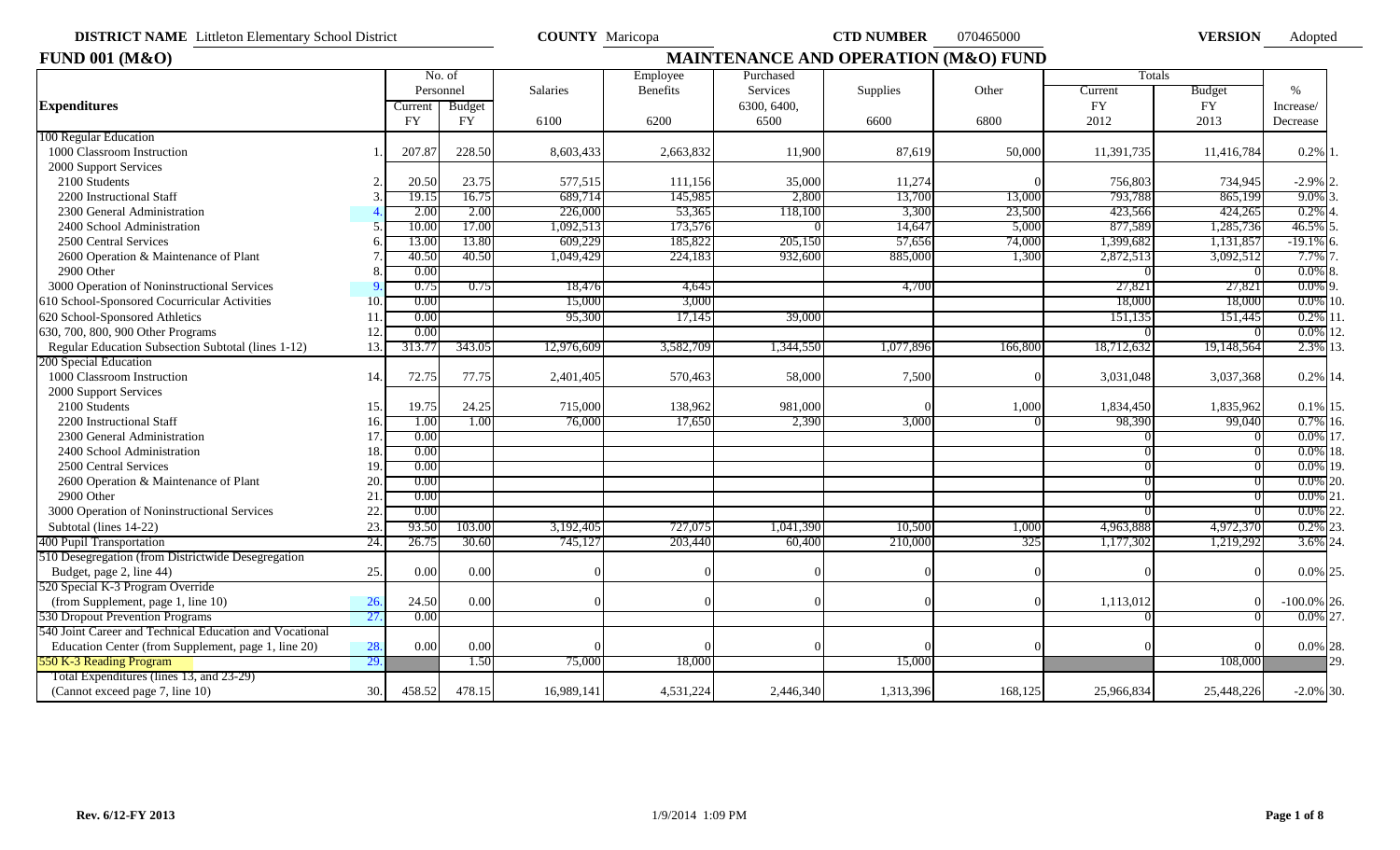#### **SPECIAL EDUCATION PROGRAMS BY TYPE (M&O Fund Program 200)**

| $(A.R.S. \S\S15-761 \text{ and } 15-903)$   | <b>Current FY</b> | <b>Budget FY</b> |                                                                                                           |
|---------------------------------------------|-------------------|------------------|-----------------------------------------------------------------------------------------------------------|
|                                             |                   |                  |                                                                                                           |
| 1. Autism                                   | 687,460           | 688,362          |                                                                                                           |
| 2. Emotional Disability                     | 45,136            | $45,226$ 2       |                                                                                                           |
| 3. Hearing Impairment                       | 12,230            | $12,243$ 3.      |                                                                                                           |
| 4. Other Health Impairments                 |                   |                  |                                                                                                           |
| 5. Specific Learning Disability             | 2,512,368         | 2,516,879 5.     |                                                                                                           |
| 6. Mild, Moderate or Severe Intell. Disab.* | 655,631           | $656,838$ 6.     | <b>Special Education Budgeted in SCA Fund</b><br><b>Budget FY</b><br>Current FY                           |
| 7. Multiple Disabilities                    | 214,502           | 214,734          | Amount budgeted in SCA Fund for Special Education                                                         |
| 8. Multiple Disabilities with S.S.I.**      | 97,225            | 97,330 8.        | (Only include programs listed in A.R.S. §15-761 (shown on lines 1-14 in the table to the left.)           |
| 9. Orthopedic Impairment                    | 78,692            | 78,778 9.        | NOTE: Do not include SCA Fund amounts in the Current FY or Budget FY columns in the table to the left.    |
| 10. Developmental Delay                     | 334,219           | 334,845 10.      |                                                                                                           |
| 11. Preschool Severe Delay                  |                   |                  |                                                                                                           |
| 12. Speech/Language Impairment              | 38,500            | 38,560 12.       |                                                                                                           |
| 13. Traumatic Brain Injury                  |                   |                  | <b>Expenditures Budgeted for Audit Services</b>                                                           |
| 14. Visual Impairment                       |                   |                  | M&O Fund - Nonfederal<br>6350<br>54,000                                                                   |
| 15. Subtotal (lines 1 through 14)           | 4,675,963         | $4,683,795$ 15.  | All Funds - Federal<br>6330                                                                               |
| 16. Gifted Education                        | 240,835           | 241,365 16.      |                                                                                                           |
| 17. Remedial Education                      |                   |                  |                                                                                                           |
| 18. ELL Incremental Costs                   | 47,090            | 47,210 18.       | FY 2013 Performance Pay (A.R.S. §15-920)                                                                  |
| 19. ELL Compensatory Instruction            |                   | 19.              | Amount Budgeted in M&O Fund for a Performance Pay Component                                               |
| 20. Vocational and Technological Education  |                   | 20.              | Do not report budgeted amounts for the Performance Pay Component of the Classroom Site Fund on this line. |
| 21. Career Education                        |                   |                  |                                                                                                           |
| 22. Total (lines 15 through 21. Must equal  |                   |                  | <b>Average Daily Membership</b>                                                                           |
| total of line 23, page 1)                   | 4,963,888         | 4,972,370 22.    | A. FY 2012 Average Daily Membership:<br>Resident 4,791.600<br>Attending<br>4,804.459                      |

#### **Proposed Ratios for Special Education**

**Estimated FTE Certified Employees**

| Current FY | <b>Budget FY</b> |
|------------|------------------|
|            |                  |

| Mild.<br>. Moderate or Severe Intell. Disab.*                   | $- - -$<br>$\sim$ $\sim$ $\sim$<br>555641<br><u>000.001</u>                     | റാറ                                     |   |          | шиа                                  | Current FV | Budge. |  |
|-----------------------------------------------------------------|---------------------------------------------------------------------------------|-----------------------------------------|---|----------|--------------------------------------|------------|--------|--|
| Multiple<br><br>Disabilities                                    | 214,502                                                                         | $\blacksquare$<br>14.1                  | . | ed in St | -Fund for Specia<br><b>Education</b> |            |        |  |
| $1 \cap \cap T$ shall<br>$\cdots$ $\cdots$ $\cdots$<br>$\cdots$ | the contract of the contract of the contract of the contract of the contract of | $\sim$ 0.00 $\sim$ 1.1<br>$\sim$ $\sim$ |   |          | 01777<br>$\mathbf{r}$ $\alpha$       |            |        |  |

| <b>Expenditures Budgeted for Audit Services</b> |      |        |
|-------------------------------------------------|------|--------|
| M&O Fund - Nonfederal                           | 6350 | 54,000 |
| All Funds - Federal                             | 6330 |        |

#### 18. ELL Incremental Costs 47,090 47,210 18. **FY 2013 Performance Pay (A.R.S. §15-920)**

#### **Average Daily Membership**

| total of line 23, page 1)                               | 4,963,888 | 4,972,370 22. | A. FY 2012 Average Daily Membership:                              | Resident 4,791.600 | Attending 4,804.459 |           |
|---------------------------------------------------------|-----------|---------------|-------------------------------------------------------------------|--------------------|---------------------|-----------|
| * Intellectual Disability (formerly Mental Retardation) |           |               | B. FY 2011 Average Daily Membership:                              | Resident 4,776.363 | Attending           | 4,786.996 |
| ** Severe Sensory Impairment                            |           |               |                                                                   |                    |                     |           |
| sed Ratios for Special Education                        |           |               | <b>Expenditures Budgeted in the M&amp;O Fund for Food Service</b> |                    |                     |           |

(A.R.S. §§15-903.E.1 and 15-764.A.5) Teacher-Pupil 1 to 16 Amount budgeted in M&O for Food Service (Fund 001, Function 3100) \$ 27,821 (This amount will be used to determine district compliance with state matching requirements pursuant to Code of Federal Regulations (CFR) Title 7, §210.17(a)]

### (A.R.S. §15-903.E.2) Current FY Budget FY **Estimated Transportation Revenues for FY 2013**

307.00 297.13 Estimated transportation revenues (object code 1400) to be received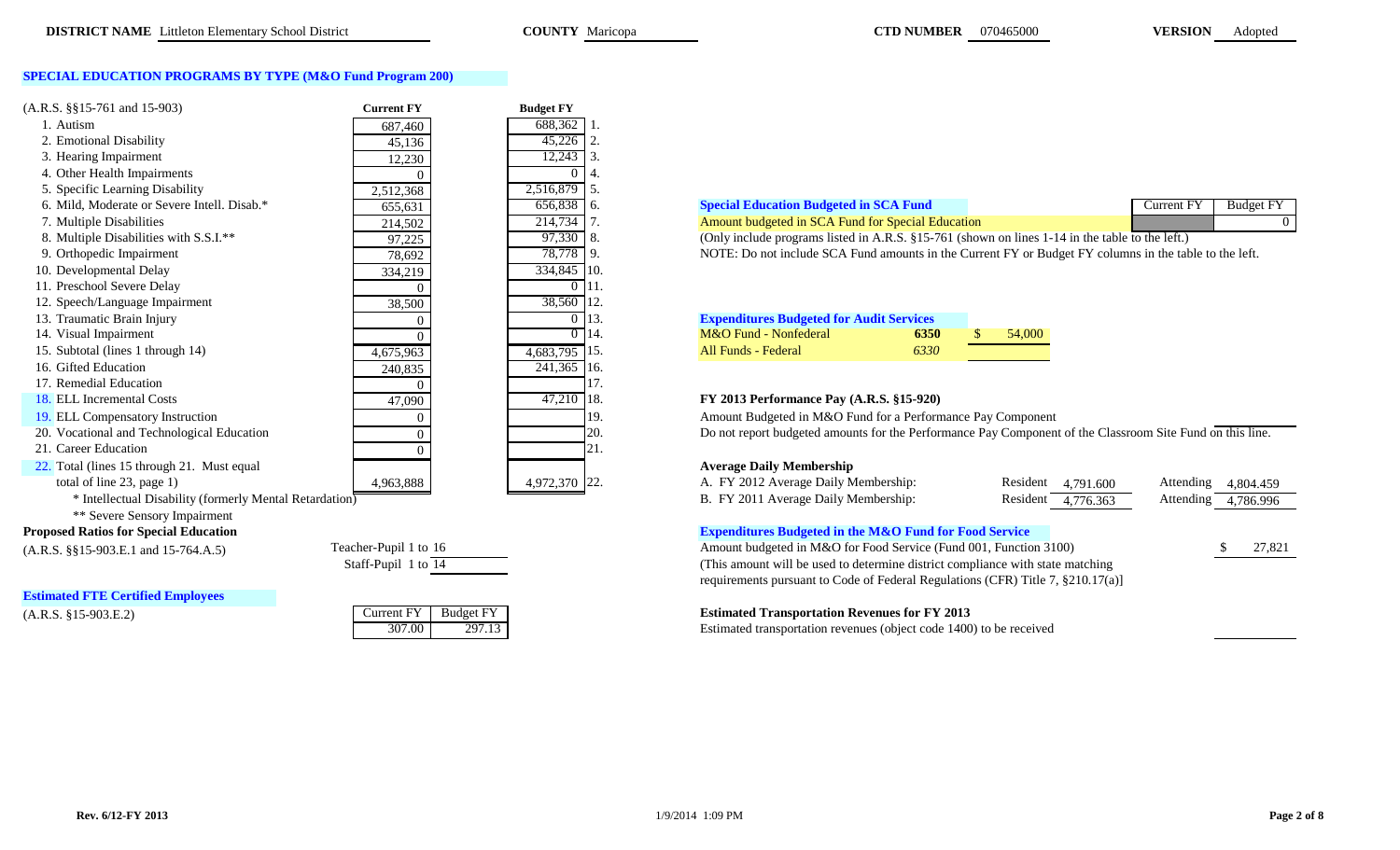**DISTRICT NAME** Littleton Elementary School District **COUNTY** Maricopa **CTD NUMBER** 070465000 **VERSION** Adopted

**VERSION**

|                                                                                    |            |                  |                                  | <b>Purchased Services</b> |                  |                        | Totals             |                          | $\%$                       |                                                                             |
|------------------------------------------------------------------------------------|------------|------------------|----------------------------------|---------------------------|------------------|------------------------|--------------------|--------------------------|----------------------------|-----------------------------------------------------------------------------|
| <b>Expenditures</b>                                                                |            | Salaries<br>6100 | <b>Employee Benefits</b><br>6200 | 6300, 6400,<br>6500(1)    | Supplies<br>6600 | Other Interest<br>6850 | Current FY<br>2012 | <b>Budget FY</b><br>2013 | Increase/<br>Decrease      |                                                                             |
| <b>Classroom Site Fund 011 - Base Salary</b>                                       |            |                  |                                  |                           |                  |                        |                    |                          |                            |                                                                             |
| 100 Regular Education                                                              |            |                  |                                  |                           |                  |                        |                    |                          |                            |                                                                             |
| 1000 Classroom Instruction                                                         |            | 257,351          | 42,973                           |                           |                  |                        | 296,124            | 300,324                  | $1.4%$ 1.                  |                                                                             |
| 2100 Support Services - Students                                                   |            |                  |                                  |                           |                  |                        | 2,900              | $\overline{0}$           | $-100.0\%$ 2.              | $(1)$ For FY 2013, the district has budgeted \$<br>in Fund 010.             |
| 2200 Support Services - Instructional Staff                                        |            |                  |                                  |                           |                  |                        | $\Omega$           |                          | $0.0\%$ 3.                 | object code 6590 for Classroom Site Fund pass-through payments to district- |
| Program 100 Subtotal (lines 1-3)                                                   |            | 257,351          | 42,973                           |                           |                  |                        | 299,024            | 300.324                  | $0.4\%$ 4.                 | sponsored charter schools. This amount is not included in the amounts repor |
| 200 Special Education                                                              |            |                  |                                  |                           |                  |                        |                    |                          |                            | for Fund 013.                                                               |
| 1000 Classroom Instruction                                                         |            | 15,750           | 3,947                            |                           |                  |                        | 17,000             | 19,697                   | 15.9% 5.                   |                                                                             |
| 2100 Support Services - Students                                                   |            |                  | 174                              |                           |                  |                        | 1,119              | 174                      | $-84.5\%$ 6.               |                                                                             |
| 2200 Support Services - Instructional Staff                                        |            | 1,115            |                                  |                           |                  |                        | $\mathbf{0}$       | 1,115                    |                            |                                                                             |
| Program 200 Subtotal (lines 5-7)                                                   |            | 16,865           | 4,121                            |                           |                  |                        | 18,119             | 20.986                   | 15.8% 8.                   |                                                                             |
| Other Programs (Specify)                                                           |            |                  |                                  |                           |                  |                        |                    |                          |                            |                                                                             |
| 1000 Classroom Instruction                                                         |            |                  |                                  |                           |                  |                        | $\overline{0}$     | $\overline{0}$           | 0.0% 9.                    |                                                                             |
| 2100 Support Services - Students                                                   | 10.        |                  |                                  |                           |                  |                        | $\overline{0}$     | $\overline{0}$           | $0.0\%$ 10.                |                                                                             |
| 2200 Support Services - Instructional Staff                                        | 11         |                  |                                  |                           |                  |                        | $\overline{0}$     | $\Omega$                 | 0.0% 11.                   |                                                                             |
| Other Programs Subtotal (lines 9-11)                                               | 12.        | $\overline{0}$   | $\overline{0}$                   |                           |                  |                        | $\overline{0}$     | $\overline{0}$           | $0.0\%$ 12.                |                                                                             |
| Total Expenditures (lines 4, 8, and 12)                                            | 13.        | 274,216          | 47,094                           |                           |                  |                        | 317,143            | 321,310                  | 1.3% 13.                   |                                                                             |
| Classroom Site Fund 012 - Performance Pay                                          |            |                  |                                  |                           |                  |                        |                    |                          |                            |                                                                             |
| 100 Regular Education                                                              |            |                  |                                  |                           |                  |                        |                    |                          |                            |                                                                             |
| 1000 Classroom Instruction                                                         | 14.        | 880.000          | 189.982                          |                           |                  |                        | 1,317,122          | 1,069,982                | $-18.8\%$ 14.              |                                                                             |
| 2100 Support Services - Students                                                   | 15.        |                  |                                  |                           |                  |                        | $\Omega$           | $\Omega$                 | $0.0\%$ 15.                |                                                                             |
| 2200 Support Services - Instructional Staff                                        | 16.        |                  |                                  |                           |                  |                        | $\overline{0}$     | $\overline{0}$           | $0.0\%$ 16.                |                                                                             |
| Program 100 Subtotal (lines 14-16)                                                 | 17.        | 880,000          | 189,982                          |                           |                  |                        | 1,317,122          | 1,069,982                | $-18.8\%$ 17.              |                                                                             |
| 200 Special Education                                                              |            |                  |                                  |                           |                  |                        |                    |                          |                            |                                                                             |
| 1000 Classroom Instruction                                                         | 18.        |                  |                                  |                           |                  |                        | $\Omega$           | $\overline{0}$           | $0.0\%$ 18.                |                                                                             |
| 2100 Support Services - Students                                                   | 19.        |                  |                                  |                           |                  |                        | $\overline{0}$     | $\overline{0}$           | $0.0\%$ 19.                |                                                                             |
| 2200 Support Services - Instructional Staff                                        | 20.        |                  |                                  |                           |                  |                        | $\overline{0}$     | $\mathbf{0}$             | $0.0\%$ 20.                |                                                                             |
| Program 200 Subtotal (lines 18-20)                                                 | 21.        | $\overline{0}$   | $\mathbf{0}$                     |                           |                  |                        | $\overline{0}$     | $\overline{0}$           | $0.0\%$ 21.                |                                                                             |
| Other Programs (Specify)                                                           |            |                  |                                  |                           |                  |                        |                    |                          |                            |                                                                             |
| 1000 Classroom Instruction                                                         | 22.        |                  |                                  |                           |                  |                        | $\Omega$           | $\Omega$                 | 0.0% 22.                   |                                                                             |
| 2100 Support Services - Students                                                   | 23.        |                  |                                  |                           |                  |                        | $\overline{0}$     | $\overline{0}$           | $0.0\%$ 23.                |                                                                             |
|                                                                                    | 24.        |                  |                                  |                           |                  |                        | $\overline{0}$     | $\overline{0}$           | 0.0% 24.                   |                                                                             |
| 2200 Support Services - Instructional Staff                                        | 25.        | $\Omega$         | $\Omega$                         |                           |                  |                        | $\Omega$           | $\Omega$                 | 0.0% 25.                   |                                                                             |
| Other Programs Subtotal (lines 22-24)<br>Total Expenditures (lines 17, 21, and 25) | 26         | 880,000          | 189,982                          |                           |                  |                        | 1,317,122          | 1,069,982                | $-18.8\%$ 26.              |                                                                             |
| <b>Classroom Site Fund 013 - Other</b>                                             |            |                  |                                  |                           |                  |                        |                    |                          |                            |                                                                             |
| 100 Regular Education                                                              |            |                  |                                  |                           |                  |                        |                    |                          |                            |                                                                             |
| 1000 Classroom Instruction                                                         | 27.        | 468,297          | 98,910                           |                           |                  |                        | 557,856            | 567,207                  | 1.7% 27.                   |                                                                             |
| 2100 Support Services - Students                                                   | 28.        | 7,800            | 1.600                            |                           |                  |                        | 8,300              | 9,400                    | 13.3% 28.                  |                                                                             |
| 2200 Support Services - Instructional Staff                                        | 29.        |                  |                                  |                           |                  |                        | $\Omega$           |                          | $0.0\%$ 29.                |                                                                             |
|                                                                                    | 30.        | 476,097          | 100,510                          | $\overline{0}$            |                  |                        | 566,156            | 576,607                  | 1.8% 30.                   |                                                                             |
| Program 100 Subtotal (lines 27-29)                                                 |            |                  |                                  |                           | $\overline{0}$   |                        |                    |                          |                            |                                                                             |
| 200 Special Education                                                              |            |                  |                                  |                           |                  |                        |                    |                          |                            |                                                                             |
| 1000 Classroom Instruction                                                         | 31.        | 47,000           | 9,700                            |                           |                  |                        | 56,400             | 56,700                   | 0.5% 31.<br>$-100.0\%$ 32. |                                                                             |
| 2100 Support Services - Students                                                   | 32.        | 3,000            | 700                              |                           |                  |                        | 3,600              | $\overline{0}$           |                            | 33.                                                                         |
| 2200 Support Services - Instructional Staff                                        | 33.<br>34. | 50,000           |                                  | $\Omega$                  |                  |                        | $\Omega$           | 3,700                    |                            |                                                                             |
| Program 200 Subtotal (lines 31-33)                                                 |            |                  | 10,400                           |                           | $\overline{0}$   |                        | 60,000             | 60,400                   | 0.7% 34.                   |                                                                             |
| 530 Dropout Prevention Programs                                                    |            |                  |                                  |                           |                  |                        |                    |                          |                            |                                                                             |
| 1000 Classroom Instruction                                                         | 35.        |                  |                                  |                           |                  |                        | $\Omega$           | $\Omega$                 | 0.0% 35.                   |                                                                             |
| Other Programs (Specify)                                                           |            |                  |                                  |                           |                  |                        |                    |                          |                            |                                                                             |
| 1000 Classroom Instruction                                                         | 36.        |                  |                                  |                           |                  |                        | $\Omega$           | $\overline{0}$           | 0.0% 36.                   |                                                                             |
| 2100, 2200 Support Serv. Students & Instructional Staff                            | 37.        |                  |                                  |                           |                  |                        | $\overline{0}$     | $\overline{0}$           | $0.0\%$ 37.                |                                                                             |
| Other Programs Subtotal (lines 36-37)                                              | 38.        | $\overline{0}$   | $\Omega$                         | $\overline{0}$            | $\overline{0}$   |                        | $\overline{0}$     | $\overline{0}$           | 0.0% 38.                   |                                                                             |
| Total Expenditures (lines 30, 34, 35, and 38)                                      | 39         | 526,097          | 110,910                          | $\overline{0}$            | $\mathbf{0}$     |                        | 626,156            | 637,007                  | 1.7% 39.                   |                                                                             |
| Total Classroom Site Funds (lines 13, 26, and 39)                                  | 40.        | 1,680,313        | 347,986                          | $\overline{0}$            | $\mathbf{0}$     | $\Omega$               | 2,260,421          | 2,028,299                | $-10.3\%$ 40.              |                                                                             |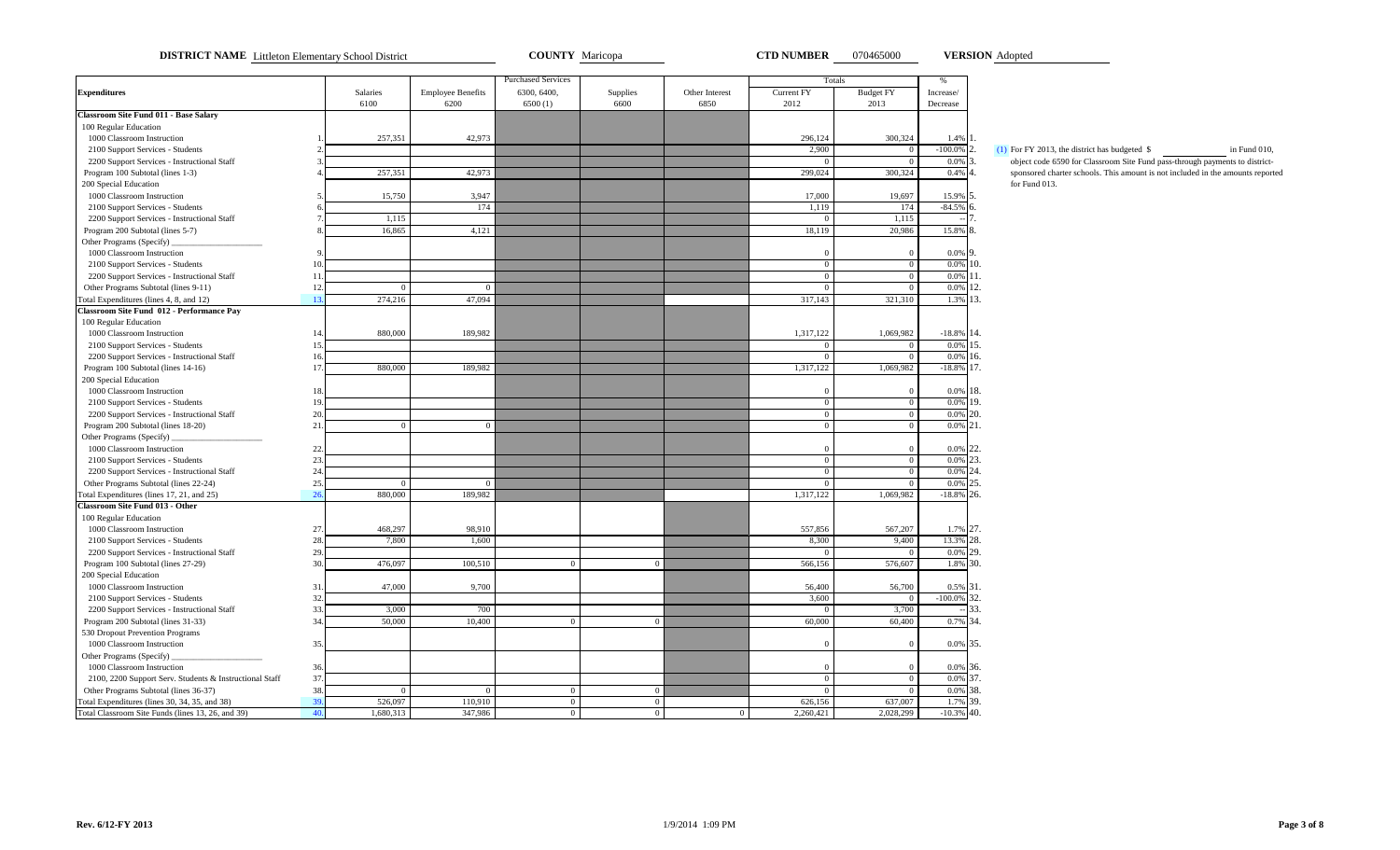| <b>VERSION</b><br><b>D NUMBER</b><br>070465000 |  |  |
|------------------------------------------------|--|--|
|------------------------------------------------|--|--|

| <b>FUNDS 610 AND 625</b>                                                                                                                                              |              |                                  |                  |                                                                                                                                |                                     |                                                                                                             | UNRESTRICTED CAPITAL OUTLAY (UCO) AND SOFT CAPITAL ALLOCATION (SCA) FUNDS                                  |                                |                 |                            |
|-----------------------------------------------------------------------------------------------------------------------------------------------------------------------|--------------|----------------------------------|------------------|--------------------------------------------------------------------------------------------------------------------------------|-------------------------------------|-------------------------------------------------------------------------------------------------------------|------------------------------------------------------------------------------------------------------------|--------------------------------|-----------------|----------------------------|
|                                                                                                                                                                       |              | Library Books,                   |                  |                                                                                                                                |                                     |                                                                                                             |                                                                                                            |                                |                 |                            |
|                                                                                                                                                                       |              | Textbooks,                       |                  |                                                                                                                                |                                     | All Other                                                                                                   | All Other                                                                                                  | Totals                         |                 |                            |
|                                                                                                                                                                       |              | & Instructional                  |                  | Redemption of                                                                                                                  |                                     | <b>Object Codes</b>                                                                                         | <b>Object Codes</b>                                                                                        | Current                        | <b>Budget</b>   | $\%$                       |
| <b>Expenditures</b>                                                                                                                                                   | Rentals      | Aids $(2)$                       | Property $(2)$   | Principal (3)                                                                                                                  | Interest $(4)$                      | (UCO-type                                                                                                   | (M&O-type                                                                                                  | <b>FY</b>                      | <b>FY</b>       | Increase/                  |
|                                                                                                                                                                       |              | 6440<br>6641-6643                | 6700             | 6830                                                                                                                           | 6840, 6850                          | excluding 6900)                                                                                             | excluding 6900)                                                                                            | 2012                           | 2013            | Decrease                   |
| <b>Unrestricted Capital Outlay Override (1)</b>                                                                                                                       |              |                                  |                  |                                                                                                                                |                                     |                                                                                                             |                                                                                                            | $\overline{0}$                 | $\overline{0}$  | 0.0%                       |
| <b>Unrestricted Capital Outlay Fund 610 (6)</b>                                                                                                                       |              |                                  |                  |                                                                                                                                |                                     |                                                                                                             |                                                                                                            |                                |                 |                            |
| 1000 Instruction                                                                                                                                                      |              | 298,640                          | 409,112          |                                                                                                                                |                                     |                                                                                                             |                                                                                                            | 1,164,549                      | 707,752         | $-39.2\%$ 2                |
| 2000 Support Services                                                                                                                                                 |              |                                  |                  |                                                                                                                                |                                     |                                                                                                             |                                                                                                            |                                |                 |                            |
| 2100, 2200 Students and Instructional Staff                                                                                                                           |              |                                  | 5,000            |                                                                                                                                |                                     |                                                                                                             |                                                                                                            | 5,000<br>60,000                | 5,000<br>35,000 | $0.0\%$ 3.                 |
| 2300, 2400, 2500, 2900 Administration<br>2600 Operation & Maintenance of Plant                                                                                        |              |                                  | 35,000<br>15,000 |                                                                                                                                |                                     |                                                                                                             |                                                                                                            | 30,000                         | 15,000          | $-41.7%$<br>$-50.0\%$ 5    |
| 2700 Student Transportation                                                                                                                                           |              |                                  | 10,000           |                                                                                                                                |                                     |                                                                                                             |                                                                                                            | 10.000                         |                 |                            |
| 3000 Operation of Noninstructional Services (5)                                                                                                                       |              |                                  |                  |                                                                                                                                |                                     |                                                                                                             |                                                                                                            |                                | 10,000          | $0.0\%$ 6                  |
| 4000 Facilities Acquisition and Construction                                                                                                                          |              |                                  | 70,000           |                                                                                                                                |                                     |                                                                                                             |                                                                                                            | 99,000<br>$\Omega$             | 70,000          | $-29.3%$<br>$0.0\%$ 8      |
| 5000 Debt Service                                                                                                                                                     |              |                                  |                  | 135,000                                                                                                                        | 75,000                              |                                                                                                             |                                                                                                            | 210,000                        | 210,000         | $0.0\%$ 9                  |
| Total Unrestricted Capital Outlay Fund (lines 2-9)                                                                                                                    | 10           | 298,640<br>$\theta$              | 544,112          | 135,000                                                                                                                        | 75,000                              | $\Omega$                                                                                                    |                                                                                                            | 1,578,549                      | 1,052,752       | $-33.3\%$ 10.              |
|                                                                                                                                                                       |              |                                  |                  |                                                                                                                                |                                     |                                                                                                             |                                                                                                            |                                |                 |                            |
| <b>Soft Capital Allocation Fund 625</b><br>1000 Instruction                                                                                                           | 11           | 233,106                          | 150,499          |                                                                                                                                |                                     |                                                                                                             |                                                                                                            | 233,106                        | 383,605         |                            |
|                                                                                                                                                                       |              |                                  |                  |                                                                                                                                |                                     |                                                                                                             |                                                                                                            |                                |                 | 64.6% 11.                  |
| 2000 Support Services<br>2100, 2200 Students and Instructional Staff                                                                                                  | 12.          |                                  |                  |                                                                                                                                |                                     |                                                                                                             |                                                                                                            | $\Omega$                       | 0               | 0.0% 12.                   |
| 2300, 2400, 2500, 2900 Administration                                                                                                                                 | 13.          |                                  |                  |                                                                                                                                |                                     |                                                                                                             |                                                                                                            | $\overline{0}$                 | $\Omega$        | $0.0\%$ 13.                |
| 2600 Operation & Maintenance of Plant                                                                                                                                 | 14.          |                                  |                  |                                                                                                                                |                                     |                                                                                                             |                                                                                                            | $\overline{0}$                 | $\Omega$        | 0.0% 14.                   |
| 2700 Student Transportation                                                                                                                                           | 15.          |                                  |                  |                                                                                                                                |                                     |                                                                                                             |                                                                                                            | $\overline{0}$                 | $\overline{0}$  | $0.0\%$ 15.                |
| 3000 Operation of Noninstructional Services (5)                                                                                                                       | 16.          |                                  |                  |                                                                                                                                |                                     |                                                                                                             |                                                                                                            | $\overline{0}$                 | $\overline{0}$  | $0.0\%$ 16.                |
| 4000 Facilities Acquisition and Construction                                                                                                                          | 17.          |                                  |                  |                                                                                                                                |                                     |                                                                                                             |                                                                                                            | $\overline{0}$                 | $\overline{0}$  | 0.0% 17.                   |
| 5000 Debt Service                                                                                                                                                     | 18.          |                                  |                  |                                                                                                                                |                                     |                                                                                                             |                                                                                                            | $\overline{0}$                 | $\Omega$        | $0.0\%$ 18.                |
| Total Soft Capital Allocation Fund (lines 11-18)                                                                                                                      | 19.          | 233,106<br>$\Omega$              | 150,499          | $\overline{0}$                                                                                                                 | $\overline{0}$                      | $\Omega$                                                                                                    |                                                                                                            | 233,106                        | 383,605         | 64.6% 19.                  |
| (1) Amounts in the Unrestricted Capital Outlay Override line 1 above must be<br>included in the appropriate individual line items for Fund 610 and in the Budget Year |              |                                  | Food Service     |                                                                                                                                |                                     |                                                                                                             | (5) Expenditures Budgeted in Unrestricted Capital Outlay (UCO) and Soft Capital Allocation (SCA) Funds for | Unrestricted<br>Capital Outlay |                 | Soft Capital<br>Allocation |
| Total Column.                                                                                                                                                         |              |                                  |                  |                                                                                                                                |                                     |                                                                                                             |                                                                                                            |                                |                 |                            |
|                                                                                                                                                                       |              |                                  |                  | Enter the amount budgeted in UCO and SCA for Food Service<br>[Amounts will be used to determine district compliance with state |                                     |                                                                                                             |                                                                                                            | 70,000                         |                 |                            |
| (2) Detail by object code:<br>Unrestricted                                                                                                                            | Soft Capital |                                  |                  | matching requirements pursuant to CFR Title 7, §210.17(a)]                                                                     |                                     |                                                                                                             |                                                                                                            |                                |                 |                            |
| Capital Outlay                                                                                                                                                        |              |                                  |                  |                                                                                                                                |                                     |                                                                                                             |                                                                                                            |                                |                 |                            |
| 6641 Library Books                                                                                                                                                    | Allocation   |                                  |                  |                                                                                                                                |                                     |                                                                                                             |                                                                                                            |                                |                 |                            |
| 6642 Textbooks<br>151,000                                                                                                                                             |              |                                  |                  |                                                                                                                                |                                     | (6) Expenditures, if any, budgeted in the Unrestricted Capital Outlay Fund on lines 2-9 for the K-3 Reading |                                                                                                            | -\$<br>142,640                 |                 |                            |
| 147,640<br>6643 Instructional Aids                                                                                                                                    |              | 233,106                          |                  | Program as described in A.R.S. §15-211, added by Laws 2012, Ch. 300, §2.                                                       |                                     |                                                                                                             |                                                                                                            |                                |                 |                            |
| 6731 Furniture and Equipment<br>414,112                                                                                                                               |              | 159,499                          |                  |                                                                                                                                |                                     |                                                                                                             |                                                                                                            |                                |                 |                            |
| 6734 Vehicles                                                                                                                                                         |              |                                  |                  |                                                                                                                                |                                     |                                                                                                             |                                                                                                            |                                |                 |                            |
| 6737 Tech Hardware & Software<br>130,000                                                                                                                              |              |                                  |                  |                                                                                                                                |                                     |                                                                                                             |                                                                                                            |                                |                 |                            |
| (3) Includes principal on Capital Equity Fund loans of                                                                                                                |              | , principal on capital leases of |                  |                                                                                                                                | 135,000 , and principal on bonds of |                                                                                                             |                                                                                                            |                                |                 |                            |
| (4) Includes interest on Capital Equity Fund loans of                                                                                                                 |              | interest on capital leases of    |                  | -S                                                                                                                             | 75,000, and interest on bonds of    |                                                                                                             |                                                                                                            |                                |                 |                            |
|                                                                                                                                                                       |              |                                  |                  |                                                                                                                                |                                     |                                                                                                             |                                                                                                            |                                |                 |                            |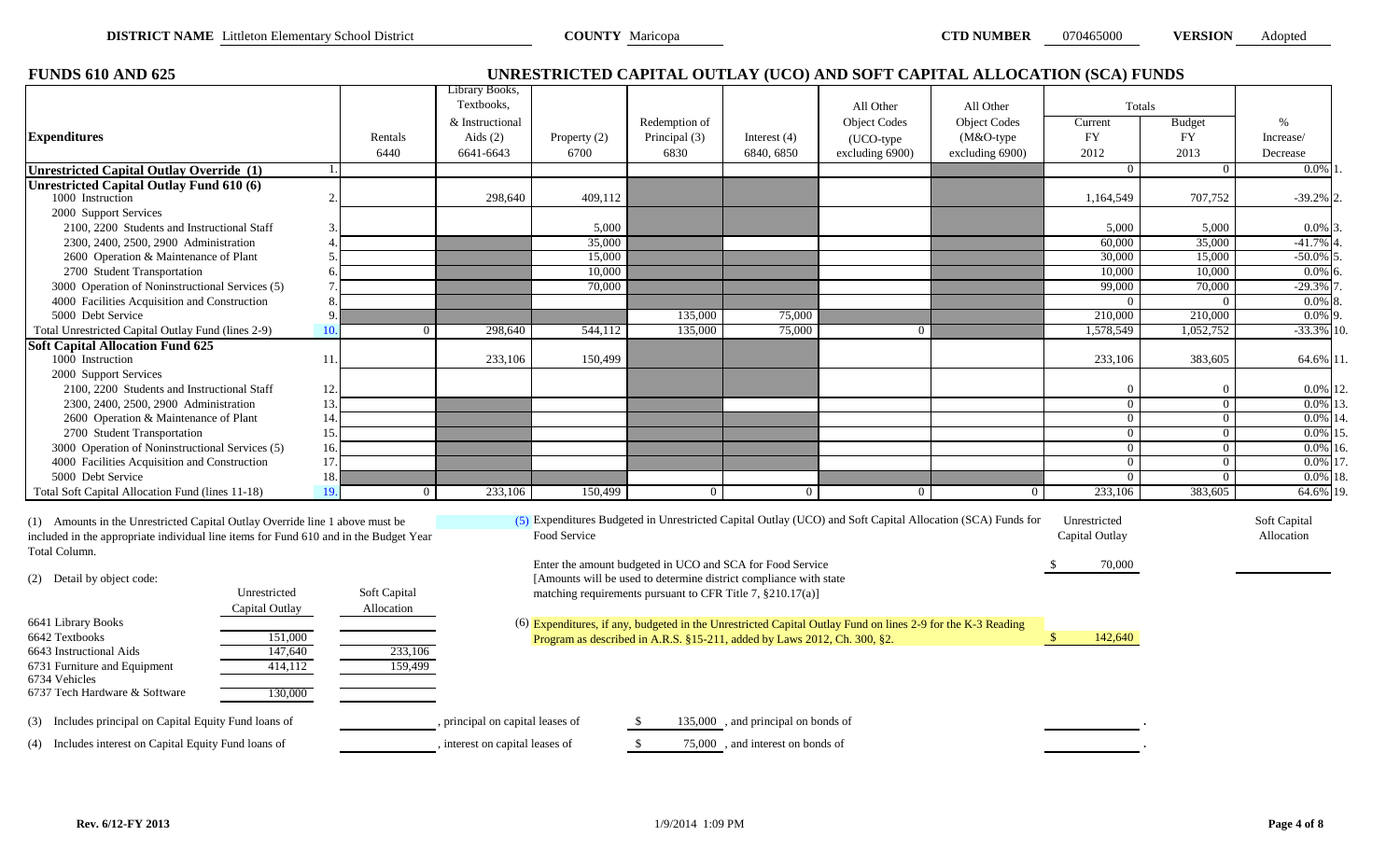| <b>DISTRICT NAME</b> Littleton Elementary School District   |     |          |                 |           | <b>COUNTY</b> Maricopa                 |          |                     | <b>CTD NUMBER</b> 070465000 |                  |           | <b>VERSION</b> | Adopted                 |      |
|-------------------------------------------------------------|-----|----------|-----------------|-----------|----------------------------------------|----------|---------------------|-----------------------------|------------------|-----------|----------------|-------------------------|------|
| <b>FUNDS 630, 690, and 695</b>                              |     |          |                 |           | <b>BOND BUILDING AND CAPITAL FUNDS</b> |          |                     |                             |                  |           |                |                         |      |
|                                                             |     |          | Employee        |           | Redemption                             | Other    | All Other           | Totals                      |                  | %         |                |                         |      |
| <b>Expenditures</b>                                         |     | Salaries | <b>Benefits</b> | Property  | of Principal                           | Interest | <b>Object Codes</b> | <b>Current FY</b>           | <b>Budget FY</b> | Increase/ | Renovation     | <b>New Construction</b> |      |
|                                                             |     | 6100     | 6200            | 6700      | 6830                                   | 6850     | (excluding 6900)    | 2012                        | 2013             | Decrease  |                |                         |      |
| <b>Bond Building Fund 630</b>                               |     |          |                 |           |                                        |          |                     |                             |                  |           |                |                         |      |
| 1000 Instruction                                            |     |          |                 |           |                                        |          |                     |                             |                  | 0.0%      |                |                         |      |
| 2000 Support Services                                       |     |          |                 |           |                                        |          |                     |                             |                  |           |                |                         |      |
| 2100, 2200 Students and Instructional Staff                 |     |          |                 |           |                                        |          |                     |                             |                  | 0.0%      |                |                         |      |
| 2300, 2400, 2500, 2900 Administration                       |     |          |                 |           |                                        |          |                     |                             |                  | $0.0\%$   |                |                         |      |
| 2600 Operation & Maintenance of Plant                       |     |          |                 |           |                                        |          |                     |                             |                  | $0.0\%$   |                |                         |      |
| 2700 Student Transportation                                 |     |          |                 |           |                                        |          |                     | 100,000                     |                  | $-100.0%$ |                |                         |      |
| 3000 Operation of Noninstructional Services                 |     |          |                 |           |                                        |          |                     |                             |                  | $0.0\%$   |                |                         |      |
| 4000 Facilities Acquisition and Construction                |     |          |                 | 1.200.000 |                                        |          | 755,000             | 4,810,000                   | 1,955,000        | $-59.4%$  |                |                         |      |
| 5000 Debt Service                                           |     |          |                 |           |                                        |          |                     |                             |                  | 0.0%      |                |                         |      |
| Total Bond Building Fund Expenditures (lines 1-8)           |     |          |                 | 1,200,000 |                                        |          | 755,000             | 4,910,000                   | 1,955,000        | $-60.2%$  | 690,000        |                         |      |
| <b>Building Renewal Fund 690</b>                            |     |          |                 |           |                                        |          |                     |                             |                  |           |                |                         |      |
| 1000 Instruction                                            | 10  |          |                 |           |                                        |          |                     |                             |                  | 0.0%      |                |                         | 10.  |
| 2000 Support Services                                       |     |          |                 |           |                                        |          |                     |                             |                  |           |                |                         |      |
| 2100, 2200 Students and Instructional Staff                 | 11  |          |                 |           |                                        |          |                     |                             |                  | 0.0%      |                |                         |      |
| 2300, 2400, 2500, 2900 Administration                       | 12  |          |                 |           |                                        |          |                     |                             |                  | 0.0%      |                |                         | 12.  |
| 2600 Operation & Maintenance of Plant                       | 13  |          |                 |           |                                        |          |                     |                             |                  | $0.0\%$   |                |                         | l3.  |
| 2700 Student Transportation                                 | 14  |          |                 |           |                                        |          |                     |                             |                  | 0.0%      |                |                         |      |
| 3000 Operation of Noninstructional Services                 | 15  |          |                 |           |                                        |          |                     |                             |                  | $0.0\%$   |                |                         | l 5. |
| 4000 Facilities Acquisition and Construction                | 16  |          |                 |           |                                        |          |                     |                             |                  | $0.0\%$   |                |                         | 16.  |
| 5000 Debt Service                                           | 11  |          |                 |           |                                        |          |                     |                             |                  | 0.0%      |                |                         |      |
| Total Building Renewal Fund Expenditures (lines 10-17)      | 18  |          |                 |           |                                        |          |                     |                             |                  | $0.0\%$   |                |                         | 18.  |
| <b>New School Facilities Fund 695</b>                       |     |          |                 |           |                                        |          |                     |                             |                  |           |                |                         |      |
| 1000 Instruction                                            | 19. |          |                 | 897       |                                        |          |                     |                             | 897              |           |                |                         | 19.  |
| 2000 Support Services                                       |     |          |                 |           |                                        |          |                     |                             |                  |           |                |                         |      |
| 2100, 2200 Students and Instructional Staff                 | 20. |          |                 |           |                                        |          |                     |                             |                  | 0.0%      |                |                         | 20.  |
| 2300, 2400, 2500, 2900 Administration                       | 21  |          |                 |           |                                        |          |                     |                             |                  | 0.0%      |                |                         | 21.  |
| 2600 Operation & Maintenance of Plant                       | 22  |          |                 |           |                                        |          |                     |                             |                  | $0.0\%$   |                |                         | 22   |
| 2700 Student Transportation                                 | 23  |          |                 |           |                                        |          |                     |                             |                  | $0.0\%$   |                |                         | 23.  |
| 3000 Operation of Noninstructional Services                 | 24  |          |                 |           |                                        |          |                     |                             |                  | $0.0\%$   |                |                         |      |
| 4000 Facilities Acquisition and Construction                | 25  |          |                 |           |                                        |          |                     |                             |                  | 0.0%      |                |                         |      |
| 5000 Debt Service                                           | 26  |          |                 |           |                                        |          |                     |                             |                  | 0.0%      |                |                         | 26.  |
| Total New School Facilities Fund Expenditures (lines 19-26) | 27  |          |                 | 897       |                                        |          |                     | $\Omega$                    | 897              |           |                |                         |      |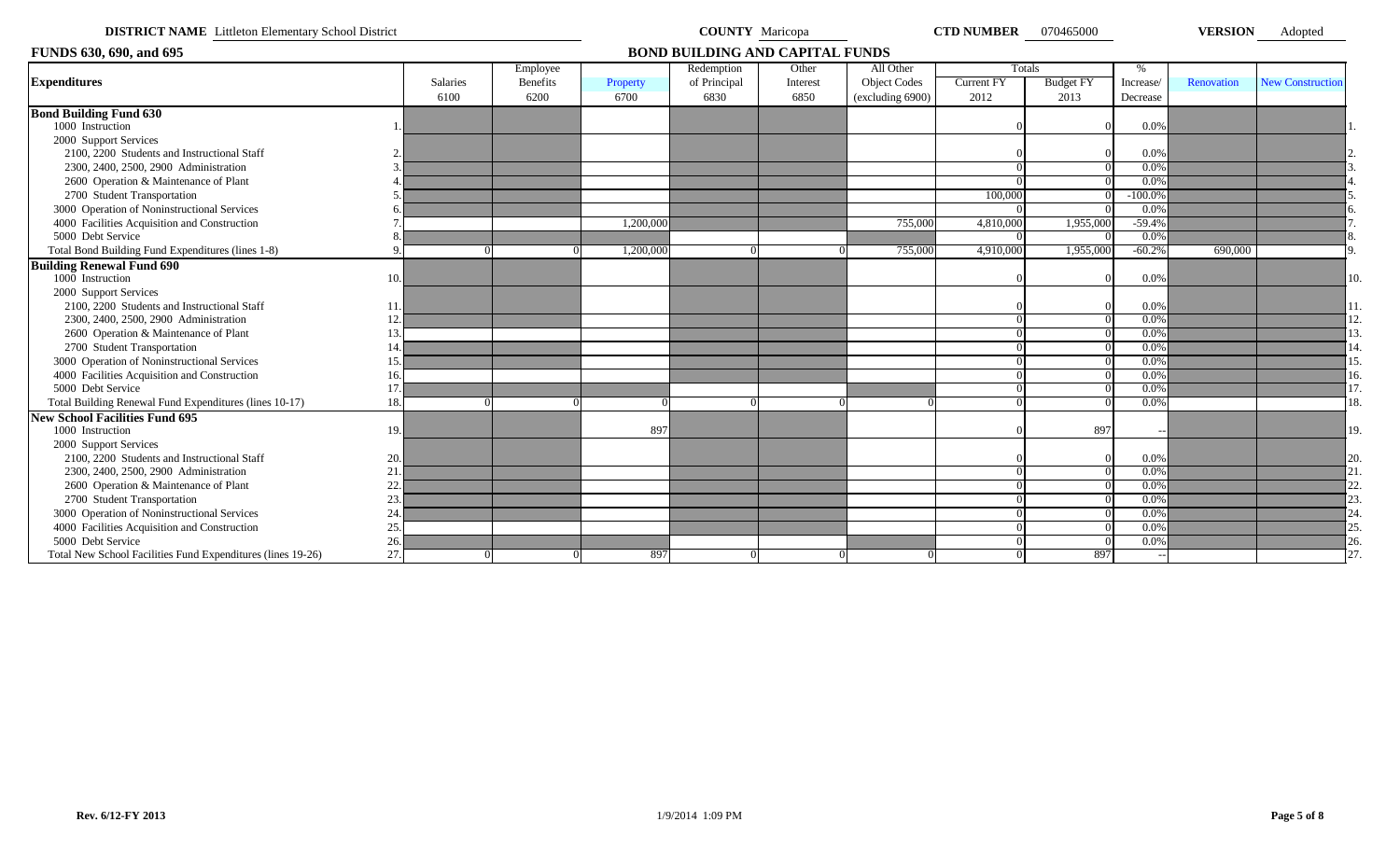- 
- 2. 140-150 ESEA Title II Prof. Dev. and Technology
- 3. 160 ESEA Title IV 21st Century Schools
- 
- 
- 
- 
- 
- 
- 
- 
- 
- 
- 
- 
- 
- 
- 

- 
- 
- 
- 
- 
- 
- 
- 
- 
- 
- 
- 

#### **INSTRUCTIONAL IMPROVEMENT FUND (020)**

- 
- 2. Class Size Reduction
- 3. Dropout Prevention Programs (M&O purposes)
- 4. Instructional Improvement Programs (M&O purposes)
- 5. Total Instructional Improvement Fund (lines 1-4)

|                   | <b>NO. OF PERSONNEL</b> | <b>TOTAL ALL FUNCTIONS</b> |                  |
|-------------------|-------------------------|----------------------------|------------------|
| <b>Current FY</b> | <b>Budget FY</b>        | <b>Current FY</b>          | <b>Budget FY</b> |
| 6.78              | 5.78                    | 389,568                    | 389,568          |
| 1.00              | 2.00                    | 86,209                     | 86,209           |
| 0.00              |                         | 60,000                     | 60,000           |
| 0.00              |                         | 0                          |                  |
| 1.75              | 1.75                    | 149,501                    | 149,501          |
| 0.00              |                         | $\theta$                   |                  |
| 0.00              |                         | $\theta$                   |                  |
| 8.60              | 8.60                    | 801,524                    | 801,524          |
| 0.00              |                         | 0                          |                  |
| 0.00              |                         | 0                          |                  |
| 0.00              |                         | $\overline{0}$             |                  |
| 0.00              |                         | $\overline{0}$             |                  |
| 0.00              |                         | $\theta$                   |                  |
| 0.00              |                         | 376,050                    | 396,050          |
| 0.00              |                         | 104,500                    | 129,500          |
| 0.00              |                         | 0                          |                  |
| 0.00              |                         | 490,743                    | 490,743          |
| 18.13             | 18.13                   | 2,458,095                  | 2,503,095        |
| 0.00              |                         | $\overline{0}$             |                  |
| 0.00              |                         | $\overline{0}$             |                  |
| 0.00              |                         | $\overline{0}$             |                  |
| 0.00              |                         | 0                          |                  |
| 0.00              |                         | $\overline{0}$             |                  |
| 0.00              |                         | $\overline{0}$             |                  |
| 0.00              |                         | $\overline{0}$             |                  |
| 0.00              |                         | $\overline{0}$             |                  |
| 0.00              |                         | $\boldsymbol{0}$           |                  |
| 0.00              |                         | $\overline{0}$             |                  |
| 0.00              | 0.00                    | $\overline{0}$             | $\overline{0}$   |
| 18.13             | 18.13                   | 2,458,095                  | 2,503,095        |

**COUNTY** Maricopa

|     | <b>Current FY</b> | <b>Budget FY</b> |     |
|-----|-------------------|------------------|-----|
| 000 |                   |                  |     |
| 000 |                   |                  |     |
| 000 |                   |                  | 3.  |
| 000 | 211,910           | 214,671          | -4. |
|     | 211,910           | 214,671          |     |

|     | <b>SPECIAL PROJECTS</b>                                          |      |                   |                         |                            |                  |                    |     | <b>OTHER FUNDS (DO NOT Add to Aggregate)</b>   |      | <b>Current FY</b> | <b>Budget FY</b> |               |
|-----|------------------------------------------------------------------|------|-------------------|-------------------------|----------------------------|------------------|--------------------|-----|------------------------------------------------|------|-------------------|------------------|---------------|
|     |                                                                  |      |                   |                         |                            |                  |                    | 1.  | 050 County, City, and Town Grants              | 6000 | 6,000             | 6,000            |               |
|     |                                                                  |      |                   | <b>NO. OF PERSONNEL</b> | <b>TOTAL ALL FUNCTIONS</b> |                  |                    | 2.  | 071 Structured English Immersion (1)           | 6000 | 44,540            | 43,277           |               |
|     | <b>FEDERAL PROJECTS</b>                                          |      | <b>Current FY</b> | <b>Budget FY</b>        | <b>Current FY</b>          | <b>Budget FY</b> |                    | 3.  | 072 Compensatory Instruction (1)               | 6000 | 585               | 585 3            |               |
|     | 100-130 ESEA Title I - Helping Disadvantaged Children            | 6000 | 6.78              | 5.78                    | 389,568                    | 389,568          |                    | 4.  | 500 School Plant (Lease over 1 year) (2)       | 6000 | 6,000             | 6,000            |               |
|     | 140-150 ESEA Title II - Prof. Dev. and Technology                | 6000 | 1.00              | 2.00                    | 86,209                     | 86,209           |                    | 5.  | 505 School Plant (Lease 1 year or less)        | 6000 | $\Omega$          |                  |               |
|     | 3. 160 ESEA Title IV - 21st Century Schools                      | 6000 | 0.00              |                         | 60,000                     | 60,000           |                    | 6.  | 506 School Plant (Sale)                        | 6000 | $\Omega$          |                  |               |
|     | 4. 170-180 ESEA Title V - Promote Informed Parent Choice         | 6000 | 0.00              |                         | $\Omega$                   |                  |                    | 7.  | 510 Food Service                               | 6000 | 3,193,858         | 3,343,858 7      |               |
| 5.  | 190 ESEA Title III - Limited Eng. & Immigrant Students           | 6000 | 1.75              | 1.75                    | 149,501                    | 149,501          |                    | 8.  | 515 Civic Center                               | 6000 | 70,000            | 20,000           |               |
| 6.  | 200 ESEA Title VII - Indian Education                            | 6000 | 0.00              |                         | $\overline{0}$             |                  |                    | 9.  | 520 Community School                           | 6000 | 40,000            | 40,000           |               |
|     | 7. 210 ESEA Title VI - Flexibility and Accountability            | 6000 | 0.00              |                         | $\overline{0}$             |                  |                    | 10. | 525 Auxiliary Operations                       | 6000 | 65,000            | 65,000           |               |
| 8.  | 220 IDEA Part B                                                  | 6000 | 8.60              | 8.60                    | 801,524                    | 801,524          | 18.                | 11. | 526 Extracurricular Activities Fees Tax Credit | 6000 | 35,000            | 35,000 11        |               |
| 9.  | 230 Johnson-O'Malley                                             | 6000 | 0.00              |                         | $\overline{0}$             |                  | $\mathbf Q$        | 12. | 530 Gifts and Donations                        | 6000 | 50,000            | 50,000           |               |
| 10. | 240 Workforce Investment Act                                     | 6000 | 0.00              |                         | $\theta$                   |                  | 10.                | 13. | 535 Career & Tech. Ed. & Voc. Ed. Projects     | 6000 | $\theta$          |                  |               |
|     | 11. 250 AEA - Adult Education                                    | 6000 | 0.00              |                         | $\overline{0}$             |                  | 11.                | 14. | 540 Fingerprint                                | 6000 | 5,000             | $5,000$ 14.      |               |
| 12. | 260-270 Vocational Education - Basic Grants                      | 6000 | 0.00              |                         | $\Omega$                   |                  | 12.                | 15. | 545 School Opening                             | 6000 | $\Omega$          |                  | 15            |
| 13. | 280 ESEA Title X - Homeless Education                            | 6000 | 0.00              |                         | $\Omega$                   |                  | 13.                | 16. | 550 Insurance Proceeds                         | 6000 | 40,000            | 40,000           | <sup>16</sup> |
| 14. | 290 Medicaid Reimbursement                                       | 6000 | 0.00              |                         | 376,050                    | 396,050          | 14.                | 17. | 555 Textbooks                                  | 6000 | 15,000            | 15,000           |               |
| 15. | <b>374 E-Rate</b>                                                | 6000 | 0.00              |                         | 104,500                    | 129,500          | 15.                | 18. | 565 Litigation Recovery                        | 6000 | 30,000            | 30,000 18.       |               |
|     | 16. 378 Impact Aid                                               | 6000 | 0.00              |                         | $\overline{0}$             |                  | 16.                | 19. | 570 Indirect Costs                             | 6000 | 755,422           | 800,422 19.      |               |
|     | 17. 300-399 Other Federal Projects (Besides E-Rate & Impact Aid) | 6000 | 0.00              |                         | 490,743                    | 490,743          | 17.                | 20. | 575 Unemployment Insurance                     | 6000 | 200,000           | 175,000          | <b>20</b>     |
|     | 18. Total Federal Project Funds (lines 1-17)                     |      | 18.13             | 18.13                   | 2,458,095                  | 2,503,095        | 18.                | 21. | 580 Teacherage                                 | 6000 | $\overline{0}$    |                  | 21            |
|     | <b>STATE PROJECTS</b>                                            |      |                   |                         |                            |                  |                    | 22. | 585 Insurance Refund                           | 6000 | 10,000            | 10,000 22.       |               |
|     | 19. 400 Vocational Education                                     | 6000 | 0.00              |                         | $\overline{0}$             |                  | 19.                | 23. | 590 Grants and Gifts to Teachers               | 6000 | $\overline{0}$    |                  | 23.           |
|     | 20. 410 Early Childhood Block Grant                              | 6000 | 0.00              |                         | $\overline{0}$             |                  | 20.                | 24. | 595 Advertisement                              | 6000 | $\overline{0}$    |                  | 24.           |
| 21. | 420 Ext. School Yr. - Pupils with Disabilities                   | 6000 | 0.00              |                         | $\Omega$                   |                  | 21.                | 25. | 596 Joint Technical Education                  | 6000 | $\theta$          |                  | 25.           |
| 22. | 425 Adult Basic Education                                        | 6000 | 0.00              |                         | $\theta$                   |                  | 22.                | 26. | 620 Adjacent Ways                              | 6000 | 1,500,000         | 1,250,000 26.    |               |
| 23. | 430 Chemical Abuse Prevention Programs                           | 6000 | 0.00              |                         | $\overline{0}$             |                  | 23.                | 27. | 639 Impact Aid Revenue Bond Building           | 6000 | $\overline{0}$    |                  | 27.           |
| 24. | 435 Academic Contests                                            | 6000 | 0.00              |                         | $\overline{0}$             |                  | 24.                | 28. | 640 School Plant - Special Construction        | 6000 | $\theta$          |                  | 28.           |
| 25. | 450 Gifted Education                                             | 6000 | 0.00              |                         | $\overline{0}$             |                  | 25.                | 29. | 650 Gifts and Donations                        | 6000 | 75,000            | 75,000 29.       |               |
| 26. | 455 Family Literacy Program                                      | 6000 | 0.00              |                         | $\overline{0}$             |                  | 26.                | 30. | 660 Condemnation                               | 6000 | $\overline{0}$    |                  | 30.           |
| 27. | 460 Environmental Special Plate                                  | 6000 | 0.00              |                         | $\overline{0}$             |                  | 27.                | 31. | 665 Energy and Water Savings                   | 6000 | $\overline{0}$    |                  | 31.           |
| 28. | 465-499 Other State Projects                                     | 6000 | 0.00              |                         | $\overline{0}$             |                  | 28.                | 32. | 686 Emergency Deficiencies Correction          | 6000 | $\overline{0}$    |                  | 32.           |
| 29. | Total State Project Funds (lines 19-28)                          |      | 0.00              | 0.00                    | $\overline{0}$             |                  | $\overline{0}$ 29. | 33. | 691 Building Renewal Grant                     | 6000 | $\overline{0}$    |                  | 33.           |
| 30. | Total Special Projects (lines 18 and 29)                         |      | 18.13             | 18.13                   | 2,458,095                  | 2,503,095 30.    |                    | 34. | 700 Debt Service                               | 6000 | 2,945,000         | 2,945,000 34.    |               |
|     |                                                                  |      |                   |                         |                            |                  |                    | 35. | 720 Impact Aid Revenue Bond Debt Service       | 6000 | $\overline{0}$    |                  | 35.           |
|     | <b>INSTRUCTIONAL IMPROVEMENT FUND (020)</b>                      |      | <b>Current FY</b> |                         | <b>Budget FY</b>           |                  |                    | 36. | 750 Permanent                                  | 6000 | $\bf{0}$          |                  | 36.           |
|     | <b>Teacher Compensation Increases</b>                            | 6000 |                   | $\overline{0}$          |                            |                  |                    | 37. | Other 850                                      | 6000 | $\overline{0}$    | 55,000 37.       |               |
| 2.  | Class Size Reduction                                             | 6000 |                   | $\overline{0}$          |                            |                  |                    |     | <b>INTERNAL SERVICE FUNDS 950-989</b>          |      |                   |                  |               |
| 3.  | Dropout Prevention Programs (M&O purposes)                       | 6000 |                   | $\Omega$                |                            |                  |                    | -1. | 9 Self-Insurance                               | 6000 | $\overline{0}$    |                  |               |
| 4.  | Instructional Improvement Programs (M&O purposes)                | 6000 |                   | 211,910                 | 214,671                    |                  |                    | 2.  | 955 Intergovernmental Agreements               | 6000 | $\overline{0}$    |                  |               |
|     | 5. Total Instructional Improvement Fund (lines 1-4)              |      |                   | 211,910                 | 214,671                    |                  |                    | 3.  | $9$ OPEB                                       | 6000 | $\overline{0}$    |                  |               |
|     |                                                                  |      |                   |                         |                            |                  |                    | 4.  | 9                                              | 6000 | $\Omega$          |                  |               |
|     |                                                                  |      |                   |                         |                            |                  |                    |     |                                                |      |                   |                  |               |

070465000

(1) From Supplement, page 3, line 10 and line 20, respectively. (2) Indicate amount budgeted in Fund 500 for M&O purposes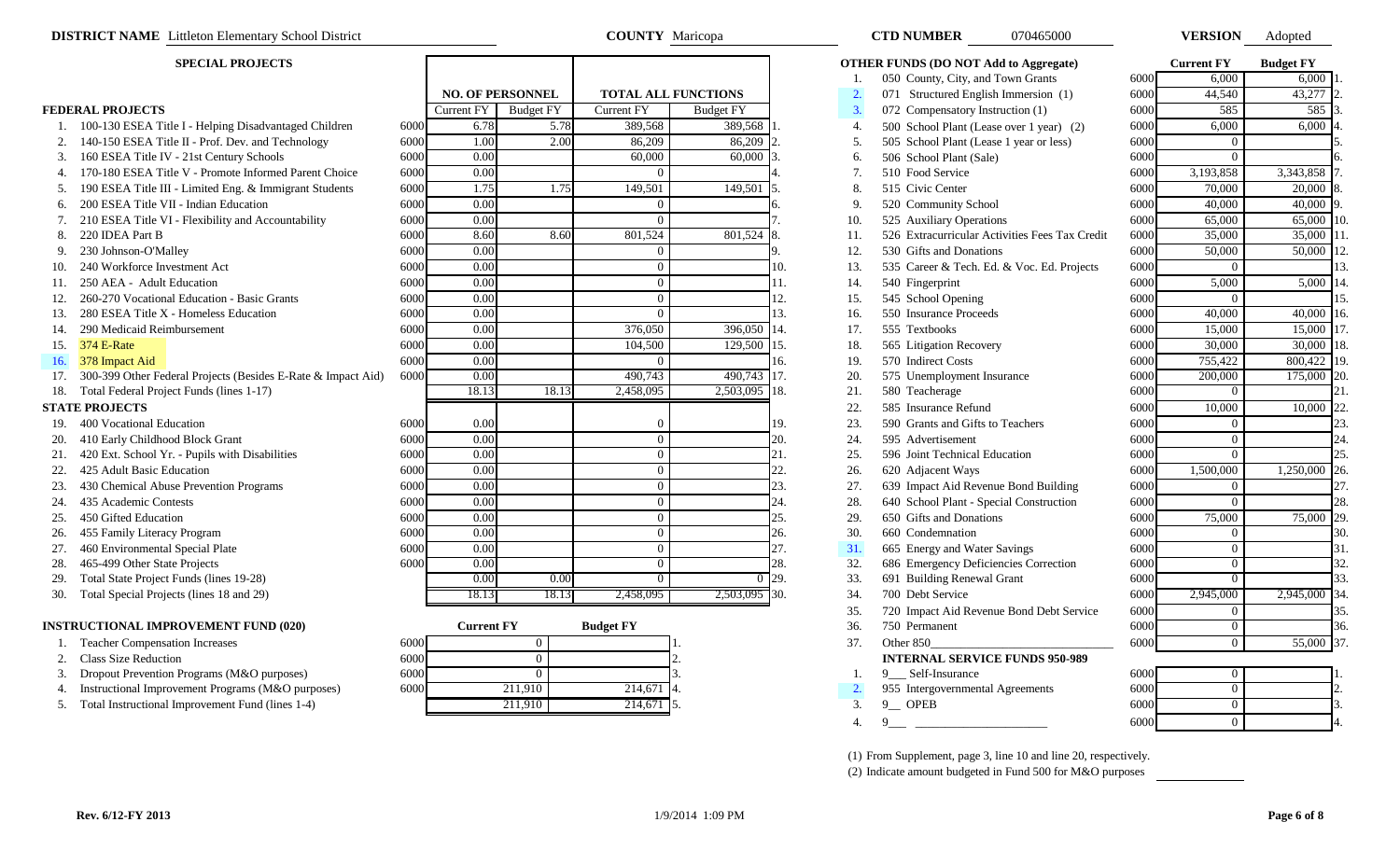**VERSION** Adopted

### **(A.R.S. §15-947.C) CALCULATION OF FY 2013 GENERAL BUDGET LIMIT**

|              | CALCULATION OF F1 2013 GENERAL BUDGET LIMIT                                                                                              | $(A.R.S. §15-947.C)$ |                                    |                                             |
|--------------|------------------------------------------------------------------------------------------------------------------------------------------|----------------------|------------------------------------|---------------------------------------------|
|              |                                                                                                                                          |                      | А.<br>Maintenance<br>and Operation | В.<br>Unrestricted<br><b>Capital Outlay</b> |
|              | 1. (a) FY 2013 Revenue Control Limit (RCL)                                                                                               |                      |                                    |                                             |
|              | (from Work Sheet E, line VIII, or Work Sheet F, line III)                                                                                | \$<br>21,624,538     |                                    |                                             |
|              | $*(b)$ Plus Adjustment for Growth (1)                                                                                                    |                      |                                    |                                             |
|              | * (c) Increase or (Decrease) in 03 District High School Tuition<br>Payments (A.R.S. §15-905.J) (1)                                       |                      |                                    |                                             |
|              |                                                                                                                                          |                      |                                    |                                             |
|              | (d) Adjusted RCL<br>2. (a) FY 2013 Capital Outlay Revenue Limit (CORL) (from Work                                                        | \$<br>21,624,538     | \$<br>21,624,538                   | \$<br>$\mathbf{0}$                          |
|              | Sheet H, lines VII.E.1 and VII.F.1)                                                                                                      | \$<br>1,084,655      |                                    |                                             |
| $*(b)$       | CORL Reduction for State Budget Adjustments (from Work<br>Sheet H, lines VII.E.2 and VII.F.2)                                            | 514,077              |                                    |                                             |
| (c)          | Adjusted CORL                                                                                                                            | \$<br>570,578        | 200,000                            | 370,578                                     |
|              | 3. FY 2013 Override Authorization (A.R.S. §§15-481 and 15-482)                                                                           |                      |                                    |                                             |
| $*(a)$       | Maintenance and Operation                                                                                                                |                      | 3,415,907                          |                                             |
| $*(b)$       | Unrestricted Capital Outlay                                                                                                              |                      |                                    |                                             |
|              | * (c) Special Program                                                                                                                    |                      |                                    |                                             |
|              | *4. Small School Adjustment for Districts with a Student Count of 125 or less in K-8 or 100 or                                           |                      |                                    |                                             |
|              | less in 9-12 (A.R.S. §15-949) (If phase-down applies, see Work Sheets K and K2)<br>*5. Tuition Revenue (A.R.S. $\S$ \$15-823 and 15-824) |                      |                                    |                                             |
| Local        |                                                                                                                                          |                      |                                    |                                             |
|              | (a) Individuals and Other Private Sources                                                                                                |                      |                                    |                                             |
| (b)          | Other Arizona Districts                                                                                                                  |                      |                                    |                                             |
| (c)          | Out-of-State Districts and Other Governments                                                                                             |                      |                                    |                                             |
| <b>State</b> |                                                                                                                                          |                      |                                    |                                             |
|              | (d) Certificates of Educational Convenience $(A.R.S. \$ § 15-825, 15-825.01, and 15-825.02)                                              |                      |                                    |                                             |
|              | *6. State Assistance (A.R.S. §15-976) and Special Ed. Voucher Payments Received (A.R.S. §15-1204)                                        |                      |                                    |                                             |
|              | *7. Increase Authorized by County School Superintendent for Accommodation Schools                                                        |                      |                                    |                                             |
|              | (not to exceed Work Sheet S, line II.B.5) (A.R.S. §15-974.B)                                                                             |                      |                                    |                                             |
|              | 8. Budget Increase for:                                                                                                                  |                      |                                    |                                             |
| (a)          | Desegregation Expenditures (A.R.S. §15-910.G-K)                                                                                          |                      |                                    |                                             |
| $*(b)$       | Tuition Out Debt Service (from Work Sheet O, line 7) (A.R.S. §15-910.L)                                                                  |                      | 0                                  |                                             |
| $*(c)$       | Budget Balance Carryforward (from Work Sheet M, line 12) (A.R.S. §15-943.01)                                                             |                      | 207,782                            |                                             |
| (d)          | Dropout Prevention Programs (Laws 1992, Ch. 305, §32 and Laws 2000, Ch. 398, §2)                                                         |                      |                                    |                                             |
| (e)          | Assistance for Education (A.R.S. §15-973.01) (1)                                                                                         |                      |                                    |                                             |
| (f)          | Registered Warrant or Tax Anticipation Note Interest Expense Incurred in<br>FY 2011 (A.R.S. §15-910.M)                                   |                      |                                    |                                             |
| $*(g)$       | Joint Career and Technical Education and Vocational Education Center (A.R.S. §15-910.01)                                                 |                      |                                    |                                             |
|              | * (h) FY 2012 Career Ladder Unexpended Budget Carryforward (from Work                                                                    |                      |                                    |                                             |
|              | Sheet M, line 6.f) (A.R.S. §15-918.04.C)                                                                                                 |                      | 0                                  |                                             |
| $*(i)$       | FY 2012 Optional Performance Incentive Program Unexpended Budget<br>Carryforward (from Work Sheet M, line 6.g) (A.R.S. §15-919.04)       |                      | 0                                  |                                             |
| $*$ (i)      | FY 2012 Performance Pay Unexpended Budget Carryforward (from Work                                                                        |                      |                                    |                                             |
|              | Sheet M, line 6.h) (A.R.S. §15-920)                                                                                                      |                      | 0                                  |                                             |
|              | (k) Excessive Property Tax Valuation Judgments (A.R.S. §§42-16213 and 42-16214)                                                          |                      |                                    |                                             |
| $*(1)$       | Transportation Revenues for Attendance of Nonresident Pupils (A.R.S. §15-947)                                                            |                      |                                    |                                             |
|              | *9. Adjustment to the General Budget Limit (A.R.S. §§15-105, 15-272, 15-905.M, 15-910.02,                                                |                      |                                    |                                             |
|              | and $15-915$ ) (Do not use this line as a subtotal) (2)                                                                                  |                      | 0                                  |                                             |
|              | 10. FY 2013 General Budget Limit (column A, lines 1 through 9)                                                                           |                      |                                    |                                             |
|              | (A.R.S. §15-905.F) (page 1, line 30 cannot exceed this amount)                                                                           |                      | 25,448,227                         |                                             |
|              | 11. Total Amount to be Used for Capital Expenditures (column B, lines 1 through 8)                                                       |                      |                                    |                                             |
|              | $(A.R.S. §15-905.F)$ (to page 8, line A.11)                                                                                              |                      |                                    | \$<br>370,578                               |

**\*** Subject to adjustment prior to May 15 as allowed by A.R.S. Revisions are described in the instructions for these lines, as needed.

(1) For budget adoption, this line should be left blank.

(2) This line can be used to adjust the FY 2013 GBL for any of the following: (1) reductions for (a) exceeding the prior year(s) GBL, (b) exceeding the prior year(s) M&O section of the Budget, or (c) Early Graduation Scholarship, or (2) reductions or increases due to (a) transfers to/from the EWS Fund, (b) A.R.S. §15-915 adjustments as approved by ADE, or (c) other adjustments as notified by ADE. NOTE: In accordance with Laws 2012, Ch. 300, §14, the Early Graduation Scholarship Program has been suspended for FY 2013.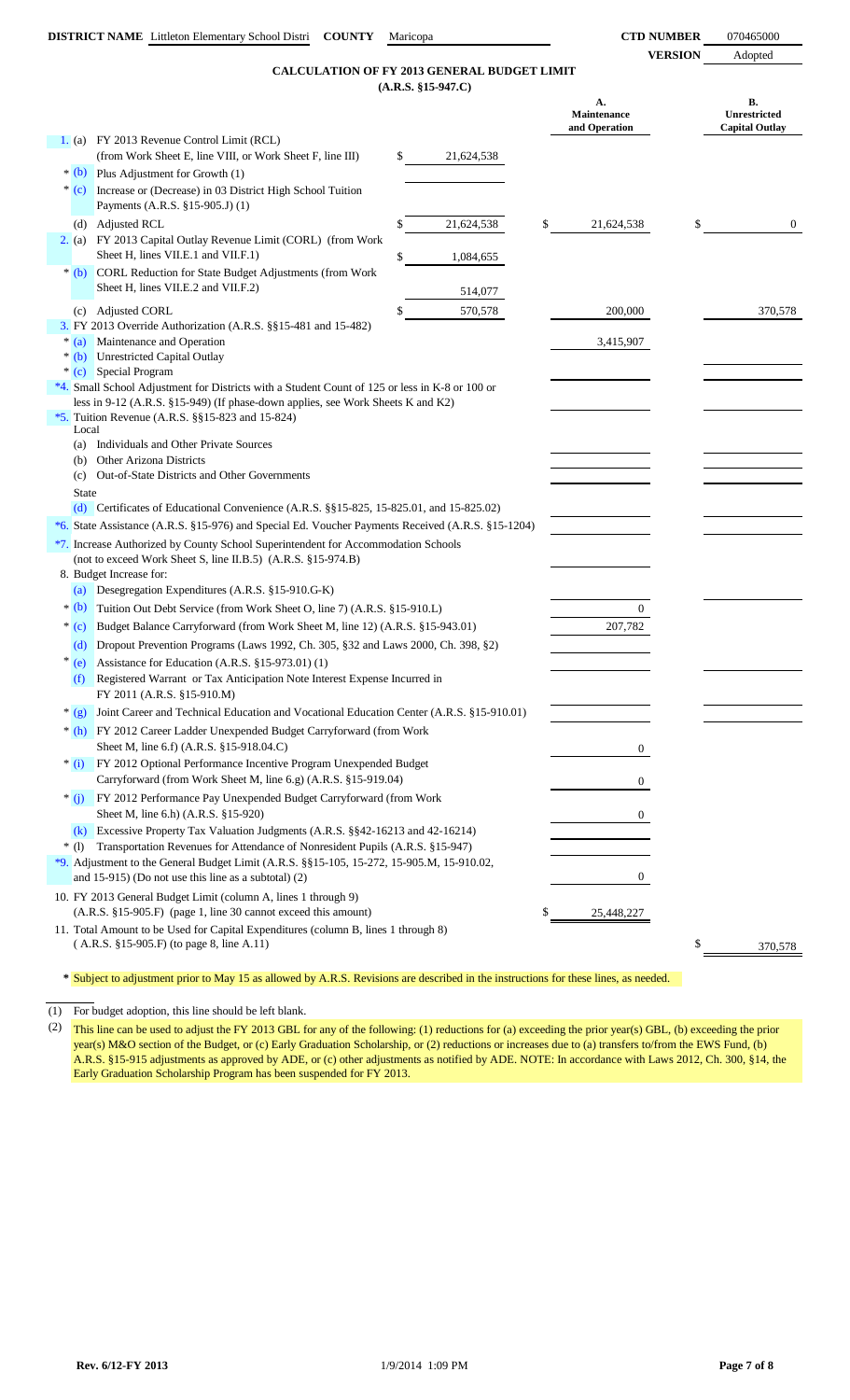|    |                               | <b>DISTRICT NAME</b> Littleton Elementary School District                                                                                              | <b>COUNTY</b> | Maricopa | <b>CTD NUMBER</b> | 070465000             |
|----|-------------------------------|--------------------------------------------------------------------------------------------------------------------------------------------------------|---------------|----------|-------------------|-----------------------|
|    |                               |                                                                                                                                                        |               |          | <b>VERSION</b>    | Adopted               |
|    |                               | UNRESTRICTED CAPITAL BUDGET LIMIT, SOFT CAPITAL ALLOCATION LIMIT, AND CLASSROOM SITE FUND<br>BUDGET LIMIT (A.R.S. §15-947.D and .E and A.R.S. §15-978) |               |          |                   |                       |
|    |                               | CALCULATION OF UNRESTRICTED CAPITAL BUDGET LIMIT                                                                                                       |               |          |                   |                       |
|    |                               | A. 1. FY 2012 Unrestricted Capital Budget Limit (UCBL)                                                                                                 |               |          |                   |                       |
|    |                               | (from FY 2012 latest revised Budget, page 8, line A.12)                                                                                                |               |          | \$                | 1,578,549             |
|    | adoption, use zero.)          | 2. Total UCBL Adjustment for prior years as notified by ADE on BUDG75 report (For budget                                                               |               |          |                   |                       |
|    |                               | 3. Adjusted Amount Available for FY 2012 Capital Expenditures (line $A.1 + A.2$ )                                                                      |               |          |                   | 1,578,549             |
|    |                               | 4. Amount Budgeted in Fund 610 in FY 2012                                                                                                              |               |          |                   |                       |
|    |                               | (from FY 2012 latest revised Budget, page 4, line 10)                                                                                                  |               |          |                   | 1,578,549             |
|    | 5. Lesser of lines A.3 or A.4 |                                                                                                                                                        |               |          |                   | 1,578,549             |
|    |                               | 6. FY 2012 Fund 610 Actual Expenditures (For budget adoption use actual expenditures                                                                   |               |          |                   |                       |
|    |                               | to date plus estimated expenditures through fiscal year-end.)                                                                                          |               |          |                   | 896,375               |
|    |                               | 7. Unexpended Budget Balance in Fund 610 (line A.5 minus A.6) If negative, use zero in                                                                 |               |          |                   |                       |
|    |                               | calculation, but show negative amount here in parentheses.<br>8. Interest Earned in Fund 610 in FY 2012                                                |               |          |                   | 682,174               |
|    |                               | 9. Monies deposited in Fund 610 from School Facilities Board for donated land (A.R.S. §15-2041.F)                                                      |               |          |                   |                       |
|    |                               | 10. Adjustment to UCBL for FY 2013 (A.R.S. §15-905.M) (1)                                                                                              |               |          |                   | $\mathbf{0}$          |
|    |                               | 11. Amount to be Used for Capital Expenditures (from page 7, line 11)                                                                                  |               |          |                   | 370,578               |
|    |                               | 12. FY 2013 Unrestricted Capital Budget Limit (lines A.7 through A.11) (2)                                                                             |               |          |                   | 1,052,752             |
|    |                               |                                                                                                                                                        |               |          |                   |                       |
|    |                               | CALCULATION OF SOFT CAPITAL ALLOCATION LIMIT                                                                                                           |               |          |                   |                       |
| В. |                               | 1. FY 2012 Soft Capital Allocation Limit (SCAL)                                                                                                        |               |          |                   |                       |
|    |                               | (from FY 2012 latest revised Budget, page 8, line B.12)                                                                                                |               |          | \$                | 233,106               |
|    |                               | 2. Total SCAL Adjustment for prior years as notified by ADE on BUDG75 report                                                                           |               |          |                   |                       |
|    |                               | (For budget adoption, use zero.)                                                                                                                       |               |          | \$                |                       |
|    |                               | 3. Adjusted FY 2012 SCAL (line B.1 + B.2)<br>4. Amount Budgeted in Fund 625 in FY 2012 (from FY 2012 latest revised Budget, page 4, line 19)           |               |          |                   | 233,106<br>233,106    |
|    | 5. Lesser of lines B.3 or B.4 |                                                                                                                                                        |               |          |                   | 233,106               |
|    |                               | 6. FY 2012 Fund 625 Actual Expenditures (For budget adoption use actual expenditures                                                                   |               |          |                   |                       |
|    |                               | to date plus estimated expenditures through fiscal year-end.)                                                                                          |               |          |                   | 41,679                |
|    |                               | 7. Unexpended Budget Balance in Fund 625 (line B.5 minus B.6) If negative, use zero in                                                                 |               |          |                   |                       |
|    |                               | calculation, but show negative amount here in parentheses.                                                                                             |               |          |                   | 191,427               |
|    |                               | 8. Interest Earned in Fund 625 in FY 2012                                                                                                              |               |          | S                 |                       |
|    |                               | 9. Soft Capital Allocation (from Work Sheet I, lines V.E.1 and V.F.1)                                                                                  |               |          | \$                | 1,081,003             |
|    |                               | 10. Capital Transportation Adjustment Approved by State Board of Education (A.R.S. §15-963.B)                                                          |               |          |                   |                       |
|    |                               | 11. Adjustment to SCAL for FY 2013 (A.R.S. §15-905.M) (3)                                                                                              |               |          |                   | (888, 825)            |
|    |                               | 12. FY 2013 Soft Capital Allocation Limit (Add lines B.7 through B.11) (4)                                                                             |               |          |                   | 383,605               |
|    |                               | <b>CALCULATION OF CLASSROOM SITE FUND BUDGET LIMIT</b>                                                                                                 |               |          |                   |                       |
| C. |                               | 1. FY 2012 Classroom Site Fund Budget Limit (from FY 2012 latest revised Budget, page 8, line C.7)                                                     |               |          | \$                | 2,260,421             |
|    |                               | 2. FY 2012 Classroom Site Fund Actual Expenditures (For budget adoption use actual expenditures                                                        |               |          |                   |                       |
|    |                               | to date plus estimated expenditures through fiscal year-end.)                                                                                          |               |          | \$                | 1,497,062             |
|    |                               | 3. Unexpended Budget Balance in Classroom Site Fund (line C.1 minus C.2)                                                                               |               |          | \$                | 763,359               |
|    |                               | 4. Interest Earned in the Classroom Site Fund in FY 2012                                                                                               |               |          | \$                | $\mathbf{0}$          |
|    |                               | 5. FY 2013 Classroom Site Fund Allocation (provided by ADE, based on \$227) (5)<br>6. Adjustments to FY 2013 Classroom Site Fund Budget Limit          |               |          | \$<br>\$          | 1,264,939<br>$\Omega$ |
|    |                               |                                                                                                                                                        |               |          |                   |                       |

7. FY 2013 Classroom Site Fund Budget Limit (Sum of lines C.3 through C.6) (6) \$ 2,028,298

(1) This line can be used to adjust the FY 2013 UCBL for any of the following: (1) reductions for (a) exceeding the prior year(s) UCBL or (b) exceeding the prior year(s) UCO section of the Budget, or (2) reductions or increases due to (a) A.R.S. §15-915 adjustments as approved by ADE, (b) greater than anticipated growth from FY 2012, or (c) other adjustments as notified by ADE.

(2) The amount budgeted on page 4, line 10 cannot exceed this amount.

(3) This line can be used to adjust the FY 2013 SCAL for any of the following: (1) reductions for (a) exceeding the prior year(s) SCAL or (b) state budget adjustments, or (2) reductions or increases due to (a) A.R.S. §15-915 adjustments as approved by ADE or (b) other adjustments as notified by ADE.

(4) The amount budgeted on page 4, line 19 cannot exceed this amount.

(5) In accordance with A.R.S. §15-977(G)(1), the per pupil amount is calculated based on estimated available resources in the Classroom Site Fund for the budget year and adjusted for prior year revenue carryforwards or shortfalls. However, actual payments to districts may differ from the estimated per pupil Classroom Site Fund allocation.

(6) The sum of the amounts budgeted on page 3, line 40 and footnote (1) on that page, cannot exceed this amount.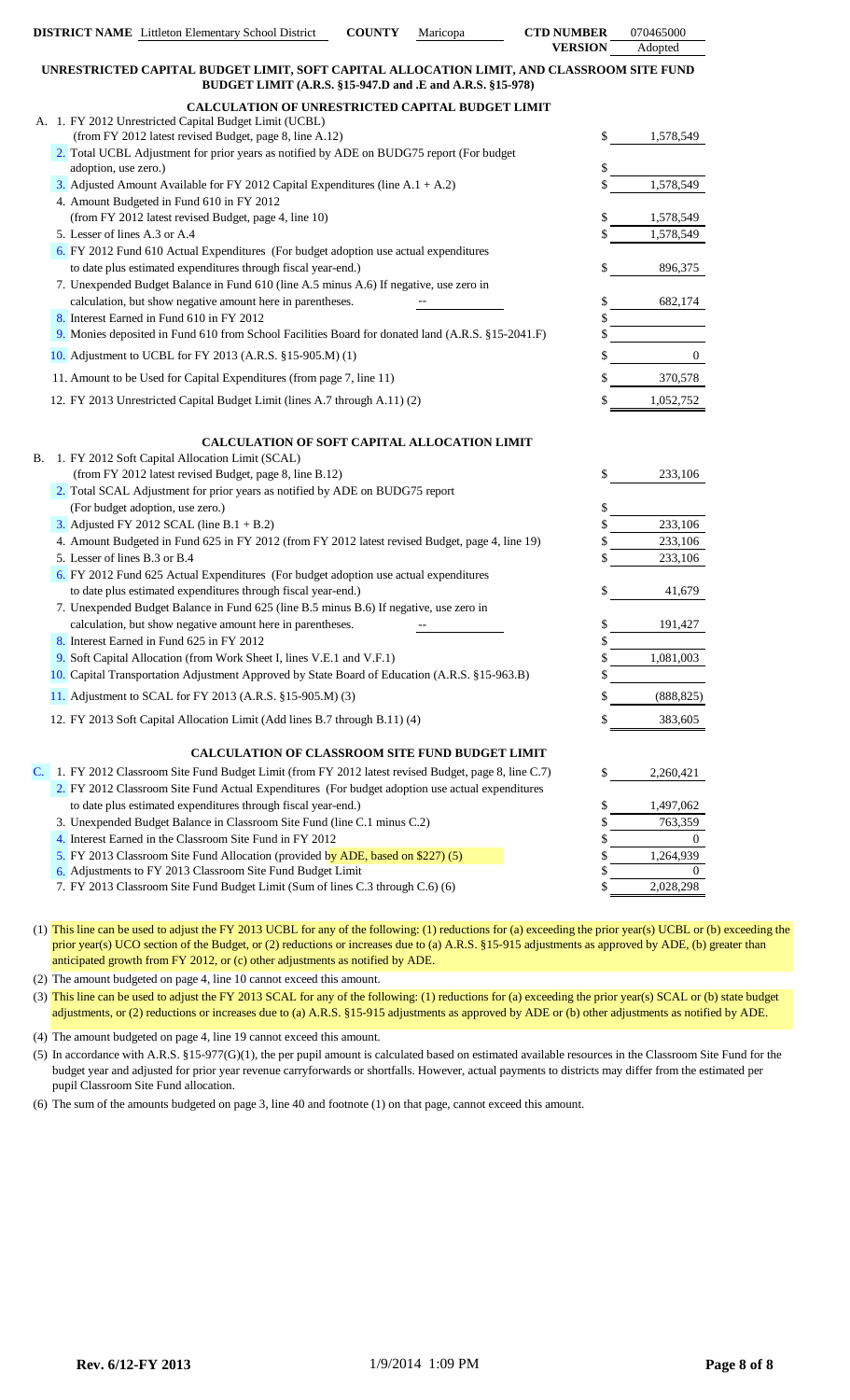Use the table below to calculate the amounts for Page 8, section C. These calculations need not be printed as an official part of the budget forms.

|                                                                                                                                                                                                     | <b>Fund 011</b> | <b>Fund 012</b> | <b>Fund 013</b> | <b>Payments to</b><br><b>Charter Schools</b> | <b>Total Fund 010</b> |
|-----------------------------------------------------------------------------------------------------------------------------------------------------------------------------------------------------|-----------------|-----------------|-----------------|----------------------------------------------|-----------------------|
| 1. FY 2012 Classroom Site Fund Budget Limit (from FY<br>2012 latest revised Budget, page 8, line 7 of the table)                                                                                    |                 |                 |                 |                                              |                       |
|                                                                                                                                                                                                     | 317,143         | 1,317,122       | 626,156         | $\overline{0}$                               | 2,260,421             |
| 2. FY 2012 Actual Expenditures (For budget adoption use<br>actual expenditures to date plus estimated expenditures                                                                                  |                 |                 |                 |                                              |                       |
| through fiscal year-end.)                                                                                                                                                                           | 248,821         | 753,116         | 495,125         |                                              | 1,497,062             |
| 3. Unexpended Budget Balance (line 1 minus 2)                                                                                                                                                       | 68,322          | 564,006         | 131,031         | 0                                            | 763,359               |
| 4. Interest Earned in FY 2012                                                                                                                                                                       |                 |                 |                 |                                              | $\Omega$              |
| 5. FY 2013 Classroom Site Fund Allocation (provided by<br>ADE, based on \$227) Enter the total allocation in the<br>Total Fund 010 column. Funds 011, 012, and 013 will<br>automatically calculate. | 252,988         | 505,976         | 505,976         |                                              | 1,264,939             |
| 6. Adjustments to FY 2013 Classroom Site Fund Budget<br>Limit *                                                                                                                                     |                 |                 |                 |                                              | 0                     |
| 7. FY 2013 Classroom Site Fund Budget Limit (Sum of<br>lines 3 through 6) $**$                                                                                                                      | 321,310         | 1,069,982       | 637,007         | $\overline{0}$                               | 2,028,298             |
| * This line may be used to recapture lost CSF budget capacity that resulted from underbudgeting in prior fiscal years.                                                                              |                 |                 |                 |                                              |                       |

\*\* The amounts budgeted on page 3, lines 13, 26, 39, and footnote (1) should not exceed the amounts on this line.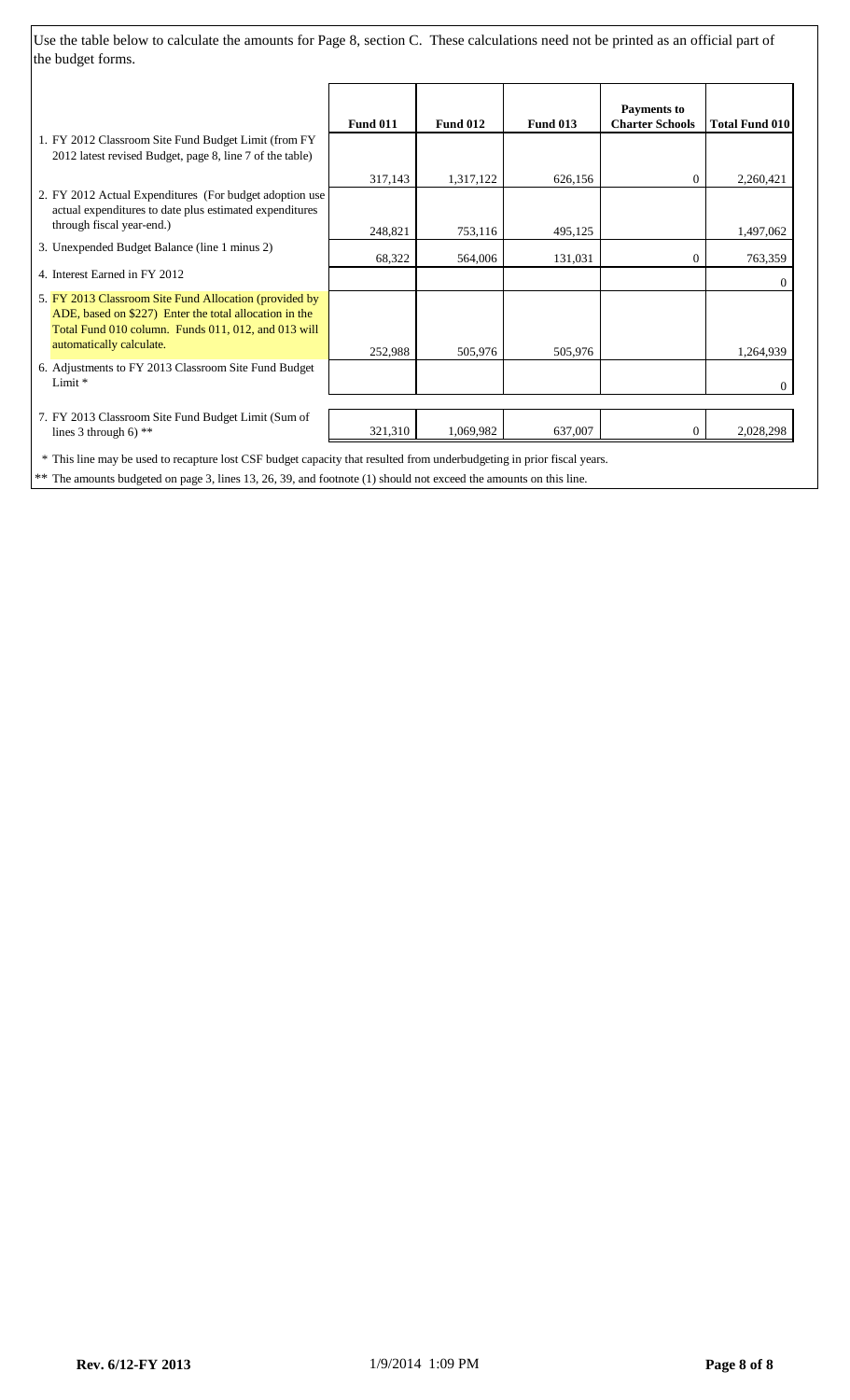FY 2013 STATE OF ARIZONA



### SUPPLEMENT TO SCHOOL DISTRICT ANNUAL EXPENDITURE BUDGET FOR DISTRICTS THAT BUDGET FOR:

### SPECIAL K-3 PROGRAM OVERRIDE (A.R.S. §15-903.D and Laws 2010, Ch. 179, §4)

### JOINT CAREER AND TECHNICAL EDUCATION AND VOCATIONAL EDUCATION CENTER (A.R.S. §15-910.01)

ENGLISH LANGUAGE LEARNERS (A.R.S. §§15-756.04 and 15-756.11)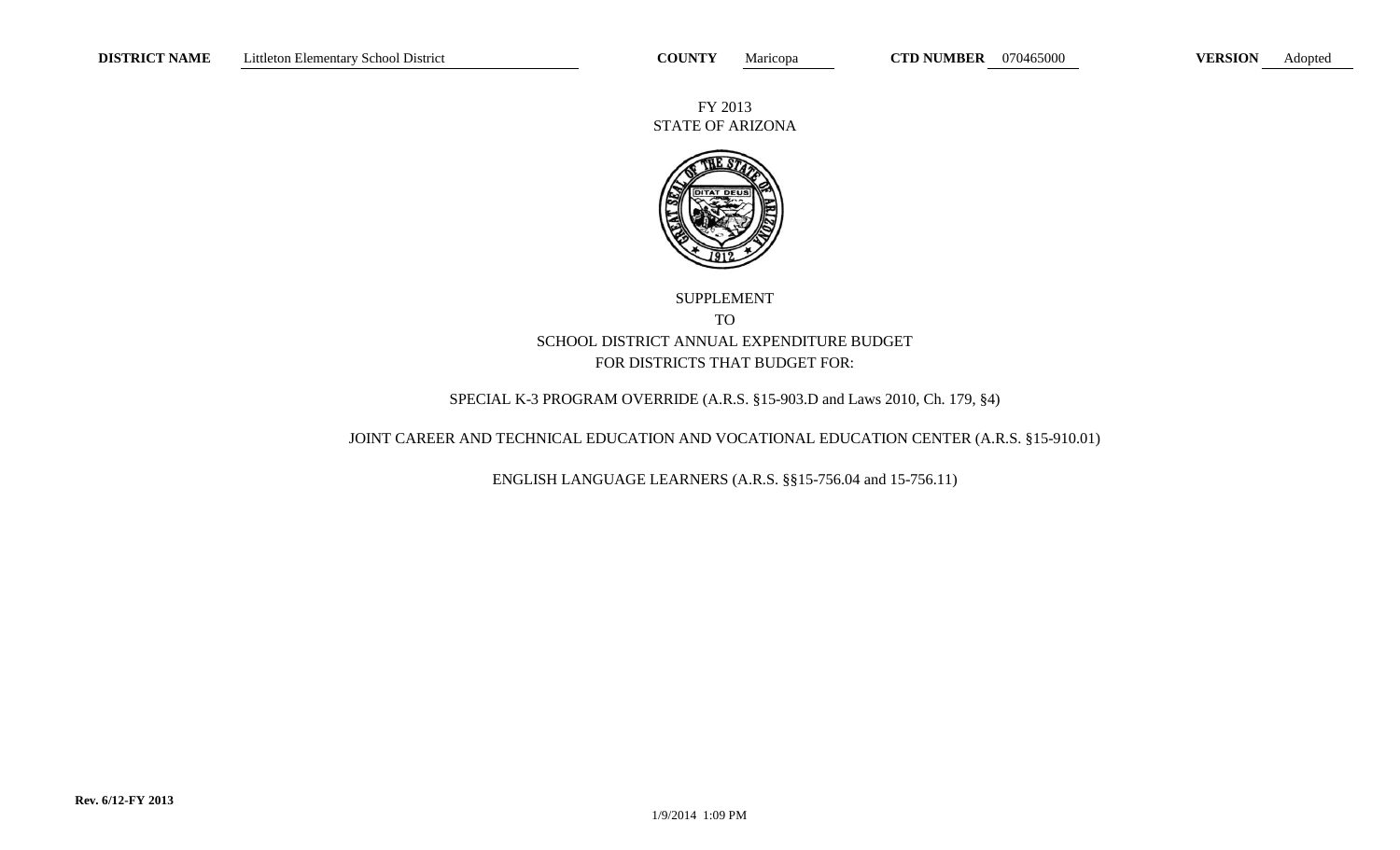**DISTRICT NAME** Littleton Elementary School District **COUNTY Maricopa COUNTY Maricopa CTD NUMBER** 070465000 **VERSION** Adopted

|                                                                        |     |           | No. of        |          | Employee        | Purchased   |          |          |           | Totals        |                |  |
|------------------------------------------------------------------------|-----|-----------|---------------|----------|-----------------|-------------|----------|----------|-----------|---------------|----------------|--|
| M&O Fund Supplement                                                    |     |           | Personnel     | Salaries | <b>Benefits</b> | Services    | Supplies | Other    | Current   | <b>Budget</b> | $\%$           |  |
|                                                                        |     | Current   | <b>Budget</b> |          |                 | 6300, 6400, |          |          | <b>FY</b> | <b>FY</b>     | Increase/      |  |
| <b>Expenditures</b>                                                    |     | <b>FY</b> | <b>FY</b>     | 6100     | 6200            | 6500        | 6600     | 6800     | 2012      | 2013          | Decrease       |  |
| 520 Special K-3 Program Override                                       |     |           |               |          |                 |             |          |          |           |               |                |  |
| 1000 Classroom Instruction                                             |     | 24.50     |               |          |                 |             |          |          | 895,412   |               | $-100.0\%$ 1.  |  |
| 2000 Support Services                                                  |     |           |               |          |                 |             |          |          |           |               |                |  |
| 2100 Students                                                          |     | 0.00      |               |          |                 |             |          |          |           |               | $0.0\%$ 2.     |  |
| 2200 Instructional Staff                                               |     | 0.00      |               |          |                 |             |          |          | 217,600   |               | $-100.0\%$ 3.  |  |
| 2300 General Administration                                            |     | 0.00      |               |          |                 |             |          |          |           |               | $0.0\%$ 4.     |  |
| 2400 School Administration                                             |     | 0.00      |               |          |                 |             |          |          |           |               | $0.0\%$ 5.     |  |
| 2500 Central Services                                                  |     | 0.00      |               |          |                 |             |          |          |           |               | $0.0\%$ 6.     |  |
| 2600 Operation & Maintenance of Plant                                  |     | 0.00      |               |          |                 |             |          |          |           |               | $0.0\%$ 7.     |  |
| 2900 Other                                                             |     | 0.00      |               |          |                 |             |          |          |           |               | $0.0\%$ 8.     |  |
| 3000 Operation of Noninstructional Services                            |     | 0.00      |               |          |                 |             |          |          |           |               | $0.0\%$ 9.     |  |
| Subtotal (lines 1-9) (to Budget, page 1, line 26)                      | 10. | 24.50     | 0.00          |          |                 |             |          |          | 1,113,012 |               | $-100.0\%$ 10. |  |
| 540 Joint Career and Technical Education & Vocational Education Center |     |           |               |          |                 |             |          |          |           |               |                |  |
| 1000 Classroom Instruction                                             | 11. | 0.00      |               |          |                 |             |          |          |           |               | $0.0\%$ 11.    |  |
| 2000 Support Services                                                  |     |           |               |          |                 |             |          |          |           |               |                |  |
| 2100 Students                                                          | 12. | 0.00      |               |          |                 |             |          |          |           |               | 0.0% 12.       |  |
| 2200 Instructional Staff                                               | 13. | 0.00      |               |          |                 |             |          |          |           |               | 0.0% 13.       |  |
| 2300 General Administration                                            | 14. | 0.00      |               |          |                 |             |          |          |           |               | 0.0% 14.       |  |
| 2400 School Administration                                             | 15. | 0.00      |               |          |                 |             |          |          |           |               | 0.0% 15.       |  |
| 2500 Central Services                                                  | 16. | 0.00      |               |          |                 |             |          |          |           |               | $0.0\%$ 16.    |  |
| 2600 Operation & Maintenance of Plant                                  | 17. | 0.00      |               |          |                 |             |          |          |           |               | 0.0% 17.       |  |
| 2900 Other                                                             | 18. | 0.00      |               |          |                 |             |          |          |           |               | 0.0% 18.       |  |
| 3000 Operation of Noninstructional Services                            | 19. | 0.00      |               |          |                 |             |          |          |           |               | 0.0% 19.       |  |
| Subtotal (lines 11-19) (to Budget, page 1, line 28)                    | 20. | 0.00      | 0.00          |          |                 |             |          | $\Omega$ |           |               | 0.0% 20.       |  |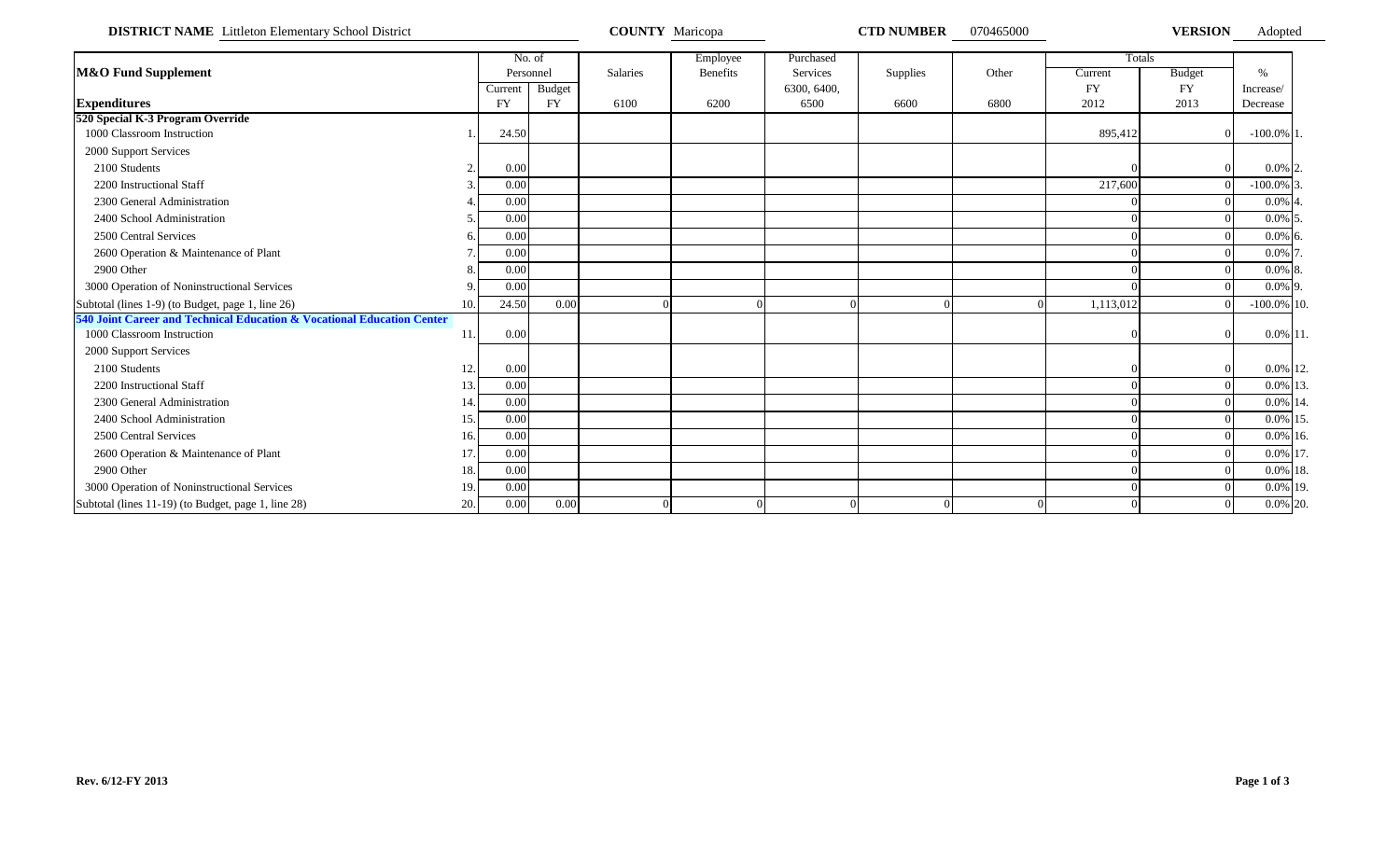**DISTRICT NAME** Littleton Elementary School District **COUNTY Maricopa COUNTY Maricopa CTD NUMBER** 070465000 **VERSION** Adopted

|                                                                        |            |         | Library Books,     |          |               |            |                     |         | Totals        |             |  |
|------------------------------------------------------------------------|------------|---------|--------------------|----------|---------------|------------|---------------------|---------|---------------|-------------|--|
| <b>Unrestricted Capital Outlay Fund Supplement</b>                     |            |         | Textbooks, &       |          | Redemption of |            | All Other           | Current | <b>Budget</b> | $\%$        |  |
|                                                                        |            | Rentals | Instructional Aids | Property | Principal     | Interest   | <b>Object Codes</b> | FY      | <b>FY</b>     | Increase/   |  |
| <b>Expenditures</b>                                                    |            | 6440    | 6641-6643          | 6700     | 6830          | 6840, 6850 | (excluding 6900)    | 2012    | 2013          | Decrease    |  |
| 520 Special K-3 Program Override                                       |            |         |                    |          |               |            |                     |         |               |             |  |
| 1000 Classroom Instruction                                             | 21         |         |                    |          |               |            |                     |         |               | $0.0\%$ 21  |  |
| 2000 Support Services                                                  | <u>LL.</u> |         |                    |          |               |            |                     |         |               | 0.0%        |  |
| 3000 Operation of Noninstructional Services                            |            |         |                    |          |               |            |                     |         |               | $0.0\%$     |  |
| 4000 Facilities Acquisition & Construction                             |            |         |                    |          |               |            |                     |         |               | $0.0\%$     |  |
| 5000 Debt Service                                                      | 25.        |         |                    |          |               |            |                     |         |               | 0.0%        |  |
| Subtotal (lines 21-25)                                                 |            |         |                    |          |               |            |                     |         |               | $0.0\%$     |  |
| 540 Joint Career and Technical Education & Vocational Education Center |            |         |                    |          |               |            |                     |         |               |             |  |
| 1000 Classroom Instruction                                             |            |         |                    |          |               |            |                     |         |               | $0.0\%$ 27  |  |
| 2000 Support Services                                                  | 28         |         |                    |          |               |            |                     |         |               | 0.0%        |  |
| 3000 Operation of Noninstructional Services                            |            |         |                    |          |               |            |                     |         |               | $0.0\%$     |  |
| 4000 Facilities Acquisition & Construction                             |            |         |                    |          |               |            |                     |         |               | 0.0%        |  |
| 5000 Debt Service                                                      |            |         |                    |          |               |            |                     |         |               | $0.0\%$     |  |
| Subtotal (lines 27-31)                                                 |            |         |                    |          |               |            |                     |         |               | $0.0\%$     |  |
|                                                                        |            |         |                    |          |               |            |                     |         |               |             |  |
| Total (lines 26 & 32) (Include in Fund 610 Budget, page 4, lines 2-9)  | 33.        |         |                    |          |               |            |                     |         |               | $0.0\%$ 33. |  |

**Rev. 6/12-FY 2013 Page 2 of 3**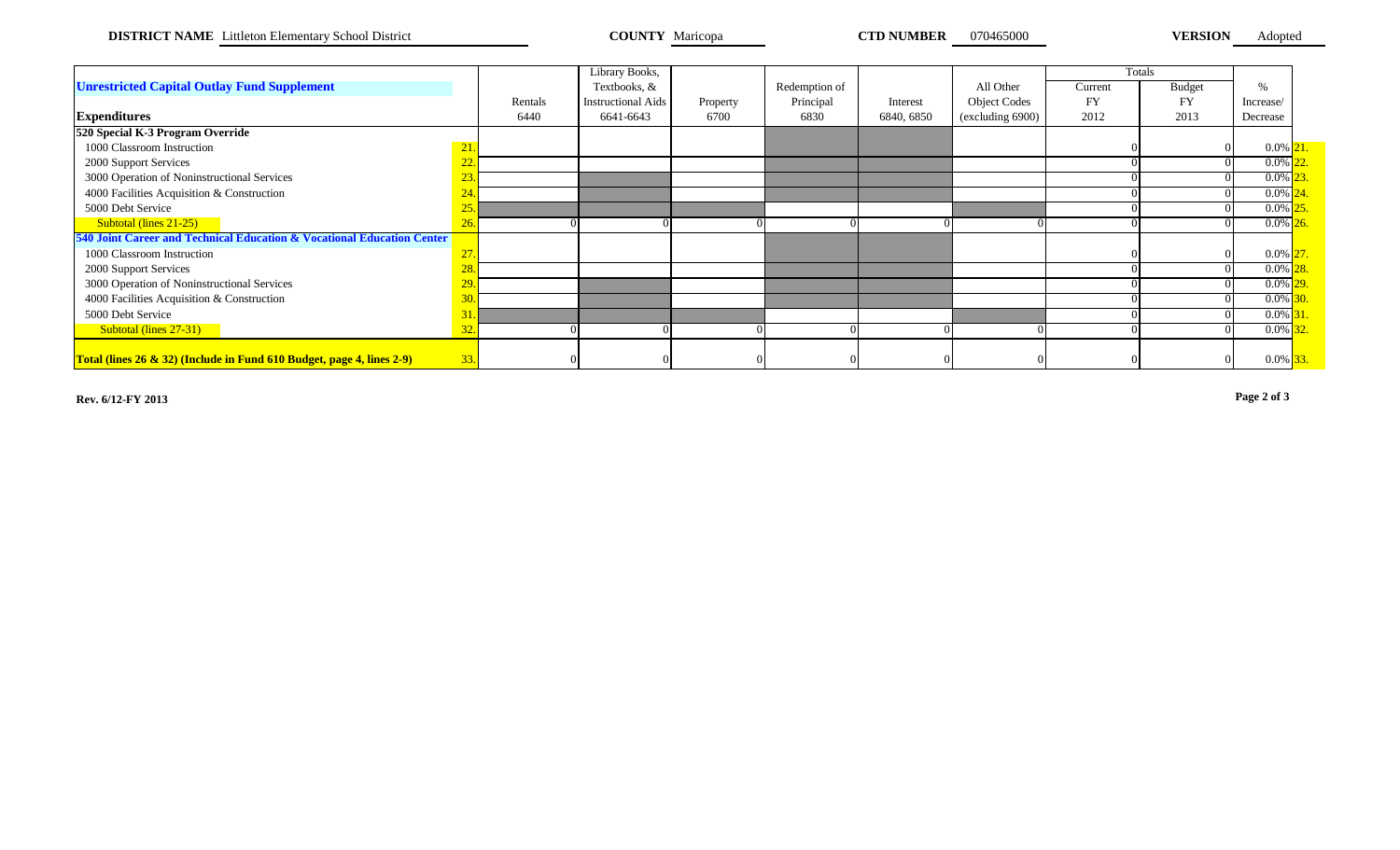**DISTRICT NAME** Littleton Elementary School District **COUNTY Maricopa COUNTY Maricopa COUNTY MARICON COUNTY MARICOPA** 

Adopted

|                                                                     |            | No. of        |          | Employee        | Purchased   |          |          |       |         | Totals    |               |  |
|---------------------------------------------------------------------|------------|---------------|----------|-----------------|-------------|----------|----------|-------|---------|-----------|---------------|--|
| <b>English Language Learners Supplement</b>                         |            | Personnel     | Salaries | <b>Benefits</b> | Services    | Supplies | Property | Other | Current | Budget    | $\frac{0}{6}$ |  |
|                                                                     | Current    | <b>Budget</b> |          |                 | 6300, 6400, |          |          |       | FY      | <b>FY</b> | Increase/     |  |
| <b>Expenditures</b>                                                 | <b>FY</b>  | <b>FY</b>     | 6100     | 6200            | 6500        | 6600     | 6700     | 6800  | 2012    | 2013      | Decrease      |  |
| <b>Structured English Immersion Fund 071</b>                        |            |               |          |                 |             |          |          |       |         |           |               |  |
| 1000 Classroom Instruction                                          | 1.00       | 1.00          | 35,500   | 7,455           |             |          |          |       | 44,540  | 42,955    | $-3.6\%$ 1.   |  |
| 2000 Support Services                                               |            |               |          |                 |             |          |          |       |         |           |               |  |
| 2100 Students                                                       | 0.00<br>2. |               |          |                 |             |          |          |       |         |           | $0.0\%$ 2.    |  |
| 2200 Instructional Staff                                            | 0.00       |               | 300      | 22              |             |          |          |       |         | $322 -$   |               |  |
| 2300 General Administration                                         | 0.00       |               |          |                 |             |          |          |       |         |           | $0.0\%$ 4.    |  |
| 2400 School Administration                                          | 0.00       |               |          |                 |             |          |          |       |         |           | $0.0\%$ 5     |  |
| 2500 Central Services                                               | 0.00       |               |          |                 |             |          |          |       |         |           | $0.0\%$ 6     |  |
| 2600 Operation & Maintenance of Plant                               | 0.00       |               |          |                 |             |          |          |       |         |           | $0.0\%$ 7     |  |
| 2700 Student Transportation                                         | 0.00       |               |          |                 |             |          |          |       |         |           | $0.0\%$ 8     |  |
| 2900 Other                                                          | 0.00       |               |          |                 |             |          |          |       |         |           | $0.0\%$ 9.    |  |
| Total (lines 1-9) (to Budget, page 6, Other Funds, line 2)<br>10.   | 1.00       | 1.00          | 35,800   | 7,477           |             |          |          |       | 44,540  | 43,277    | $-2.8\%$ 10.  |  |
| <b>Compensatory Instruction Fund 072</b>                            |            |               |          |                 |             |          |          |       |         |           |               |  |
| 1000 Classroom Instruction<br>11.                                   | 0.00       |               | 484      | 101             |             |          |          |       | 585     | 585       | 0.0% 11       |  |
| 2000 Support Services                                               |            |               |          |                 |             |          |          |       |         |           |               |  |
| 2100 Students<br>12.                                                | 0.00       |               |          |                 |             |          |          |       |         |           | 0.0% 12.      |  |
| 2200 Instructional Staff<br>13.                                     | 0.00       |               |          |                 |             |          |          |       |         |           | 0.0% 13       |  |
| 2300 General Administration<br>14.                                  | 0.00       |               |          |                 |             |          |          |       |         |           | 0.0% 14       |  |
| 2400 School Administration<br>15.                                   | 0.00       |               |          |                 |             |          |          |       |         |           | 0.0% 15       |  |
| 2500 Central Services<br>16.                                        | 0.00       |               |          |                 |             |          |          |       |         |           | 0.0% 16.      |  |
| 2600 Operation & Maintenance of Plant<br>17.                        | 0.00       |               |          |                 |             |          |          |       |         |           | 0.0% 17       |  |
| 2700 Student Transportation<br>18.                                  | 0.00       |               |          |                 |             |          |          |       |         |           | 0.0% 18.      |  |
| 2900 Other<br>19.                                                   | 0.00       |               |          |                 |             |          |          |       |         |           | 0.0% 19.      |  |
| Total (lines 11-19) (to Budget, page 6, Other Funds, line 3)<br>20. | 0.00       | 0.00          | 484      | 101             |             |          |          |       | 585     | 585       | 0.0% 20.      |  |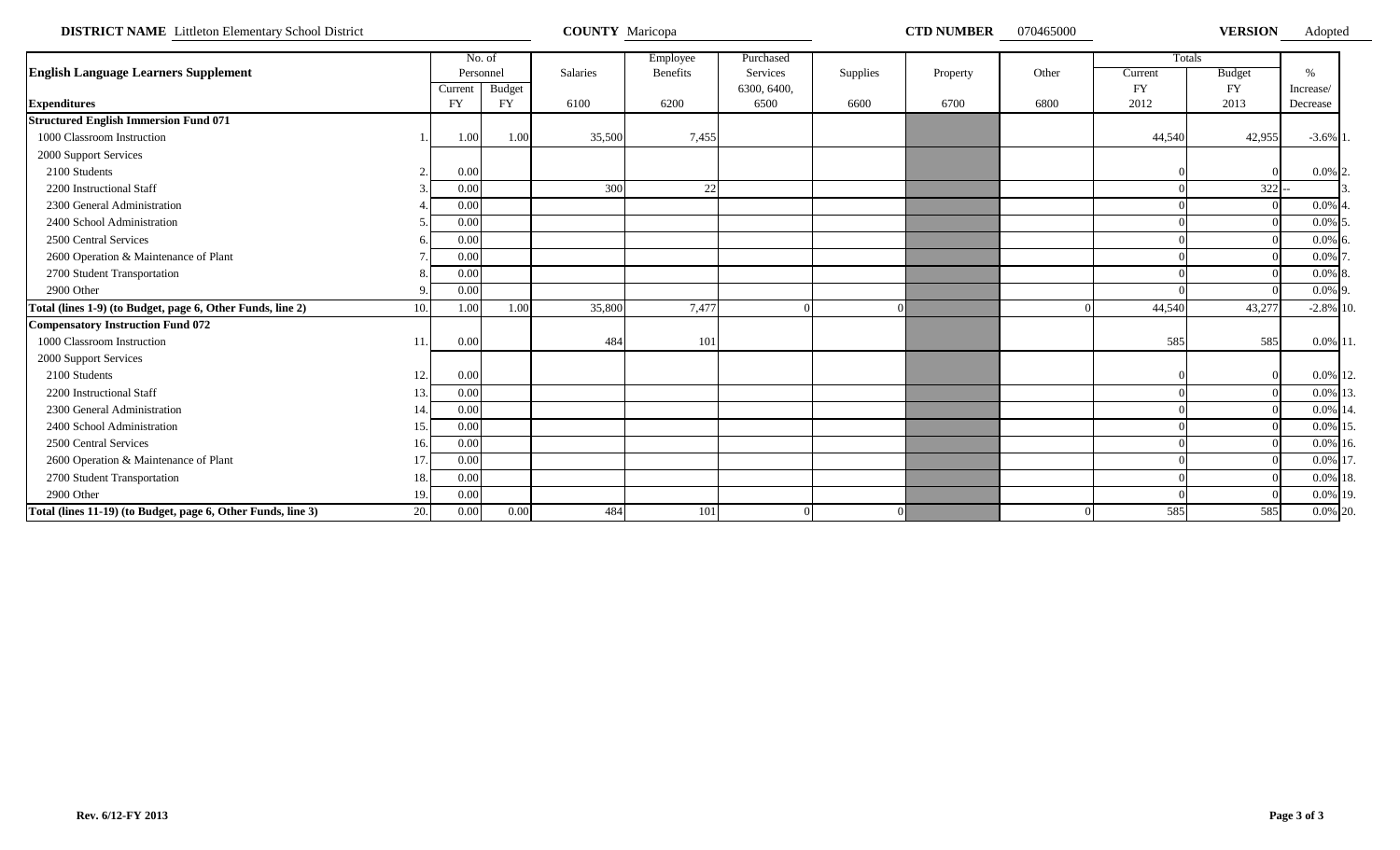#### **SUMMARY OF SCHOOL DISTRICT PROPOSED EXPENDITURE BUDGET CTD NUMBER** 070465000

| I certify that the Budget of       | <b>Littleton Elementary School</b> |              | District, | <b>Maricopa</b>               | County for fiscal year 2013 was officially                                              |
|------------------------------------|------------------------------------|--------------|-----------|-------------------------------|-----------------------------------------------------------------------------------------|
| proposed by the Governing Board on | June 12                            |              |           |                               | , 2012, and that the complete Proposed Expenditure Budget may be reviewed by contacting |
| <b>Ken Hicks</b>                   | at the District Office, telephone  | 623-478-5600 |           | during normal business hours. |                                                                                         |

**President of the Governing Board**

| 1. Student Count |                                                  |                                                 | 2. Tax Rates:          |                      |                                      |                                                                                                           |
|------------------|--------------------------------------------------|-------------------------------------------------|------------------------|----------------------|--------------------------------------|-----------------------------------------------------------------------------------------------------------|
|                  | <b>FY 2012</b><br>Current Yr.<br><b>2011 ADM</b> | FY 2013<br><b>Budget Yr.</b><br><b>2012 ADM</b> |                        | <b>Current</b><br>FY | <b>Estimated</b><br><b>Budget FY</b> | * Secondary rate applies only for<br>and<br>overrides<br>voter-approved<br>bonded indebtedness per A.R.S. |
| <b>Resident</b>  | 4,776.363                                        | 4,791.600                                       | <b>Primary Rate</b>    | 1.3260               |                                      | 1.9742 $\left  \$15\text{-}101(22) \right $ and Joint Technical<br>Education Districts per A.R.S.         |
| Attending        | 4,786.996                                        | 4,804.459                                       | <b>Secondary Rate*</b> | 2.4656               |                                      | $2.2051$ \, §15-393(F).                                                                                   |

#### **3. The Maintenance and Operation, Classroom Site, Unrestricted Capital Outlay,**

| and Soft Capital Allocation budgets cannot exceed their respective budget limits. |            |              |            |  |  |  |  |  |  |  |
|-----------------------------------------------------------------------------------|------------|--------------|------------|--|--|--|--|--|--|--|
| <b>Maintenance &amp; Operation</b>                                                | 25,448,226 | <b>GBL</b>   | 25,448,227 |  |  |  |  |  |  |  |
| <b>Classroom Site</b>                                                             | 2,028,299  | <b>CSFBL</b> | 2,028,298  |  |  |  |  |  |  |  |
| <b>Unrestricted Capital Outlay</b>                                                | 1,052,752  | <b>UCBL</b>  | 1,052,752  |  |  |  |  |  |  |  |
| <b>Soft Capital Allocation</b>                                                    | 383,605    | <b>SCAL</b>  | 383,605    |  |  |  |  |  |  |  |

|                                                                             |                              | MAINTENANCE AND OPERATION EXPENDITURES |                   |                  |                   |                  |                        |
|-----------------------------------------------------------------------------|------------------------------|----------------------------------------|-------------------|------------------|-------------------|------------------|------------------------|
|                                                                             | <b>Salaries and Benefits</b> |                                        |                   | Other            | <b>TOTAL</b>      |                  | % Inc./(Decr.)<br>from |
|                                                                             | <b>Current FY</b>            | <b>Budget FY</b>                       | <b>Current FY</b> | <b>Budget FY</b> | <b>Current FY</b> | <b>Budget FY</b> | <b>Current FY</b>      |
| <b>100 Regular Education</b>                                                |                              |                                        |                   |                  |                   |                  |                        |
| <b>1000 Classroom Instruction</b>                                           | 11,241,839                   | 11,267,265                             | 149,896           | 149,519          | 11,391,735        | 11,416,784       | 0.2%                   |
| <b>2000 Support Services</b>                                                |                              |                                        |                   |                  |                   |                  |                        |
| 2100 Students                                                               | 710,803                      | 688,671                                | 46,000            | 46,274           | 756,803           | 734,945          | $-2.9%$                |
| <b>2200 Instructional Staff</b>                                             | 764,288                      | 835,699                                | 29,500            | 29,500           | 793,788           | 865,199          | 9.0%                   |
| 2300, 2400, 2500 Administration                                             | 1,939,031                    | 2,340,505                              | 761,806           | 501,353          | 2,700,837         | 2,841,858        | 5.2%                   |
| 2600 Oper./Maint. of Plant                                                  | 1,270,613                    | 1,273,612                              | 1,601,900         | 1,818,900        | 2,872,513         | 3,092,512        | 7.7%                   |
| 2900 Other                                                                  | $\Omega$                     | $\mathbf{0}$                           | $\Omega$          | $\Omega$         | $\Omega$          | $\Omega$         | 0.0%                   |
| 3000 Oper. of Noninstructional Services                                     | 22,821                       | 23,121                                 | 5,000             | 4,700            | 27,821            | 27,821           | 0.0%                   |
| 610 School-Sponsored Cocurric. Activities                                   | 18,000                       | 18,000                                 | $\Omega$          | $\Omega$         | 18,000            | 18,000           | 0.0%                   |
| 620 School-Sponsored Athletics                                              | 112,135                      | 112,445                                | 39,000            | 39,000           | 151,135           | 151,445          | 0.2%                   |
| 630, 700, 800, 900 Other Programs                                           | $\Omega$                     | $\Omega$                               | $\Omega$          | $\Omega$         | $\Omega$          | $\Omega$         | 0.0%                   |
| <b>Regular Education Subsection Subtotal</b>                                | 16,079,530                   | 16,559,318                             | 2,633,102         | 2,589,246        | 18,712,632        | 19,148,564       | 2.3%                   |
| <b>200 Special Education</b>                                                |                              |                                        |                   |                  |                   |                  |                        |
| <b>1000 Classroom Instruction</b>                                           | 2,965,548                    | 2,971,868                              | 65,500            | 65,500           | 3,031,048         | 3,037,368        | 0.2%                   |
| <b>2000 Support Services</b>                                                |                              |                                        |                   |                  |                   |                  |                        |
| 2100 Students                                                               | 852,450                      | 853,962                                | 982,000           | 982,000          | 1,834,450         | 1,835,962        | 0.1%                   |
| <b>2200 Instructional Staff</b>                                             | 93,000                       | 93,650                                 | 5,390             | 5,390            | 98,390            | 99.040           | 0.7%                   |
| 2300, 2400, 2500 Administration                                             | $\Omega$                     | $\mathbf{0}$                           | $\Omega$          | $\Omega$         | $\theta$          | $\Omega$         | 0.0%                   |
| 2600 Oper./Maint. of Plant                                                  | $\Omega$                     | $\mathbf{0}$                           | $\mathbf{0}$      | $\mathbf{0}$     | $\theta$          | $\overline{0}$   | 0.0%                   |
| 2900 Other                                                                  | $\Omega$                     | $\mathbf{0}$                           | $\Omega$          | $\mathbf{0}$     | $\theta$          | $\mathbf{0}$     | 0.0%                   |
| 3000 Oper. of Noninstructional Services                                     | $\Omega$                     | $\Omega$                               | $\Omega$          | $\Omega$         | $\Omega$          | $\Omega$         | 0.0%                   |
| <b>Special Education Subsection Subtotal</b>                                | 3,910,998                    | 3,919,480                              | 1,052,890         | 1,052,890        | 4,963,888         | 4,972,370        | 0.2%                   |
| <b>400 Pupil Transportation</b>                                             | 921,577                      | 948,567                                | 255,725           | 270,725          | 1,177,302         | 1,219,292        | 3.6%                   |
| 510 Desegregation                                                           | $\Omega$                     | $\mathbf{0}$                           | $\Omega$          | $\mathbf{0}$     | $\Omega$          | $\overline{0}$   | 0.0%                   |
| 520 Special K-3 Program Override                                            | 1,113,012                    | $\mathbf{0}$                           | $\mathbf{0}$      | $\overline{0}$   | 1,113,012         | $\mathbf{0}$     | $-100.0%$              |
| <b>530 Dropout Prevention Programs</b>                                      | $\mathbf{0}$                 | $\Omega$                               | $\Omega$          | $\mathbf{0}$     | $\Omega$          | $\Omega$         | 0.0%                   |
| 540 Joint Career and Technical Education<br>and Vocational Education Center | $\mathbf{0}$                 | $\mathbf{0}$                           | $\mathbf{0}$      | $\mathbf{0}$     | $\mathbf{0}$      | $\mathbf{0}$     | 0.0%                   |
| 550 K-3 Reading Program                                                     |                              | 93,000                                 |                   | 15,000           |                   | 108,000          |                        |
| <b>TOTAL EXPENDITURES</b>                                                   | 22,025,117                   | 21,520,365                             | 3,941,717         | 3,927,861        | 25,966,834        | 25,448,226       | $-2.0\%$               |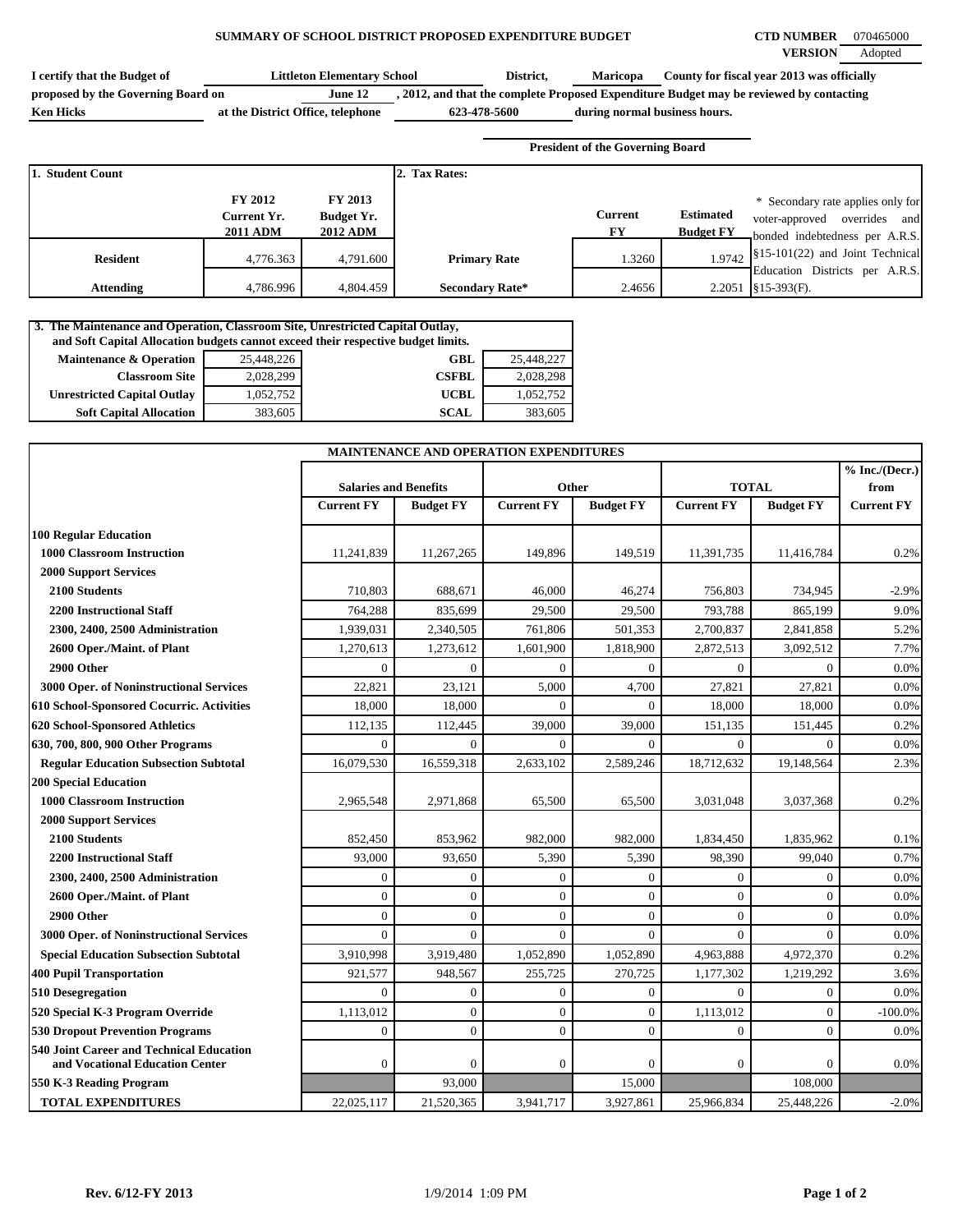#### **CTD NUMBER** 070465000 **VERSION**

| <b>VERSION</b> | Adopted |
|----------------|---------|
|                |         |

| TOTAL EXPENDITURES BY FUND         |                              |                  |                            |                             |  |
|------------------------------------|------------------------------|------------------|----------------------------|-----------------------------|--|
|                                    | <b>Budgeted Expenditures</b> |                  | \$ Increase/<br>(Decrease) | $%$ Increase/<br>(Decrease) |  |
| <b>Fund</b>                        | <b>Current FY</b>            | <b>Budget FY</b> | from<br><b>Current FY</b>  | from<br><b>Current FY</b>   |  |
| Maintenance & Operation            | 25,966,834                   | 25,448,226       | (518,608)                  | $-2.0\%$                    |  |
| <b>Instructional Improvement</b>   | 211,910                      | 214,671          | 2,761                      | 1.3%                        |  |
| Structured English Immersion       | 44,540                       | 43,277           | (1,263)                    | $-2.8%$                     |  |
| Compensatory Instruction           | 585                          | 585              | $\Omega$                   | 0.0%                        |  |
| <b>Classroom Site</b>              | 2,260,421                    | 2,028,299        | (232, 122)                 | $-10.3%$                    |  |
| <b>Federal Projects</b>            | 2,458,095                    | 2,503,095        | 45,000                     | 1.8%                        |  |
| <b>State Projects</b>              | $\Omega$                     | $\Omega$         | $\Omega$                   | 0.0%                        |  |
| <b>Unrestricted Capital Outlay</b> | 1,578,549                    | 1,052,752        | (525, 797)                 | $-33.3%$                    |  |
| Soft Capital Allocation            | 233,106                      | 383,605          | 150,499                    | 64.6%                       |  |
| <b>Building Renewal</b>            | $\Omega$                     | $\theta$         | $\theta$                   | 0.0%                        |  |
| <b>New School Facilities</b>       | $\Omega$                     | 897              | 897                        |                             |  |
| <b>Adjacent Ways</b>               | 1,500,000                    | 1,250,000        | (250,000)                  | $-16.7%$                    |  |
| Debt Service                       | 2,945,000                    | 2,945,000        | $\mathbf{0}$               | 0.0%                        |  |
| <b>School Plant Funds</b>          | 6,000                        | 6,000            | $\theta$                   | 0.0%                        |  |
| <b>Auxiliary Operations</b>        | 65,000                       | 65,000           | $\theta$                   | 0.0%                        |  |
| <b>Bond Building</b>               | 4,910,000                    | 1,955,000        | (2,955,000)                | $-60.2%$                    |  |
| Food Service                       | 3,193,858                    | 3,343,858        | 150,000                    | 4.7%                        |  |
| Other                              | 1,331,422                    | 1,356,422        | 25,000                     | 1.9%                        |  |

| <b>M&amp;O FUND SPECIAL EDUCATION PROGRAMS BY TYPE</b> |                   |                  |                                  |                  |        |                    |
|--------------------------------------------------------|-------------------|------------------|----------------------------------|------------------|--------|--------------------|
| Program (A.R.S. §§15-761 and 15-903)                   | <b>Current FY</b> | <b>Budget FY</b> |                                  |                  |        |                    |
| Autism                                                 | 687,460           | 688,362          | PROPOSED STAFFING SUMMARY        |                  |        |                    |
| <b>Emotional Disability</b>                            | 45.136            | 45,226           |                                  | No. of           |        | <b>Staff-Pupil</b> |
| Hearing Impairment                                     | 12,230            | 12,243           | <b>Staff Type</b>                | <b>Employees</b> |        | Ratio              |
| Other Health Impairments                               |                   |                  | Certified --                     |                  |        |                    |
| Specific Learning Disability                           | 2,512,368         | 2,516,879        | Superintendent, Principals,      |                  |        |                    |
| Mild, Moderate or Severe Intellectual Disability       | 655,631           | 656,838          | <b>Other Administrators</b>      | 18               | $1$ to | 266.9              |
| <b>Multiple Disabilities</b>                           | 214,502           | 214,734          | Teachers                         | 264              | $1$ to | 18.2               |
| Multiple Disabilities with S.S.I.                      | 97,225            | 97,330           | Other                            | 15               | $1$ to | 320.3              |
| Orthopedic Impairment                                  | 78,692            | 78,778           | Subtotal                         | 297              | $1$ to | 16.2               |
| Developmental Delay                                    | 334,219           | 334,845          | Classified --                    |                  |        |                    |
| Preschool Severe Delay                                 | 0                 |                  | Managers, Supervisors, Directors | 6                | $1$ to | 800.7              |
| Speech/Language Impairment                             | 38,500            | 38,560           | <b>Teachers Aides</b>            | 54               | $1$ to | 89.0               |
| Traumatic Brain Injury                                 | 0                 |                  | Other                            | 160              | $1$ to | 30.0               |
| Visual Impairment                                      | $\theta$          |                  | Subtotal                         | 220              | $1$ to | 21.8               |
| Subtotal                                               | 4,675,963         | 4,683,795        | <b>TOTAL</b>                     | 517              | $1$ to | 9.3                |
| <b>Gifted Education</b>                                | 240,835           | 241,365          |                                  |                  |        |                    |
| <b>Remedial Education</b>                              | 0                 | $\theta$         | Special Education --             |                  |        |                    |
| <b>ELL</b> Incremental Costs                           | 47,090            | 47,210           | Teacher                          | 47               | $1$ to | 16.0               |
| <b>ELL Compensatory Instruction</b>                    | $\theta$          |                  | <b>Staff</b>                     | 56               | $1$ to | 14.0               |
| Vocational and Technological Education                 | 0                 |                  |                                  |                  |        |                    |
| <b>Career Education</b>                                | $\theta$          | $\Omega$         |                                  |                  |        |                    |
| <b>TOTAL</b>                                           | 4,963,888         | 4,972,370        |                                  |                  |        |                    |

|                                  | PROPOSED STAFFING SUMMARY |        |       |  |
|----------------------------------|---------------------------|--------|-------|--|
| No. of<br><b>Staff-Pupil</b>     |                           |        |       |  |
| <b>Staff Type</b>                | <b>Employees</b>          |        | Ratio |  |
| Certified --                     |                           |        |       |  |
| Superintendent, Principals,      |                           |        |       |  |
| <b>Other Administrators</b>      | 18                        | $1$ to | 266.9 |  |
| <b>Teachers</b>                  | 264                       | $1$ to | 18.2  |  |
| Other                            | 15                        | $1$ to | 320.3 |  |
| Subtotal                         | 297                       | $1$ to | 16.2  |  |
| Classified --                    |                           |        |       |  |
| Managers, Supervisors, Directors | 6                         | $1$ to | 800.7 |  |
| <b>Teachers Aides</b>            | 54                        | $1$ to | 89.0  |  |
| Other                            | 160                       | $1$ to | 30.0  |  |
| Subtotal                         | 220                       | $1$ to | 21.8  |  |
| TOTAL                            | 517                       | $1$ to | 9.3   |  |
| Special Education --             |                           |        |       |  |
| Teacher                          | 47                        | 1 to   | 16.0  |  |
| Staff                            | 56                        | 1 to   | 14.0  |  |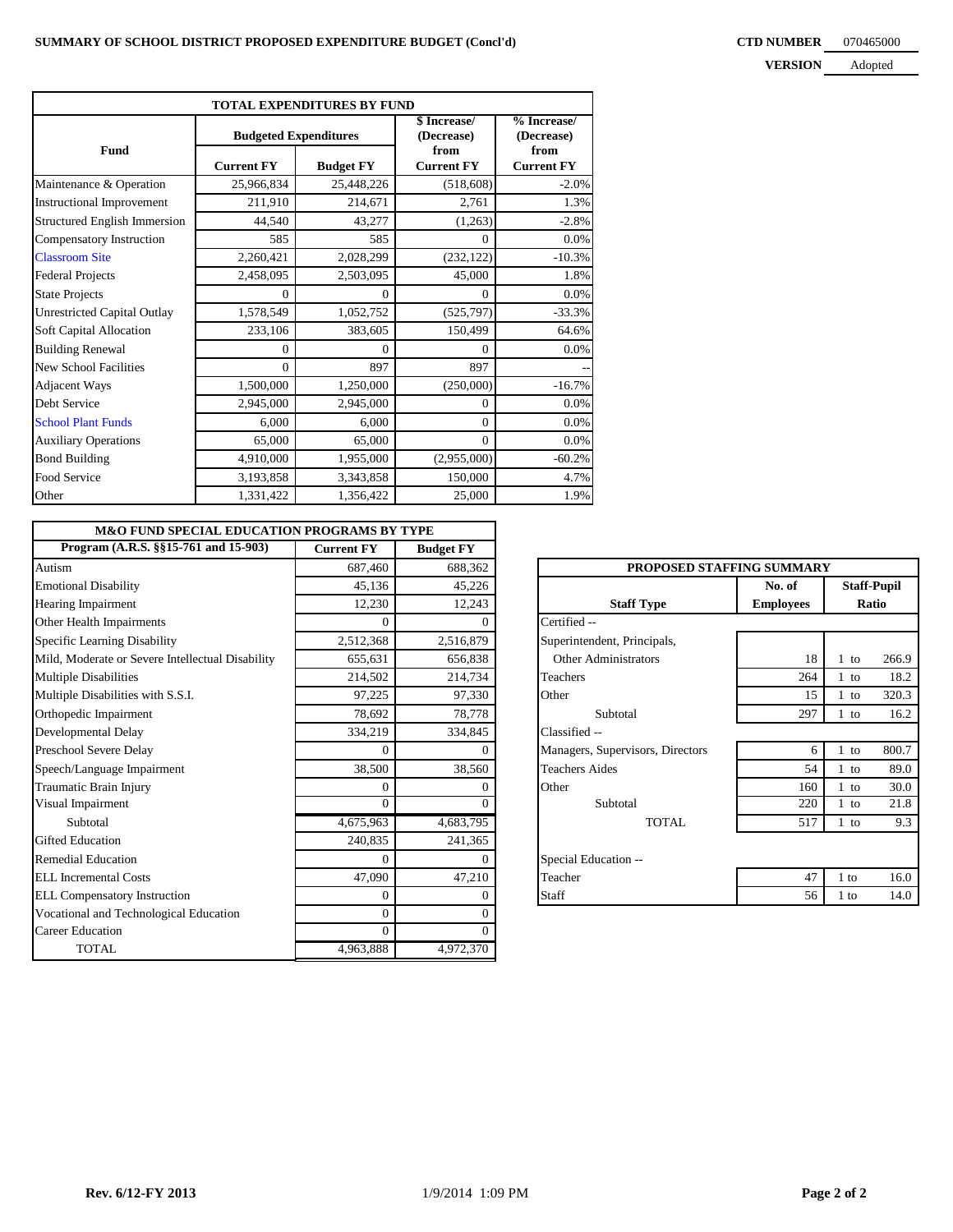|     | <b>DISTRICT NAME</b> Littleton Elementary School District                                                                                |    | <b>CTD NUMBER</b>          | 070465000                                         |
|-----|------------------------------------------------------------------------------------------------------------------------------------------|----|----------------------------|---------------------------------------------------|
|     | FY 2013 Truth in Taxation Work Sheet (A.R.S. §15-905.01)                                                                                 |    | <b>VERSION</b>             | Adopted                                           |
| 1.  | FY 2012 Truth in Taxation Base Limit (from FY 2012 TNT work sheet line 9)                                                                | \$ | 194,576                    |                                                   |
|     |                                                                                                                                          |    |                            | <b>Primary Property Tax Rate</b>                  |
|     | FY 2012 Budgeted Expenditures<br>(from FY 2012 original adopted budget)                                                                  |    |                            | <b>Related to Budgeted</b><br><b>Expenditures</b> |
| 2.  | Desegregation (from Districtwide Desegregation Budget page 2, line<br>44 and page 3, line 70)                                            | \$ |                            | 0.0000                                            |
| 3.  | Dropout Prevention (from page 1, line 28)                                                                                                |    |                            | 0.0000                                            |
| 4.  | Joint Career and Technical Education and Vocational Education Center (from<br>Supplement page 1, line 30 and Supplement page 2, line 48) |    |                            | 0.0000                                            |
| 5.  | Small School Adjustment (from page 7, line 4, columns A and B)                                                                           |    |                            | 0.0000                                            |
| 6.  | Deduction for Discontinued Programs in FY 2012                                                                                           |    |                            |                                                   |
| 7.  | Changes made after original adoption of FY 2011 budget (from FY 2012 TNT Work<br>Sheet, lines 12 and 14)                                 |    | 0                          |                                                   |
| 8.  | Preliminary FY 2013 Truth in Taxation Base Limit (total of lines 2-7)                                                                    |    | 0                          |                                                   |
| 9.  | FY 2013 Truth in Taxation Base Limit (greater of line 1 or 8)                                                                            |    | 194,576                    |                                                   |
| 10. | Total actual expenditures for FY 2012 for items 2-4 above<br>\$                                                                          |    |                            |                                                   |
| 11. | $\boldsymbol{0}$<br>Sum of lines 2 through 4                                                                                             |    |                            |                                                   |
| 12. | Expenditures over/(under) original budget (line 10 minus line 11)                                                                        |    | 0                          |                                                   |
| 13. | FY 2012 final budget for Small School Adjustment<br>$\boldsymbol{0}$                                                                     |    |                            |                                                   |
| 14. | Amount over/(under) budget on line 5 above (line 13 minus line 5)                                                                        |    | 0                          |                                                   |
|     | FY 2013 Budgeted Expenditures                                                                                                            |    |                            |                                                   |
|     | (from FY 2013 budget)                                                                                                                    |    |                            |                                                   |
| 15. | Desegregation (from Districtwide Desegregation Budget page 2, line                                                                       |    |                            |                                                   |
|     | 44 and page 3, line 70)                                                                                                                  |    | 0                          | 0.0000                                            |
| 16. | Dropout Prevention (from page 1, line 27)                                                                                                |    | $\overline{0}$             | 0.0000                                            |
| 17. | Joint Career and Technical Education and Vocational Education Center (from                                                               |    |                            |                                                   |
|     | Supplement page 1, line 20 and Supplement page 2, line 32)                                                                               |    | 0                          | 0.0000                                            |
| 18. | Small School Adjustment (from page 7, line 4, columns A and B)                                                                           |    | $\overline{0}$<br>$\Omega$ | 0.0000                                            |
| 19. | Total (add lines 12, 14, and 15 through 18)                                                                                              |    |                            |                                                   |
| 20. | Excess over Truth in Taxation Limit (1)                                                                                                  |    |                            |                                                   |
|     | (Line 19 minus line 9. If negative, enter zero.)                                                                                         |    | 0                          |                                                   |
| 21. | Amount to be Levied in FY 2013 for Adjacent                                                                                              |    |                            |                                                   |
|     | Ways pursuant to A.R.S. §15-995 (1)                                                                                                      | \$ | 1,250,000                  | 0.0055                                            |
| 22. | Amount to be Levied in FY 2013 for Liabilities                                                                                           |    |                            |                                                   |
|     | in Excess of the Budget pursuant to A.R.S. $§15-907(1)$                                                                                  | \$ |                            | 0.0000                                            |
|     | <b>Calculations for Truth in Taxation Notice</b>                                                                                         |    |                            |                                                   |
|     | A. Sum of lines 20, 21, and 22                                                                                                           | \$ | 1,250,000                  |                                                   |
|     | <b>B.1.</b> Current Assessed Value                                                                                                       | S  | 227,769,766                |                                                   |
|     | B.2. (Line 9 divided by line B.1) $x$ \$10,000                                                                                           | S  | 8.5427(2)                  |                                                   |
|     | C.1. Sum of lines 9, 20, 21, and 22                                                                                                      |    | 1,444,576                  |                                                   |
|     | C.2. (Line C.1 divided by line B.1) $x$ \$10,000                                                                                         |    | 63.4226 (2)                |                                                   |

(1) If an amount on line 20, 21, or 22 is greater than zero, the district must publish a Truth in Taxation Hearing Notice as described in A.R.S. §15- 905.01.

(2) \$10,000 is used in these calculations to determine the amounts to include on the truth in taxation hearing notice for a \$100,000 home, as property taxes on residential properties are levied at 10% of the assessed valuation per A.R.S. §42-15003.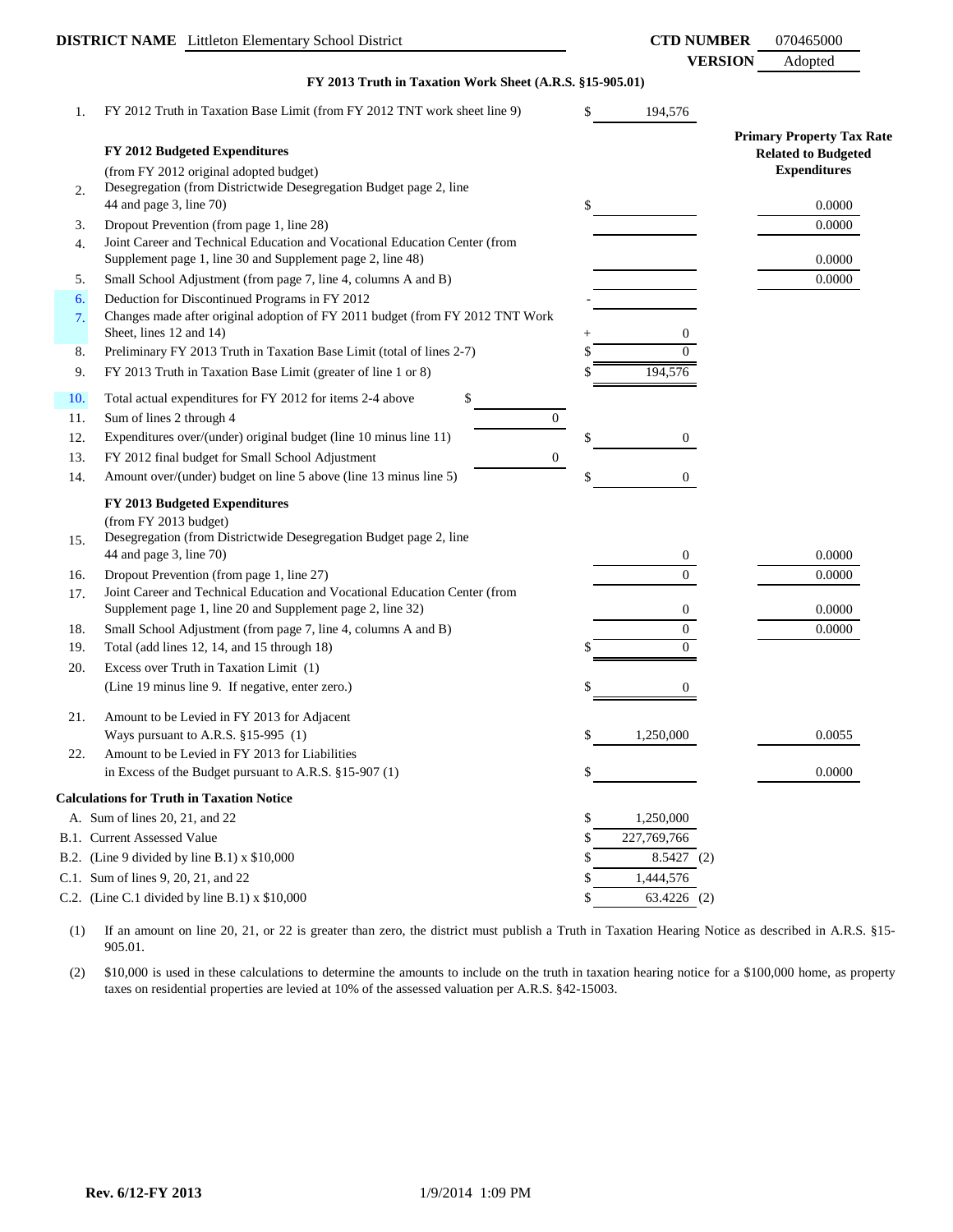# **Instructions**

General These instructions are provided to help school districts prepare the expenditure budget. Within the forms, blue font and light blue highlights indicates that an instruction is linked to that specific line. An instructions button has also been provided that links to any general instructions or to the first instruction for a page.

> Districts should complete the Work Sheets and Supplements, as applicable, before completing the Budget forms. To ensure that the district's data can be properly processed by ADE, formulas should not be changed without specific instructions from either the Office of the Auditor General, Accounting Services Division or ADE, School Finance.

General Amounts in the current year columns should be recorded from the budget columns of the latest revised Budget for FY 2012. Amounts should be rounded to the nearest dollar.

> Districts should budget for FY 2013 retirement contributions at the rate of 10.90% and for long term disability at a rate of 0.24% for a total contribution rate of 11.14%. Districts should also budget for any applicable alternative contribution payments to state retirement at a rate of 8.64%.

Budget Revision Instructions for the May budget revision requirements have been incorporated into this document for each applicable line item. All lines that include revision instructions have a "Yes" in the Revision Instructions column to the right. To see only the revision instructions apply the filter so that only rows marked "Yes" will show.

> Prior to May 15 of the budget year, districts must make all of the revisions described in these instructions that would result in a decrease in budget limits and districts may make any of the described revisions that result in an increase in budget limits. Total expenditures in the Maintenance and Operation (M&O), Unrestricted Capital Outlay (UCO), Soft Capital Allocation (SCA), and Classroom Site Funds (CSF) must not exceed the adjusted General Budget Limit (GBL), Unrestricted Capital Budget Limit (UCBL), Soft Capital Allocation Limit (SCAL) and Classroom Site Fund Budget Limit (CSFBL), respectively, as reported on pages 7 and 8 of the latest revised budget. Therefore, if the net change to any of these budget limits is a decrease, the district must reduce budgeted expenditures in the related fund, to ensure that the budgeted amounts are within the prescribed limit. If the net change to any of these budget limits is an increase, the district may choose to revise budgeted expenditures in the related fund.

Yes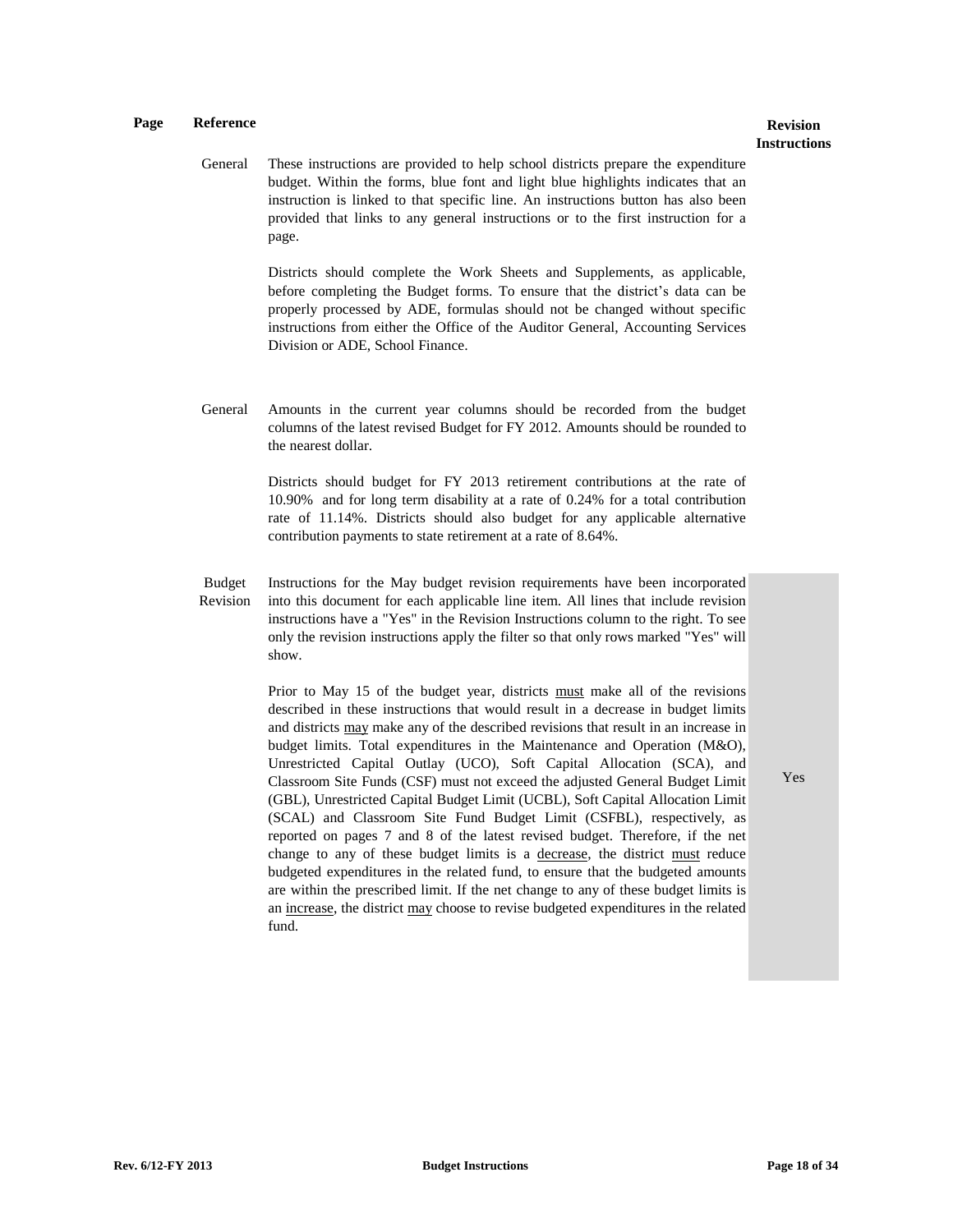### **Instructions**

Budget Revision Continued (ADM). Districts sponsoring charter schools must revise their budgets, as necessary, to reflect actual charter school FY 2013 100th-day average daily membership

> Districts may revise their budgets to reflect the ADM, as reported on the final FY 2012 ADMS46-1 Report, which may have been updated to include FY 2012 ADM corrections. **Do not revise the FY 2013 budget to include the 100th-Day ADM from the FY 2013 ADMS46-1 report.**

Yes

An e-mail will be issued by ADE before May budget revisions are due including the dates of specific ADMS and APOR reports that should be used to complete the revisions.

- Cover District Tax District tax rates for FY 2012 should be the actual tax rates set by the County Rates Board of Supervisors in August 2011. Tax rates for FY 2013 should be the district's best estimate. Districts should include detailed secondary tax rates for Maintenance and Operation (M&O), Special K-3 Program, Special Program, and Capital Overrides; Class A Bonds; and Class B Bonds. Class A Bonds are general obligation bonds approved by voters on or before December 31, 1998. Class B Bonds are general obligation bonds approved by voters after December 31, 1998.
- 1 Line 4 Function code 2300, object code 6820-Judgments Against the District should be used to budget for excessive property tax valuation judgments to be paid in FY 2013. This amount should also be included on page 7, line 8(k).

#### 1 Line 9 **May Budget Revision**

Districts participating in the National School Lunch Program that have not already budgeted for the state matching requirements, should include any amounts to be expended for their food service program in the M&O Fund on this line before May 15. ADE's Health & Nutrition Services will verify that amounts budgeted were spent when the annual financial reports are submitted. Any questions related to the state matching requirements should be directed to ADE's Health & Nutrition Services at (602) 542-8700.

Yes

- 1 Line 26 Districts including an increase to the general budget limit for a Special K-3 Program Override approved by voters before November, 24, 2009, pursuant to Laws 2010, Ch. 179, §4, must budget and account for these monies separately. These expenditures must be budgeted for, in detail, on page 1 of the Supplement. Any new Special Program Override expenditures pursuant to A.R.S. §15-482, are not required to be budgeted for separately. Therefore, districts should budget for those expenditures on the applicable lines for the M&O and UCO Funds.
- 1 Line 27 A district authorized by ADE to continue participation in Dropout Prevention Programs for FY 2013 pursuant to Laws 1992, Ch. 305, §32 and Laws 2000, Ch. 398, §2, must budget the additional amount on this line.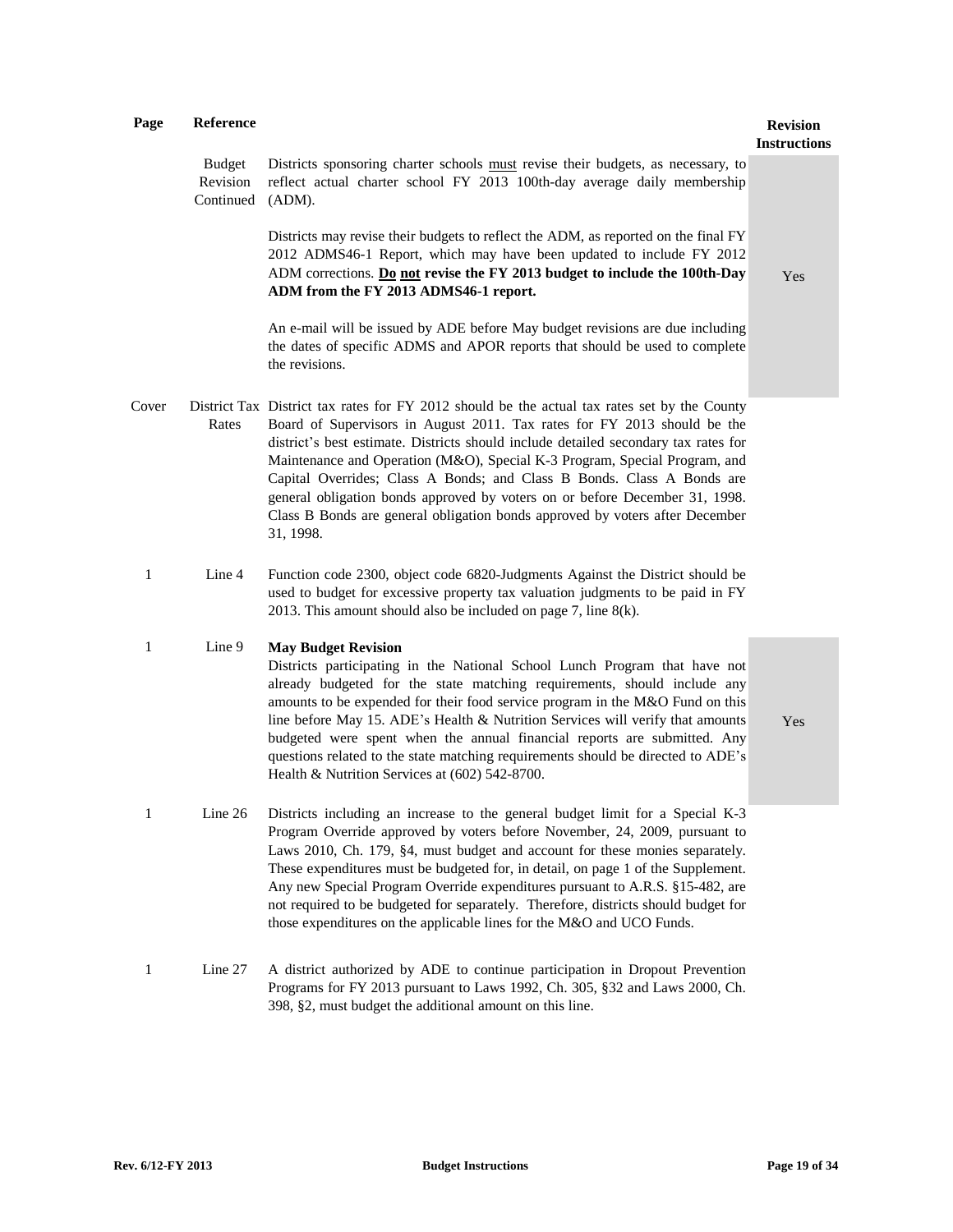1 Line 28 A district that has entered into an intergovernmental agreement to establish a jointly owned and operated career and technical education and vocational education center, in accordance with A.R.S. §15-789, should budget for the center's expenditures on this line. A.R.S. §15‑910.01 **This provision does not apply to joint technical education districts established pursuant to A.R.S. §15-392.** 

> A.R.S. §15-910.01 requires the State Board of Education (SBE) approval prior to including an amount here. Currently, no districts have been authorized by the SBE.

- 1 Line 29 Districts should budget for K-3 Reading Program expenditures on this line. Districts assigned a letter grade of C, D, or F, in accordance with A.R.S. §15- 241, or that have more than 10% of their pupils in grade three reading far below the third grade level according to the reading portion of the AIMS test, will receive monies for this support level weight only after the district's K-3 Reading Program Plan is approved by the State Board of Education. A.R.S. §15-211, as added by Laws 2012, Ch. 300, §2
- 2 Spec. Ed.by All expenditures budgeted in the M&O Fund for special education programs Type should be included regardless of the revenue source (e.g., state equalization assistance and property taxes). Districts should retain supporting documentation for the allocation of expenditures budgeted for individual special education programs. Supporting documentation should include a list of the programs, the number of teachers and students by program, and all computation work sheets.
- 2 Lines 18 and Program code 260—ELL Incremental Costs and program code 265—ELL 19 Compensatory Instruction are required to track expenditures related to ELL. See Supplement Page 3 instructions for more information on ELL.
- 2 Line 22 Total Program 200 Budget FY column total should agree to page 1, line 23.
- 2 FTE **Certified** Employees Include **all** certified employees filling certified positions at the district.
- 2 SCA Budgeted for 200 expenditures for programs listed in A.R.S. §15-761. Do not include these Special Education Enter the total amount budgeted in the SCA Fund for Special Education Program SCA Fund amounts in Current FY or Budget FY amounts in the Special Education Programs by Type table on page 2 as that table is only for the M&O Fund.
- 2 Audit Services Enter the budgeted expenditures for nonfederal program and compliance audits (required object code 6350) to be paid from the M&O Fund only, and the budgeted expenditures for federal single audits (optional object code 6330) from all funds.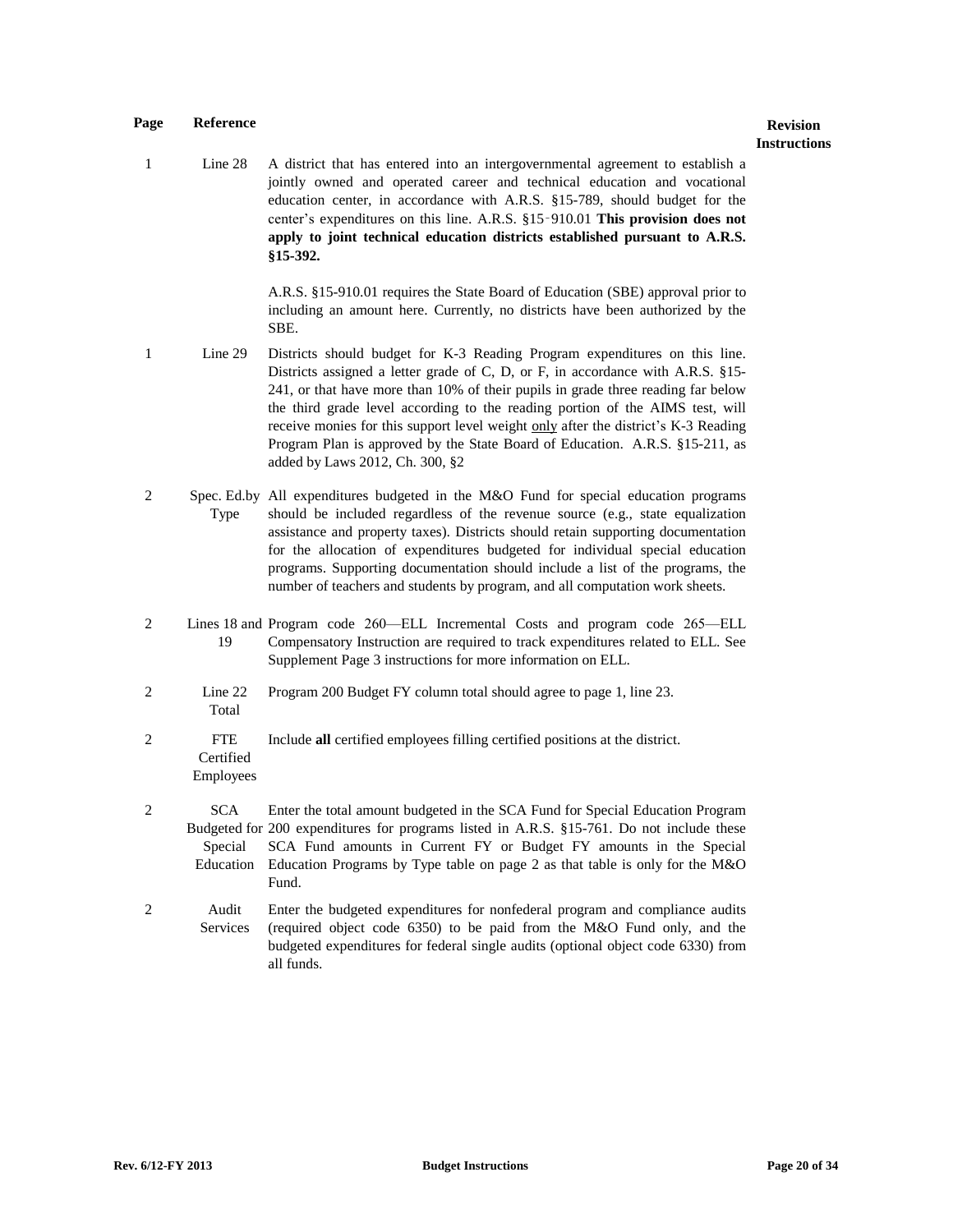## **Instructions**

2 M&O for Districts participating in the National School Lunch Program are required to Food Service budget a portion of their state revenues to support the operation of their food service program. Districts should budget in the M&O Fund any amounts that will be expended during the 2013 school year for the operation of the food service program. Any questions related to the state matching requirements should be directed to ADE's Health & Nutrition Services at (602) 542‑8700.

#### **May Budget Revision**

Yes

Districts that have not already budgeted for the state matching requirements, should include any amounts to be expended for their food service program in the M&O Fund on this line before May 15. ADE's Health & Nutrition Services will verify that amounts budgeted were spent when the annual financial reports are submitted.

3 General The Classroom Site Funds (CSF) are budget-controlled funds that must be used to supplement, rather than supplant, existing monies and in accordance with Laws 2000, 5th S.S., Ch. 1, §62, must not be used for administrative purposes. See USFR Memorandum No. 194 for additional guidance on the use of CSF monies.

> In accordance with Laws 2011, Ch. 344, §22, districts that used sources other than classroom site fund monies for teacher compensation in FY 2012 as a result of the adjustment for prior year shortfalls in the FY 2012 per pupil CSF amount are not required to maintain this higher level of spending for teacher compensation from other sources in FY 2013.

> However, for FY 2013, districts must maintain their FY 2010 level of effort for teacher compensation from sources other than CSF monies in order to comply with the nonsupplanting requirements of A.R.S. §15-977.

- 3 Lines 13, 26, Include amounts budgeted for registered warrant expense in the Other Interest and 39 column. Districts should budget up to the Classroom Site Fund Budget Limit (CSFBL) as calculated on page 8, line C.7.
- 3 Line 40 and The total amount budgeted on line 40 and footnote (1) cannot exceed the CSFBL Footnote 1 on page 8, Line C.7. The total amount budgeted in FY 2013 will affect the next year's CSFBL. See A.R.S. §15-978 and calculation on page 8. The amount in footnote (1) cannot exceed the CSFBL for payments to charter school as recorded in that column on the table on the bottom of page 8.
- 4 Line 10 The amount budgeted in the UCO Fund cannot exceed the Unrestricted Capital Budget Limit (UCBL) on page 8, line A.12. The amount budgeted in Fund 610 in FY 2013 will affect the next year's UCBL. See A.R.S. §15- 947(D) and calculation on page 8.
- 4 Line 19 The amount budgeted in the SCA Fund cannot exceed the Soft Capital Allocation Limit (SCAL) on page 8, line B.12. The amount budgeted in Fund 625 in FY 2013 will affect the next year's SCAL. See A.R.S. §15-947(E) and calculation on page 8.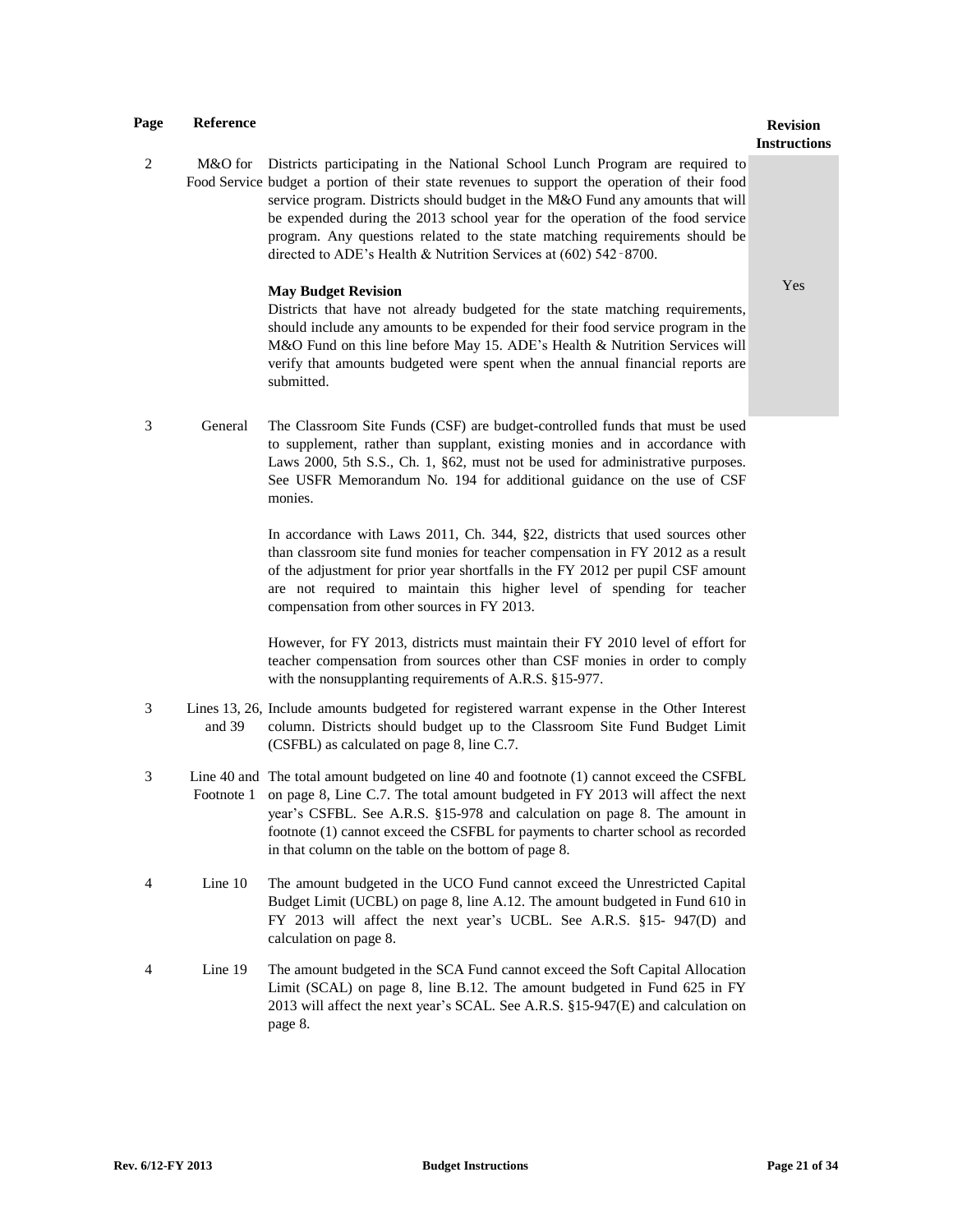### 4 Footnote 5 Districts participating in the National School Lunch Program are required to budget a portion of their state revenues to support the operation of their food service program. Districts should budget in the UCO or SCA Funds any amounts that will be expended during the 2013 school year for the operation of the food service program. Any questions related to the state matching requirements should be directed to ADE's Health & Nutrition Services at (602) 542‑8700.

#### **May Budget Revision**

Yes

**Instructions**

Districts that have not already budgeted for the state matching requirements, should include any amounts to be expended for their food service program in the UCO and SCA Funds on this line before May 15. ADE's Health & Nutrition Services will verify that amounts budgeted were spent when the annual financial reports are submitted.

- 5 Property Column The original acquisition of fixed equipment is coded to function 4000. The cost of replacing fixed equipment is coded to function 2600. Nonfixed equipment, if any, allowed by the School Facilities Board's guidelines to be purchased from the Building Renewal Fund is coded to functions 1000-4000, based on its purpose.
- 5 Renovation The budgeted expenditures for renovation and new construction are shown by & New Construction fund to comply with A.R.S. §15-904(B).
- 6 Federal Projects. Line 16 Districts that receive Impact Aid monies should deposit them in Impact Aid Fund 378. Monies in the fund are federal monies not subject to legislative appropriation. All districts that receive Impact Aid revenue should complete Work Sheet L to calculate the amount available to be spent in the Impact Aid Fund.
- 6 Other Funds, Funds 071 and 072 should be budgeted in detail on Supplement, page 3. Fund Lines 2 and totals will pull to these lines. See the instructions for Supplement, page 3 for 3 additional information.
- 6 Other Funds, Accounts for capital investment monies, energy-related rebate or grant monies, Line 31 and monies from other funding sources to fund energy or water saving projects in school facilities in accordance with A.R.S. §15-910.02. This fund also accounts for monthly payment amounts transferred to the EWS Fund from the M&O Fund. Any monies associated with an energy or water savings project remaining in the fund after capital investment monies are repaid in full may also be transferred to the Maintenance and Operation Fund. The district's GBL must be reduced by the total amount of monies transferred to the EWS Fund or increased by the total amount of monies transferred to the M&O Fund on page 7, line 9.
- 6 Internal Service Funds, Line 2 Include all expenditures for Intergovernmental Agreements (IGAs) in this line. If the district uses funds other than 955 to separately account for multiple IGAs, all IGA fund expenditures should be totaled and reported on this line.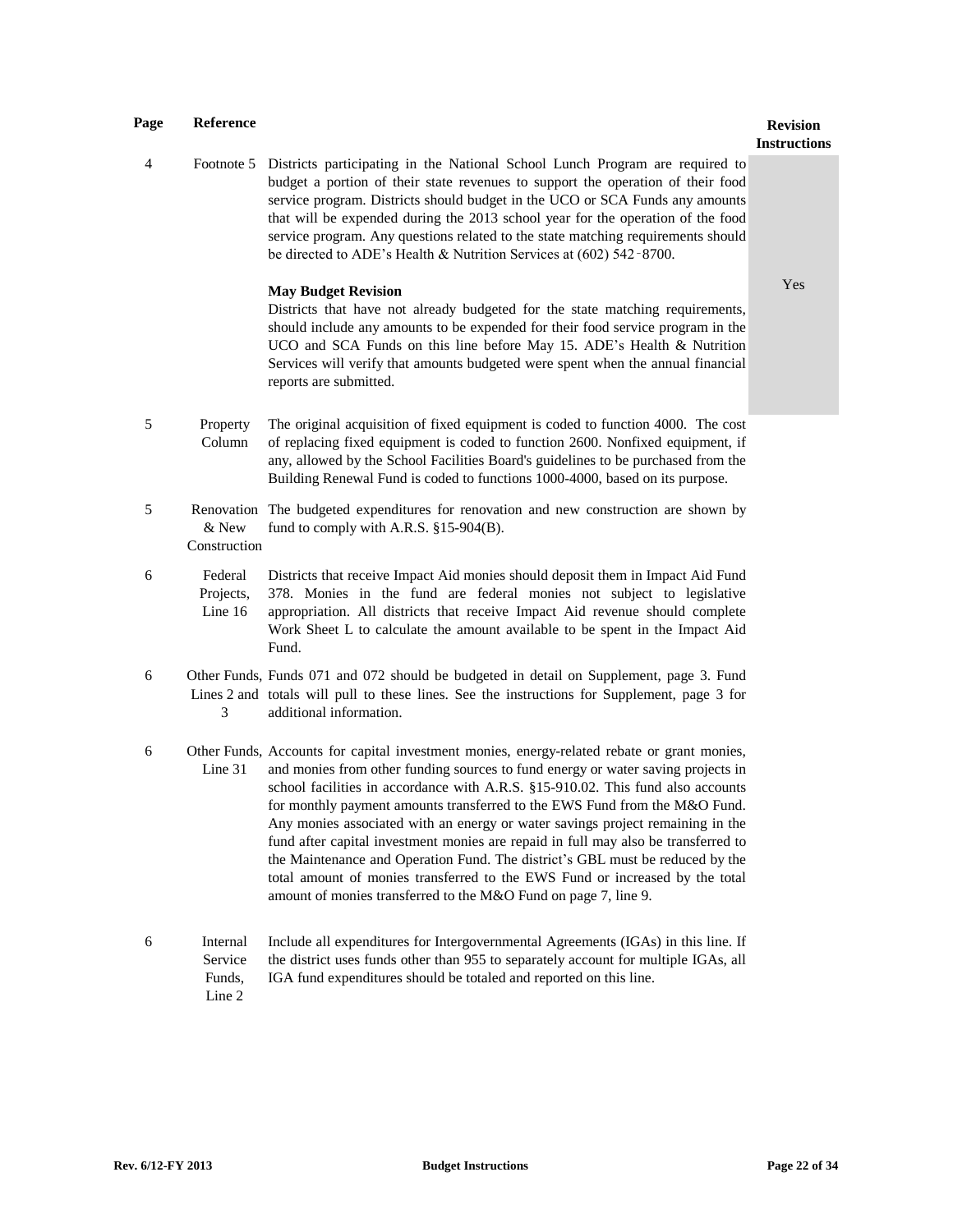| Page | Reference                 |                                                                                                                                                                                                                                                                                                                                                                                                                                                                                                                                                                                                                                                                                           | <b>Revision</b><br><b>Instructions</b> |
|------|---------------------------|-------------------------------------------------------------------------------------------------------------------------------------------------------------------------------------------------------------------------------------------------------------------------------------------------------------------------------------------------------------------------------------------------------------------------------------------------------------------------------------------------------------------------------------------------------------------------------------------------------------------------------------------------------------------------------------------|----------------------------------------|
| 7    | General                   | For budget adoption, districts may apportion amounts on this page between the<br>M&O and UCO Funds. After original adoption, and prior to May 15 of the<br>budget year, amounts may be reapportioned based on the budgetary needs of the<br>district, unless otherwise indicated on Budget, page 7, or in the following<br>instructions.                                                                                                                                                                                                                                                                                                                                                  |                                        |
|      |                           | Record in column A on this page all amounts budgeted for use in the M&O Fund<br>(to be included in the GBL). Record in column B all amounts budgeted for use in<br>the UCO Fund (to be carried over to the calculations on Budget, page 8).                                                                                                                                                                                                                                                                                                                                                                                                                                               | Yes                                    |
|      |                           | <b>May Budget Revision</b><br>When actual amounts are required, use the actual amount to date plus the<br>estimated amount for the remainder of the fiscal year. After the May 15 budget<br>revision, amounts cannot be reallocated between M&O and UCO.                                                                                                                                                                                                                                                                                                                                                                                                                                  |                                        |
| 7    | Lines $1(a)$<br>and $(d)$ | After completing the Work Sheet for FY 2013 District Support Level and<br>Revenue Control Limit (Work Sheet E), and the Work Sheet for FY 2013<br>Consolidation/Unification Assistance (Work Sheet F), if applicable, enter the<br>amount of the district RCL from line VIII of Work Sheet E, or line III of Work<br>Sheet F, on line $1(a)$ . The amount recorded on line $1(a)$ should also be recorded<br>on line $1(d)$ for budget adoption.                                                                                                                                                                                                                                          | See Below                              |
| 7    | Line $1(b)$               | For budget adoption, no amount should be recorded on line 1(b).                                                                                                                                                                                                                                                                                                                                                                                                                                                                                                                                                                                                                           |                                        |
|      |                           | <b>May Budget Revision</b><br>If the district qualifies for the sudden growth adjustment, the RCL may be<br>adjusted. The district may calculate its growth adjustment using the work sheet<br>available on ADE's Web site or it may use the growth amount calculated by ADE<br>School Finance on the district's FY 2013 APOR55-2 Report. The work sheet can<br>be found at the link below.                                                                                                                                                                                                                                                                                               | Yes                                    |
|      |                           | http://www.azed.gov/finance/growth-forms/                                                                                                                                                                                                                                                                                                                                                                                                                                                                                                                                                                                                                                                 |                                        |
| 7    | Line $1(c)$               | For budget adoption, no amounts should be recorded on line $1(c)$ .                                                                                                                                                                                                                                                                                                                                                                                                                                                                                                                                                                                                                       |                                        |
|      |                           | <b>May Budget Revision</b><br>A common school district not within a high school district (Type 03) reporting an<br>adjustment for actual tuition should:<br>• Revise Work Sheet O using the district's final tuition billing statements. Work<br>Sheet E should not be revised.<br>• Obtain the most recent FY 2013 APOR55-1 Report, available on the district's<br>page of ADE's Web site.<br>• Compare the "Tuition Out for High School Students (Type 03)" amount<br>reported in the "Calculation for RCL" section from page 4 of the APOR55-1<br>Report, to the amount on line 13 of the revised Work Sheet O to determine<br>whether the amount must be reduced or may be increased. | Yes                                    |
|      |                           | See instructions for line 8(b) regarding revisions to the excess debt service<br>portion of actual tuition as described in A.R.S. §§15-910(L) and 15-951(A) and<br>(G), if applicable.                                                                                                                                                                                                                                                                                                                                                                                                                                                                                                    |                                        |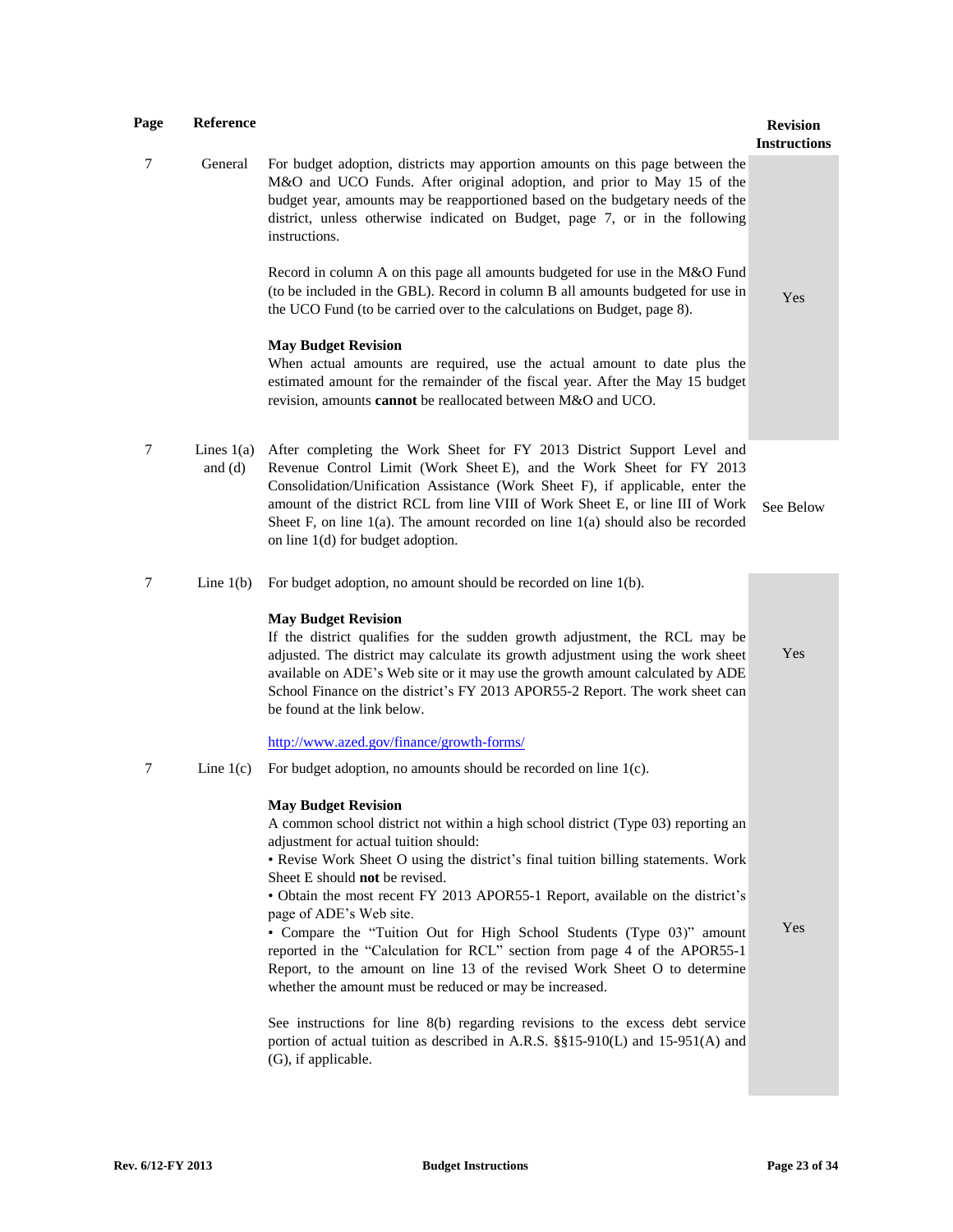| Page           | Reference           |                                                                                                                                                                                                                                                                                                                                                                                                                                             | <b>Revision</b><br><b>Instructions</b> |
|----------------|---------------------|---------------------------------------------------------------------------------------------------------------------------------------------------------------------------------------------------------------------------------------------------------------------------------------------------------------------------------------------------------------------------------------------------------------------------------------------|----------------------------------------|
| 7              | Line $2(b)$         | Laws 2012, Ch. 300, §§17 and 18 require ADE to reduce CORL for FY 2013.<br>See the instructions for Work Sheet H.                                                                                                                                                                                                                                                                                                                           | See Below                              |
| $\tau$         | (b)                 | Lines 2(a)- May Budget Revision<br>Compare the amounts on lines $2(a)$ and (b) to the applicable amounts calculated<br>by ADE on page 1 of the most recent FY 2013 BUDG25 Report. Districts that<br>include a reduction greater than the amount calculated by ADE on line (b), will<br>reduce their budget capacity by that amount.                                                                                                         | Yes                                    |
| 7              | Line 3              | Districts should take each of the following into consideration in determining the<br>RCL amount to use in calculating the maximum override amount allowed.                                                                                                                                                                                                                                                                                  |                                        |
|                |                     | --In accordance with A.R.S. $$15-185(A)(6)$ , a district that sponsors a charter<br>school may not include the charter school pupils in the district's student count for<br>the purpose of computing the RCL that is used to determine the maximum<br>allowable override as provided in A.R.S. §§15-481 and 15-482, unless the charter<br>school is located within the boundaries of the school district.                                   | See Below                              |
| $\overline{7}$ | Line 3<br>Continued | --In accordance with A.R.S. $\S15-951(B)$ , the RCL used to determine the<br>maximum M&O and Special Program overrides for Type 03 districts does not<br>include the tuition paid by the district for high school students attending another<br>district.                                                                                                                                                                                   |                                        |
|                |                     | --In accordance with Laws 2011, Ch. 344, §23, for fiscal year 2013, districts may<br>calculate an RCL for overrides in accordance with A.R.S. §15-481 using a base<br>level increased by a Group B support level weight of 1.352 for kindergarten<br>pupils.                                                                                                                                                                                | See Below                              |
|                |                     | Do not include any overrides authorized to use excess Impact Aid cash on these<br>lines. If a district has any override approved by the voters, the Report of Special<br>Election Results Form should be completed online and submitted electronically<br>to ADE, School Finance. The online form and instructions can be found at the<br>link below.                                                                                       |                                        |
|                |                     | http://www.ade.az.gov/schoolfinance/Forms/SpecialElections/SpecialElections.as<br><u>px</u>                                                                                                                                                                                                                                                                                                                                                 |                                        |
| 7              | Line $3(a)$         | See Line 3 Instructions above.<br>If the voters in the override election authorize the district to exceed the RCL, and<br>the increase is to be fully funded by revenues other than property taxes<br>[A.R.S. §15-481(F)], only revenues derived from the FY 2012 ending cash<br>balance in the M&O Fund [after the primary tax rate is reduced to zero as<br>required by A.R.S. §15-481(T)] may be used. A.R.S. §15-481(P) Note: Districts |                                        |

**will not be able to fund an override with Impact Aid monies in FY 2013, as**

**Impact Aid monies are accounted for in the Impact Aid Fund.**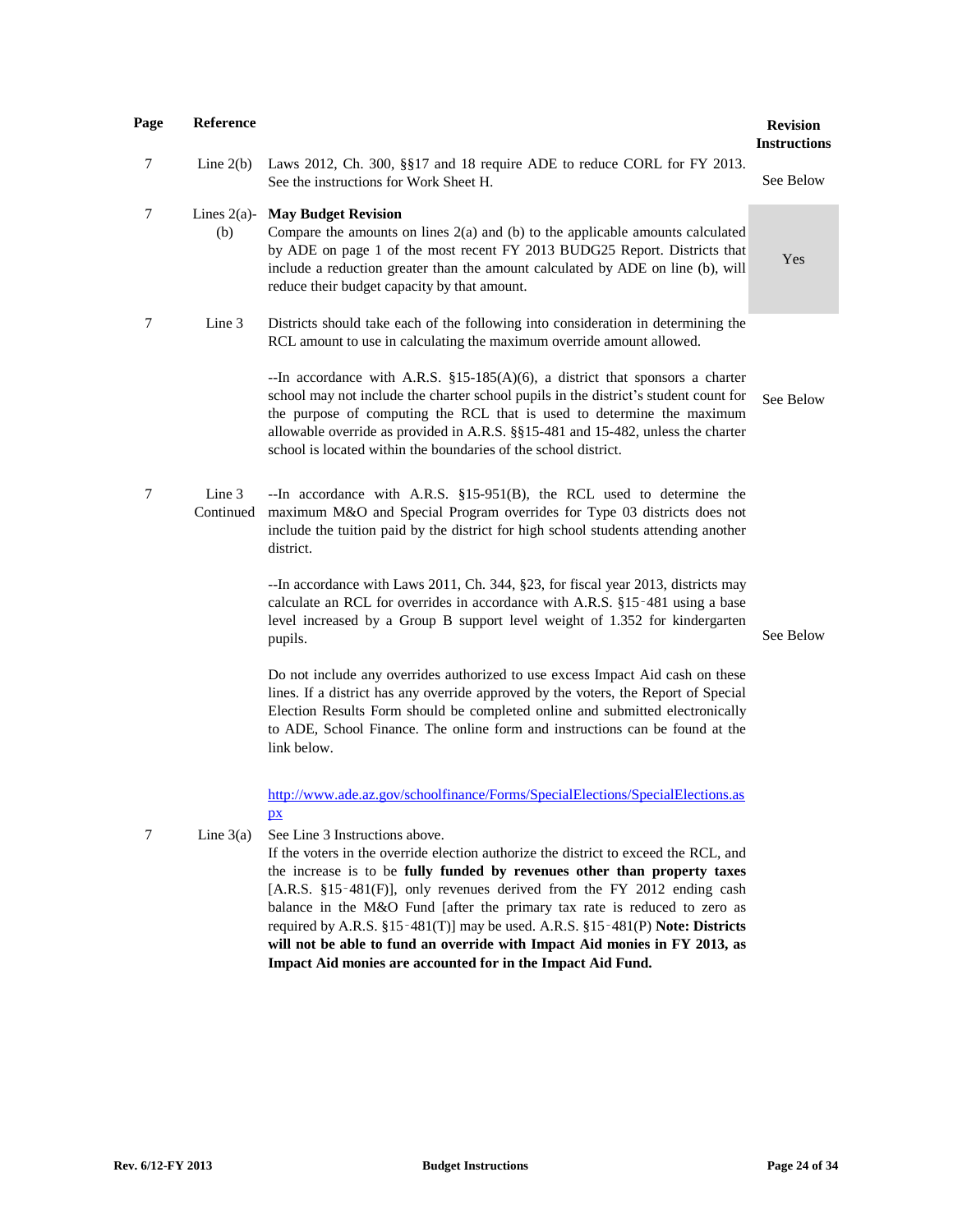# **Instructions**

- $7 \quad \text{Line } 3(a)$ Continued The maximum amount a district may request for an M&O budget override is 15% of the district's RCL. If the district also requests a Special Program override pursuant to A.R.S. §15-482, the maximum amount a district may request for an M&O override is 10% of the RCL. A.R.S. §15-481(G) However, districts that held an election on March 9, 2010 in accordance with Laws 2010, Ch. 179, §5, and received voter approval to do so may budget an override of up to 17% of the RCL.
- 7 Line 3(b) See Line 3 Instructions above. If the voters in the override election authorize the district to exceed the Capital Outlay Revenue Limit and the increase is to be **fully funded by revenues other than property taxes** [A.R.S. §15‑481(M)], only revenues derived from the FY 2012 ending cash balance in the M&O and UCO Funds [after the primary tax rate is reduced to zero as required by A.R.S. §15-481(T)] may be used. A.R.S. §15‑481(S) **Note: Districts will not be able to fund an override with Impact Aid monies in FY 2013, as Impact Aid monies are accounted for in the Impact Aid Fund.**

The maximum amount a district may request for a capital budget override is 10% of the RCL. A.R.S. §15‑481(AA)

7 Line 3(c) See Line 3 Instructions above.

A.R.S. §15-482 allows a district to request a budget override for programs designed for preschool students with disabilities and students enrolled in kindergarten through grade 12. The amount for the Special Program override may not exceed 5% of the RCL. In accordance with Laws 2010, Ch.179, §4, if the district has a Special K-3 Program budget override that was authorized before November 24, 2009, that override will continue to be in effect until it expires, until the first year of a subsequent Special Program override, or until the first year of a subsequent M&O override that would cause the total overrides in effect to exceed 15% of the RCL. However, see provisions described in line 3(a) for exceeding the 15% of RCL limitation. Districts may not have both a Special K-3 Program and a new Special Program override in effect at the same time. This line should be used to account for either type of Special Program override, as applicable.

7 Line 3(c) Continued If the voters in the override election authorize the district to exceed the RCL, and the increase is to be fully funded by revenues other than property taxes [A.R.S.  $§15 - 481(J)$ ], the increase may only be budgeted and expended if sufficient monies are available in the M&O Fund. A.R.S. §15‑481(Q) **Note: Districts will not be able to fund an override with Impact Aid monies in FY 2013, as Impact Aid monies are accounted for in the Impact Aid Fund.**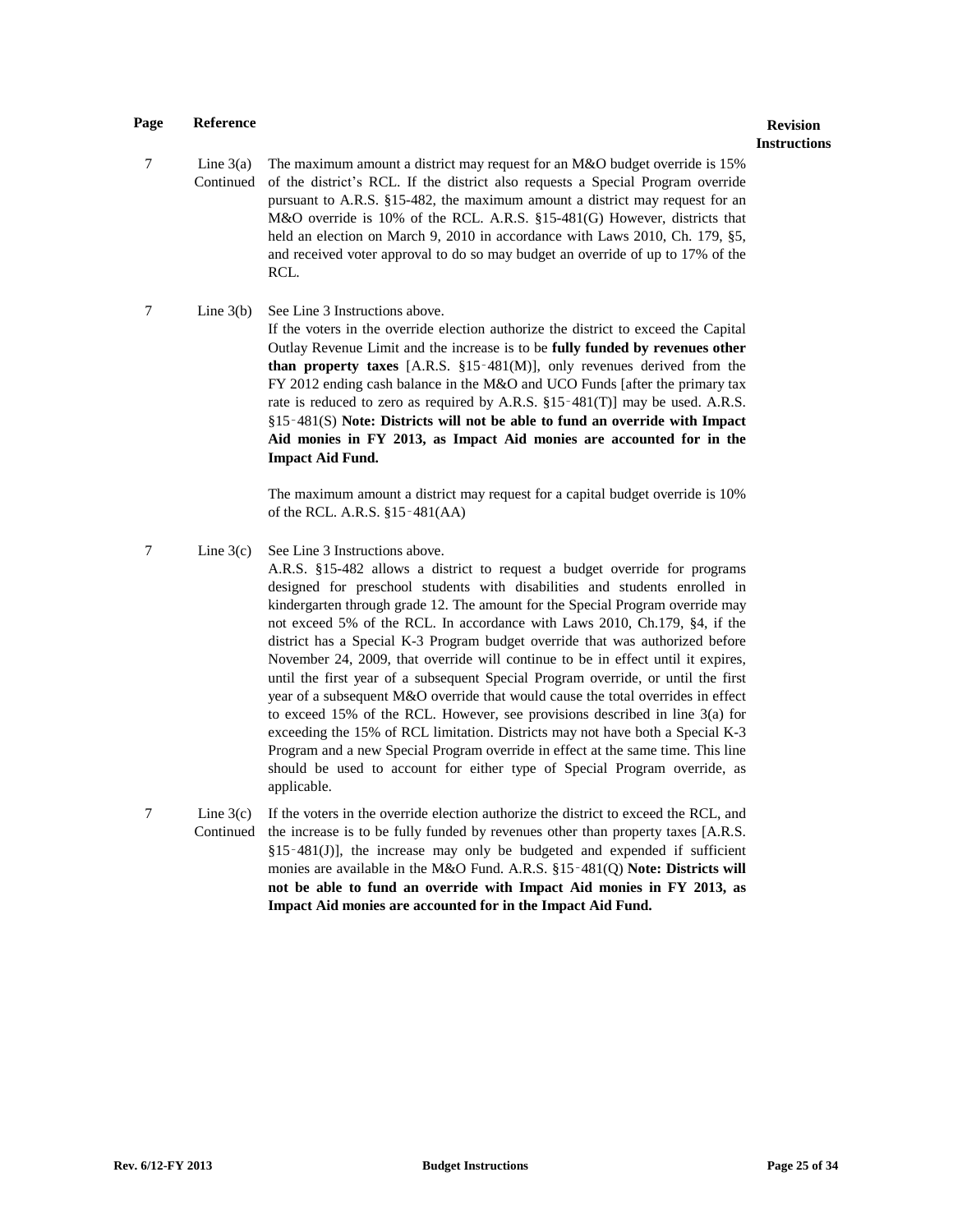$7 \quad$  Lines 3(a)-(c) **May Budget Revision** If the RCL or CORL originally reported on line  $1(d)$  or line  $2(c)$ , respectively, was reduced after budget adoption, the district must recalculate the maximum M&O, UCO, and Special Program override amounts in accordance with the instructions above. Arizona Attorney General Opinion I90‑020 prohibits districts from recalculating overrides based on an increase in the RCL after secondary taxes have been levied for the applicable year. The amounts reported on lines 3(a) through (c) may not exceed the lesser of the original or recalculated maximum override amounts. 7 Line 4 Districts with a student count of 125 or less in grades K‑8, or 100 or less in grades 9‑12 must include an amount on this line if they choose to make a small school adjustment to ensure that page 1, line 30 does not exceed the GBL for M&O. If the district exceeds these student counts, see the instructions for Work Sheets K and K2. **Districts should not include amounts on these lines for expenditures that are to be made from the Impact Aid Fund. May Budget Revision** If the district received approval from the county board of supervisors to revise its budget to include the cost of additional pupils that were not anticipated at budget adoption, include the revised amount on this line. Yes 7 Line 5 Districts charging tuition for full-day kindergarten should not include an increase to the GBL. These tuition revenues should be recorded in the Community School Fund (520).

#### **May Budget Revision**

Districts should compare actual tuition revenues received or expected to be received by June 30 to the amounts reported on lines 5(a) through (d) to determine whether the amounts must be decreased or may be increased.

#### **The debt service portion of tuition revenues should not be included on lines 5(a) through (d); as those revenues should be reported in the Debt Service Fund (700).**

7 Line 5(d) The work sheets and instructions for calculating this amount will be issued in future ADE School Finance memorandums. The amount will include excess tuition paid to districts in an adjacent state for pupils who reside in the district but are precluded by distance or a lack of adequate transportation from attending a school in their district or county of residence (out-of-state CEC students). In addition, the amount will include funding for students who are precluded by distance or lack of adequate transportation facilities from attending a school in their district or county of residence or who reside in unorganized territories (CEC-A students). The amount will also include funding for students who are placed in a school district by an agency of this State or by a state or federal court of competent jurisdiction in a corrective institution, a foster home, a child care agency, a licensed institution, or a residential facility (CEC-B students).

**Instructions**

Yes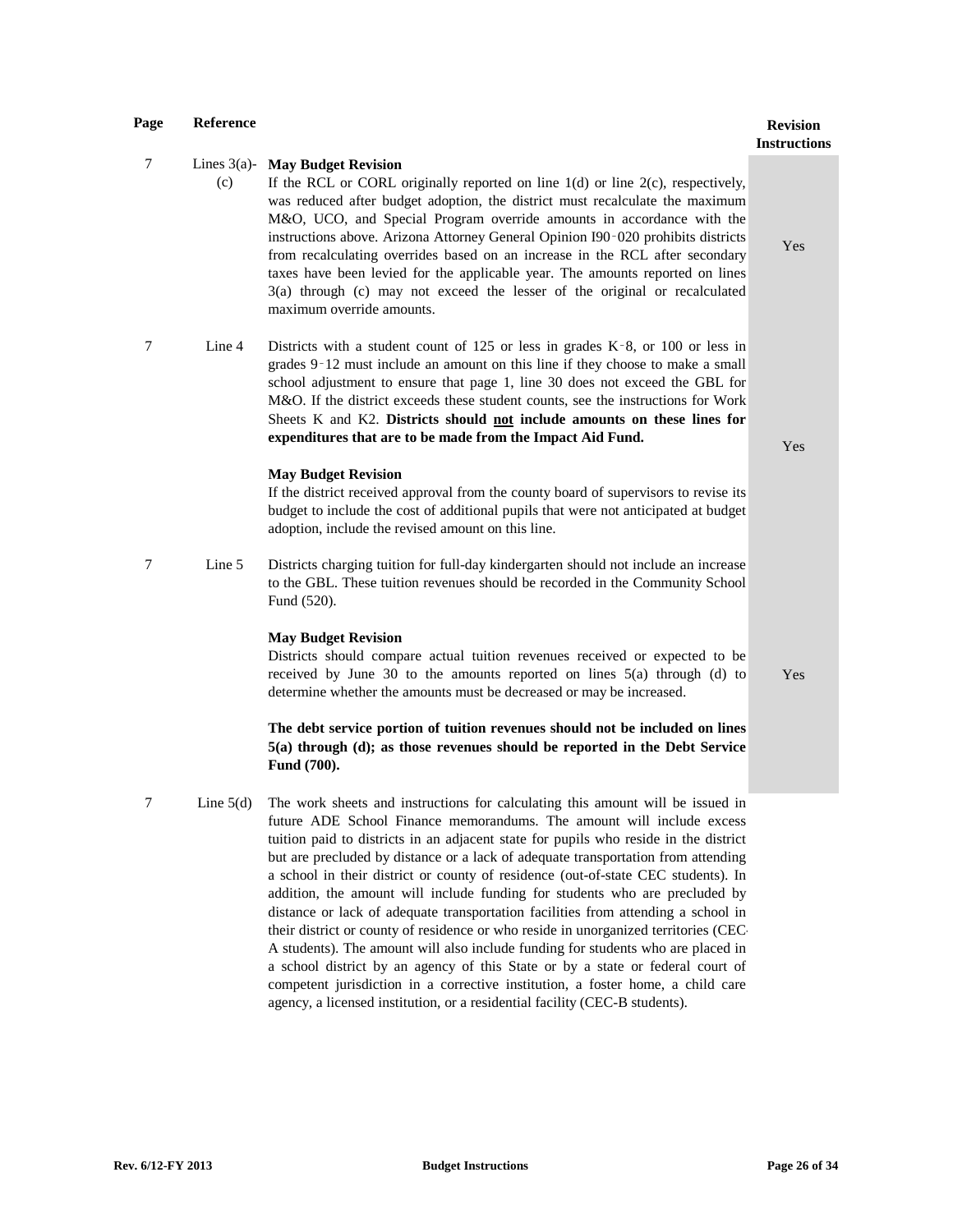| Page             | Reference   |                                                                                                                                                                                                                                                                                                                                                                                                                                                                                                                                                 | <b>Revision</b><br><b>Instructions</b> |
|------------------|-------------|-------------------------------------------------------------------------------------------------------------------------------------------------------------------------------------------------------------------------------------------------------------------------------------------------------------------------------------------------------------------------------------------------------------------------------------------------------------------------------------------------------------------------------------------------|----------------------------------------|
| 7                | Line 6      | Include assistance received from the State for students whose parents are<br>employed by certain State institutions as described in A.R.S. §15-976. Also,<br>include amounts paid to the school district through the special education voucher<br>payment system such as payments for teaching students at the district instead of<br>sending the student to the Arizona State Schools for the Deaf and the Blind.                                                                                                                              | Yes                                    |
|                  |             | May Budget Revision<br>Districts should use the work sheets provided by ADE to calculate the revised<br>assistance to schools using the ADM reported on the FY 2013 ADMS540-1. The<br>work sheets are available on ADE's Web site at the link below.                                                                                                                                                                                                                                                                                            |                                        |
|                  |             | http://www.azed.gov/finance/certificates-of-educational-convenience/                                                                                                                                                                                                                                                                                                                                                                                                                                                                            |                                        |
| 7                | Line 7      | Districts should not include amounts on this line for expenditures that are to be<br>made from the Impact Aid Fund.                                                                                                                                                                                                                                                                                                                                                                                                                             |                                        |
|                  |             | <b>May Budget Revision</b><br>If the June 30, 2012, actual cash balance for the M&O Fund was incorrectly<br>estimated, an accommodation school district must complete and submit a revised<br>Work Sheet S, even if the amount recorded on line 7 of the adopted budget is not<br>revised. If the June 30, 2012 actual cash balance for the M&O Fund was<br>accurate, accommodation schools may recalculate Work Sheet S for other<br>changes.                                                                                                  |                                        |
|                  |             | In completing line I.A of Work Sheet S, use the lesser of the revised District<br>Support Level or RCL from page 4 of the most recent FY 2013 APOR55-1<br>Report. Record the district's actual cash balance for the M&O Fund at June 30,<br>2012, on line II.A.1. On line II.A.2, record the "Allowed Budget Balance Carry<br>Forward" as reported on page 2 of the most recent FY 2012 BUDG75 Report.<br>Finally, districts should recalculate lines II.B.2 and 3 based on the RCL included<br>on the APOR55-1 Report.                         | Yes                                    |
|                  |             | Districts should compare the recalculated amount on line II.B.5 of Work Sheet S<br>to line 7 to determine whether the amount must be decreased or may be<br>increased.                                                                                                                                                                                                                                                                                                                                                                          |                                        |
| $\boldsymbol{7}$ | Line $8(a)$ | The total amount budgeted for desegregation expenditures in the M&O, UCO,<br>and Impact Aid Funds cannot exceed the amount budgeted in FY 2009. Districts<br>should not include amounts on these lines for desegregation expenditures that are<br>to be made from the Impact Aid Fund.                                                                                                                                                                                                                                                          |                                        |
| 7                | Line $8(b)$ | Districts should not include amounts on this line for expenditures that are to be<br>made from the Impact Aid Fund.                                                                                                                                                                                                                                                                                                                                                                                                                             |                                        |
|                  |             | <b>May Budget Revision</b><br>A common school district not within a high school district (Type 03) reporting an<br>adjustment for the excess debt service portion of actual tuition, as described in<br>A.R.S. §§15-910(L) and 15-951(A) and (G), as calculated on revised Work Sheet<br>O, should:<br>• Compare the amount on this line to line 7 of the revised Work Sheet O to<br>determine whether the amount must be decreased or may be increased. [See<br>instructions for Page 7, line 1(c) for instructions on revising Work Sheet O.] | Yes                                    |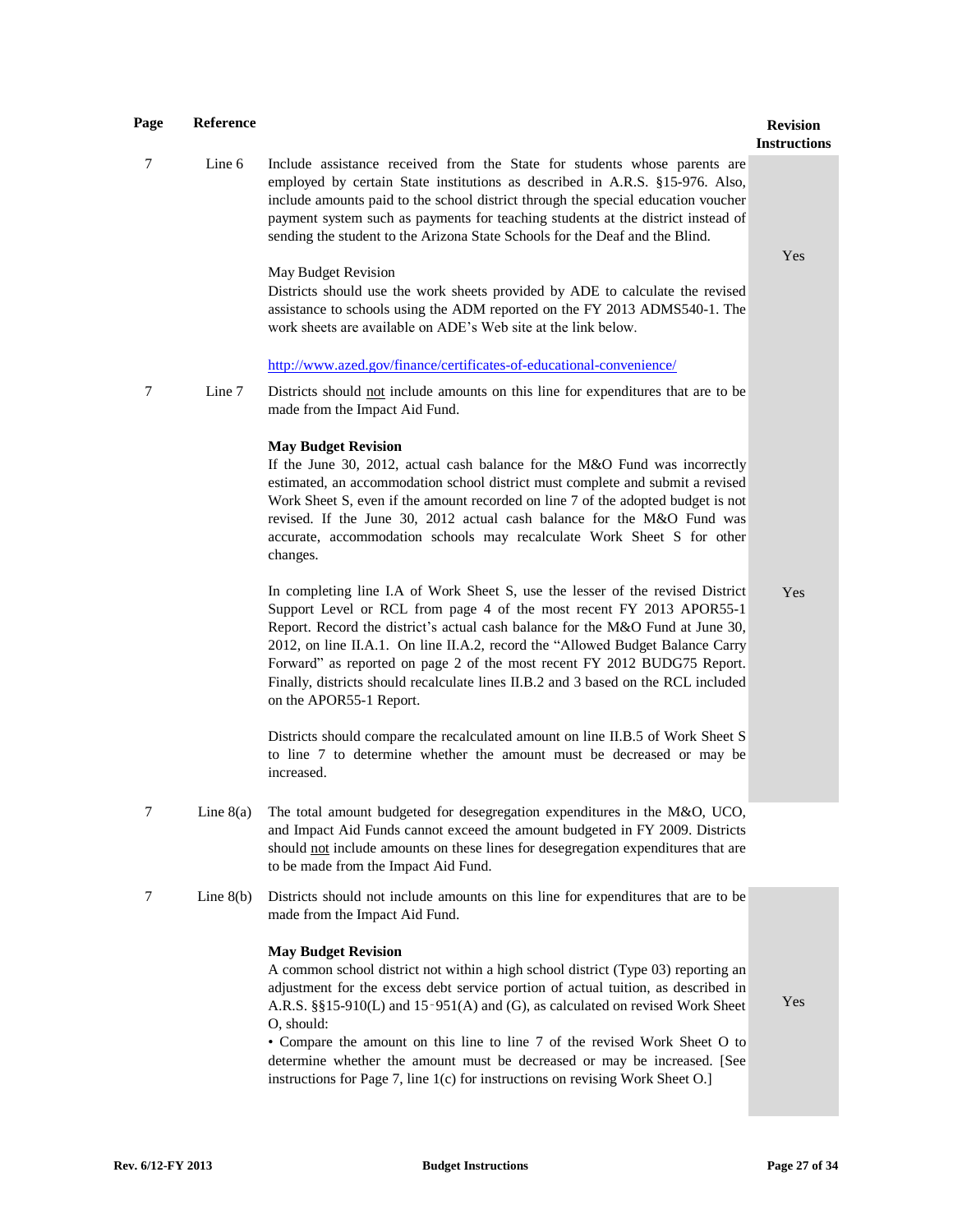## **Instructions**

7 Line 8(c) Districts are required to use actual expenditures in calculating the budget balance carryforward. Districts that **have overexpended** in the FY 2012 M&O Fund as authorized by the county board of supervisors, in accordance with A.R.S. §15‑907, **cannot record a budget balance carryforward**. Districts that have not overexpended should complete the Work Sheet for Calculation of the FY 2013 Maintenance and Operation Fund Budget Balance Carryforward (Work Sheet M). The actual allowable budget balance carryforward may not exceed 4% of the FY 2012 RCL. Districts may transfer an amount to the School Opening Fund, not to exceed the lesser of the FY 2012 M&O Fund ending cash balance or the actual allowable budget balance carryforward. The amount transferred will reduce the amount of the budget balance carryforward; therefore, the amount carried forward may not exceed the amount on Work Sheet M, line 12. **May Budget Revision** Districts should compare the amount on line 8(c) to the applicable amount on the FY 2012 BUDG75 Report to determine if revisions are necessary.The amounts on this line cannot exceed the amount reported on page 2 of the BUDG75 Report. Yes 7 Line 8(d) A district authorized by ADE to continue participation in the Dropout Prevention Programs, in accordance with Laws 1992, Ch. 305, §32 and Laws 2000, Ch. 398, §2, for FY 2013 may record on this line an amount not to exceed the amount budgeted for the Dropout Prevention Programs in FY 1991. Districts should not include amounts on this line for expenditures that are to be made from the Impact Aid Fund. 7 Line 8(e) **For budget revisions**, School Finance will notify districts if Assistance for Education monies will be available for FY 2013 and will provide information on revising the Budget if necessary. 7 Line 8(f) A district may budget an amount less than or equal to interest expense for registering warrants or for net interest expense (interest expense minus interest income) on tax anticipation notes outside the FY 2013 RCL, **if both of the following conditions apply**: --The County Treasurer pooled all school district monies for investment during

FY 2011 as provided in A.R.S. §15‑996.

--For those districts that received state aid in FY 2011, the districts applied for state aid apportionment before the date set as provided in A.R.S. §15‑973.

**Note:** Districts should not include amounts reported as interest expense incurred for FY 2011 due to delayed/deferred state aid payments added to the GBL in prior years.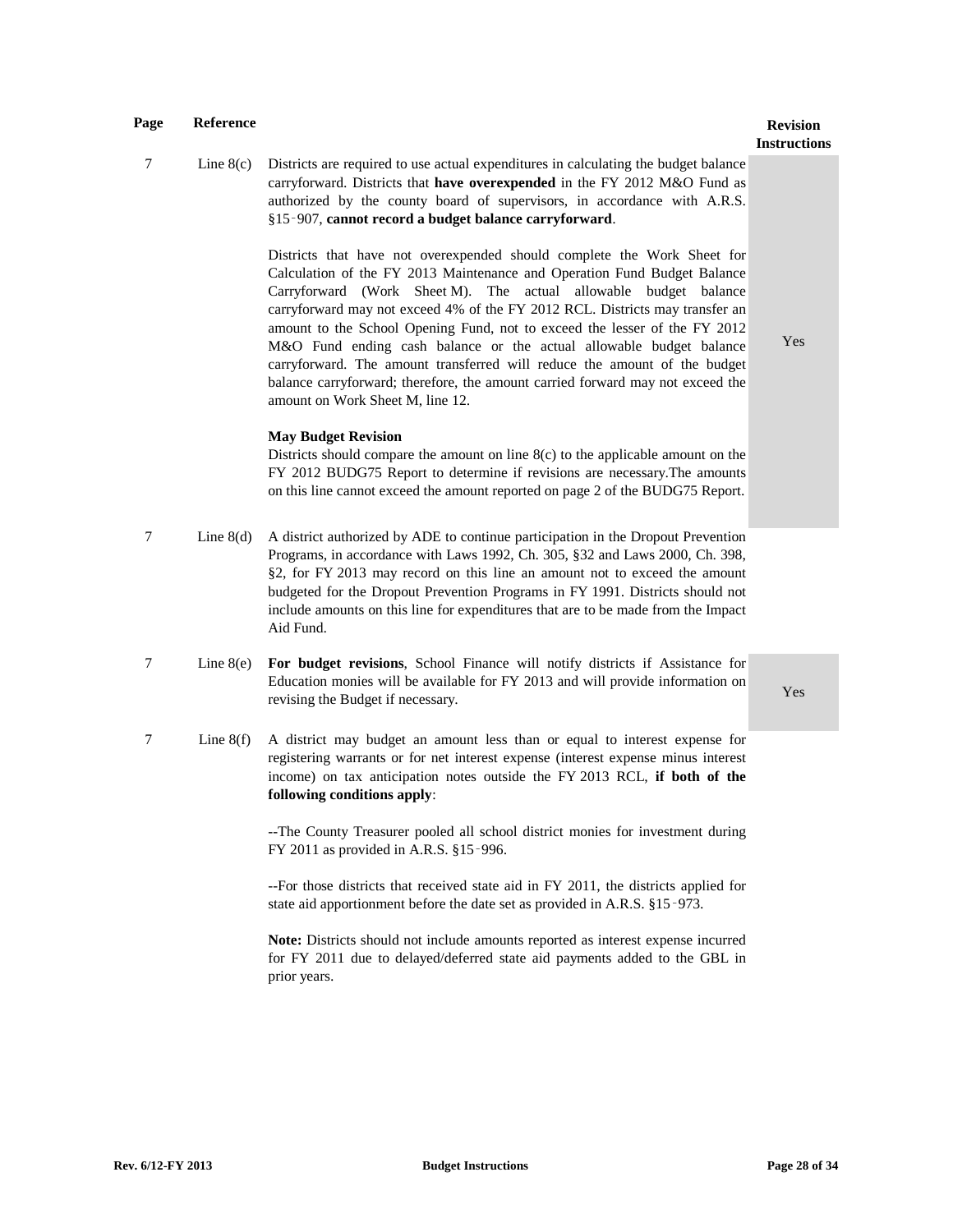# **Instructions**

Yes

Yes

Yes

- 7 Line 8(g) For the first 3 years that a joint career and technical education and vocational education center is operating and serving students, all or a portion of the center's expenditures may be budgeted outside the RCL. A.R.S. §15-910.01 requires the State Board of Education approval prior to including an amount here. The district must notify the State Board of Education before adopting a Budget for the first year of operation, and notify ADE School Finance if this line will be used in calculating the GBL. Currently, no districts have been authorized by the SBE. **This provision does not apply to joint technical education districts established pursuant to A.R.S. §15**‑**392.**
- 7 Line 8(j) Do not include amounts budgeted for the Performance Pay component of the CSF here.

#### 7 Lines 8(h), **May Budget Revision**

- (i), and (j) Districts should compare the amount on these lines to the applicable amounts on the FY 2012 BUDG75 Report to determine if revisions are necessary. The amounts on this line cannot exceed the amounts reported on page 2 of the BUDG75 Report.
- 7 Line 8(k) Record the amount of any judgments expected to be paid in FY 2013 for an excessive property tax valuation judgment per A.R.S. §§42-16213 and 42-16214. This amount should also be included on page 1, line 4.
- 7 Line 9 Record adjustments in the table to the right of this line. If more than 1 year or type of adjustment is recorded on any one line, indicate each year and the associated amount for each type of adjustment in the line description, but record only one combined amount for all years and types on each line. Record negative amounts in parentheses. Districts that include a reduction on any of these lines that is greater than the amount calculated by ADE, will reduce their budget capacity by that amount. Districts that need assistance with the adjustments should contact ADE's budget team.

#### **May Budget Revision**

Districts should compare the amounts in the detailed table to the right of line 9 to the applicable amounts on page 2 of the most recent FY 2013 BUDG25, to determine if the amounts should be revised.

#### 8 Line A.2 **May Budget Revision**

Line A.2, if required, should agree to the most recent FY 2012 BUDG75 Report, page 2, "Adjustment, from page 7 of 8, to be included on FY13 Expenditure Budget (UNR), page 8 of 8, line A2." Contact ADE School Finance to reconcile any differences.

#### 8 Lines A.3 **May Budget Revision** Line A.3 should agree to the most recent FY 2012 BUDG75 Report, page 3 "Unrestricted Capital Available for FY12." Contact ADE School Finance to reconcile any differences. Yes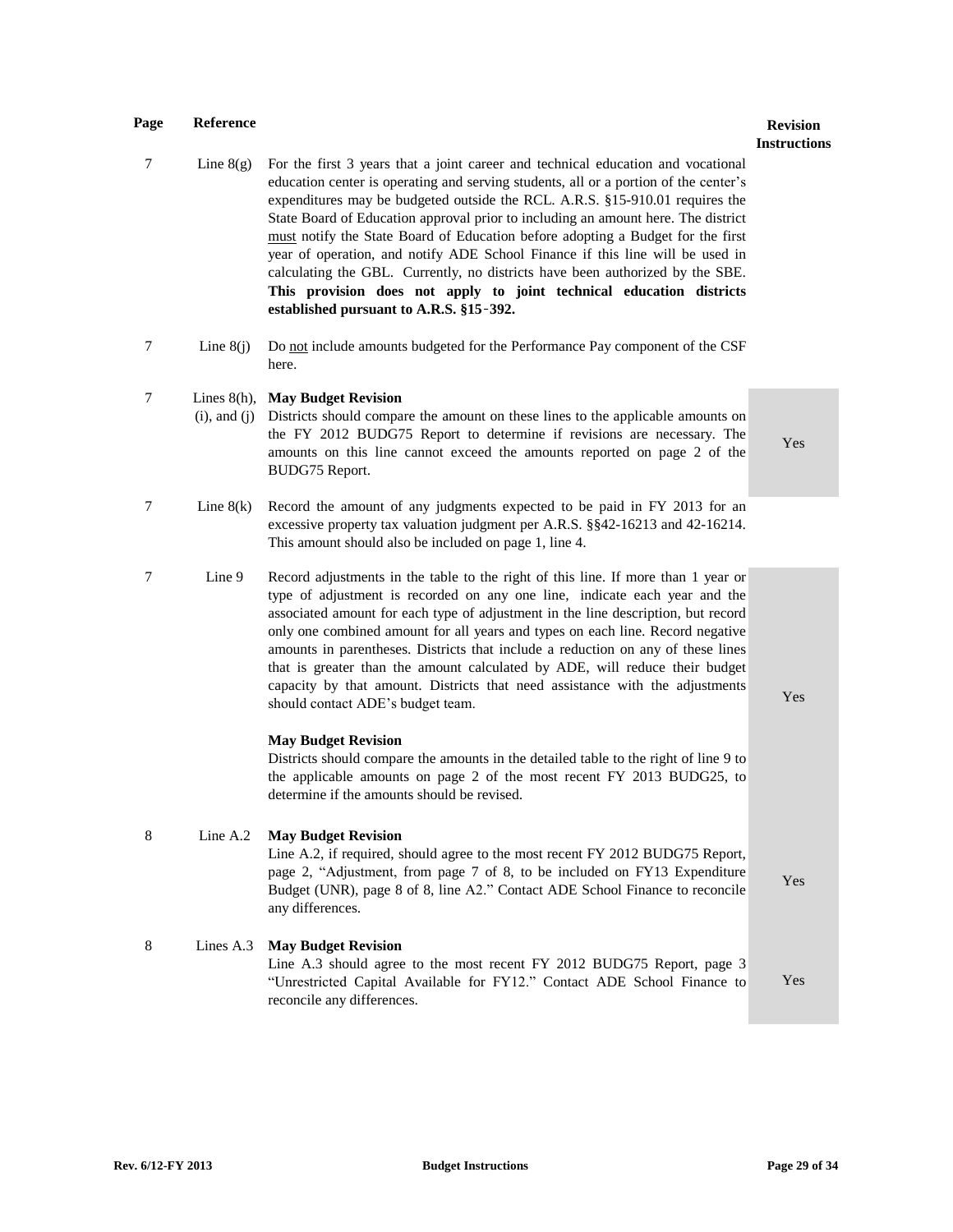| Page | Reference   |                                                                                                                                                                                                                                                                                                                                                                                                                                                                                                                                                                                                                                                                                               | <b>Revision</b><br><b>Instructions</b> |
|------|-------------|-----------------------------------------------------------------------------------------------------------------------------------------------------------------------------------------------------------------------------------------------------------------------------------------------------------------------------------------------------------------------------------------------------------------------------------------------------------------------------------------------------------------------------------------------------------------------------------------------------------------------------------------------------------------------------------------------|----------------------------------------|
| 8    | Line $A.6$  | <b>May Budget Revision</b><br>This line should reflect total actual UCO Fund 610 expenditures as reported on<br>the district's FY 2012 AFR on page 5, less expenditures approved under A.R.S.<br>§15-907 that are in excess of the most recently revised adopted FY 2012 UCO<br>budget (budget page 4, line 10).                                                                                                                                                                                                                                                                                                                                                                              | Yes                                    |
| 8    | Line A.8    | <b>May Budget Revision</b><br>Line A.8 should agree to the actual amount of interest earned on investments as<br>reported on the district's FY 2012 AFR on page 1 for the UCO Fund.                                                                                                                                                                                                                                                                                                                                                                                                                                                                                                           | Yes                                    |
| 8    | Line $A.9$  | The district should forward a copy of the award letter from the SFB stating the<br>specific amount being deposited in Fund 610, to ADE, School Finance in order to<br>receive budget capacity for this item.                                                                                                                                                                                                                                                                                                                                                                                                                                                                                  |                                        |
|      |             | <b>May Budget Revision</b><br>Enter the amount of money, if any, received or expected to be received, by fiscal<br>year end.                                                                                                                                                                                                                                                                                                                                                                                                                                                                                                                                                                  | Yes                                    |
| 8    | Line $A.10$ | Districts should complete the detailed table to the right of this line to record<br>reductions or increases to the UCBL. If more than 1 year or type of adjustment is<br>recorded for any one line, indicate each year and the associated amount for each<br>type of adjustment in the line description, but record only one combined amount<br>for all years and types on each line. Record negative amounts in parentheses.<br>Districts that include a reduction on any of these lines that is greater than the<br>amount calculated by ADE, will reduce their budget capacity by that amount.<br>Districts that need assistance with the adjustments should contact ADE's budget<br>team. |                                        |
|      |             | <b>May Budget Revision</b><br>Districts should compare the amounts in the table to the applicable amounts on<br>page 3 of the most recent FY 2013 BUDG25, to determine if the amounts should<br>be revised. Additionally, districts including an adjustment for growth related to<br>exceeding the 4% RCL budget balance carryforward limit, should use the<br>individual growth amount found at the bottom of page 2 of the district's FY 2012<br>BUDG75 Report, "Increase to FY13 Unrestricted Capital Due to Greater Than<br>Anticipated Growth."                                                                                                                                          | Yes                                    |
| 8    | Line B.2    | <b>May Budget Revision</b><br>Line B.2, if required, should agree to the most recent FY 2012 BUDG75 Report,<br>page 3, "Soft Capital Allocation Limit Adjustment for Prior Years." Contact<br>ADE School Finance to reconcile any differences.                                                                                                                                                                                                                                                                                                                                                                                                                                                | Yes                                    |
| 8    | Line B.3    | <b>May Budget Revision</b><br>Line B.3 should agree to the most recent FY 2012 BUDG75 Report, page 3,<br>"Soft Capital Allocation Limit for FY12." Contact ADE School Finance to<br>reconcile any differences.                                                                                                                                                                                                                                                                                                                                                                                                                                                                                | Yes                                    |
| 8    | Line $B.6$  | <b>May Budget Revision</b><br>This line should reflect total actual SCA Fund 625 expenditures as reported on<br>the district's FY 2012 AFR, page 5.                                                                                                                                                                                                                                                                                                                                                                                                                                                                                                                                           | Yes                                    |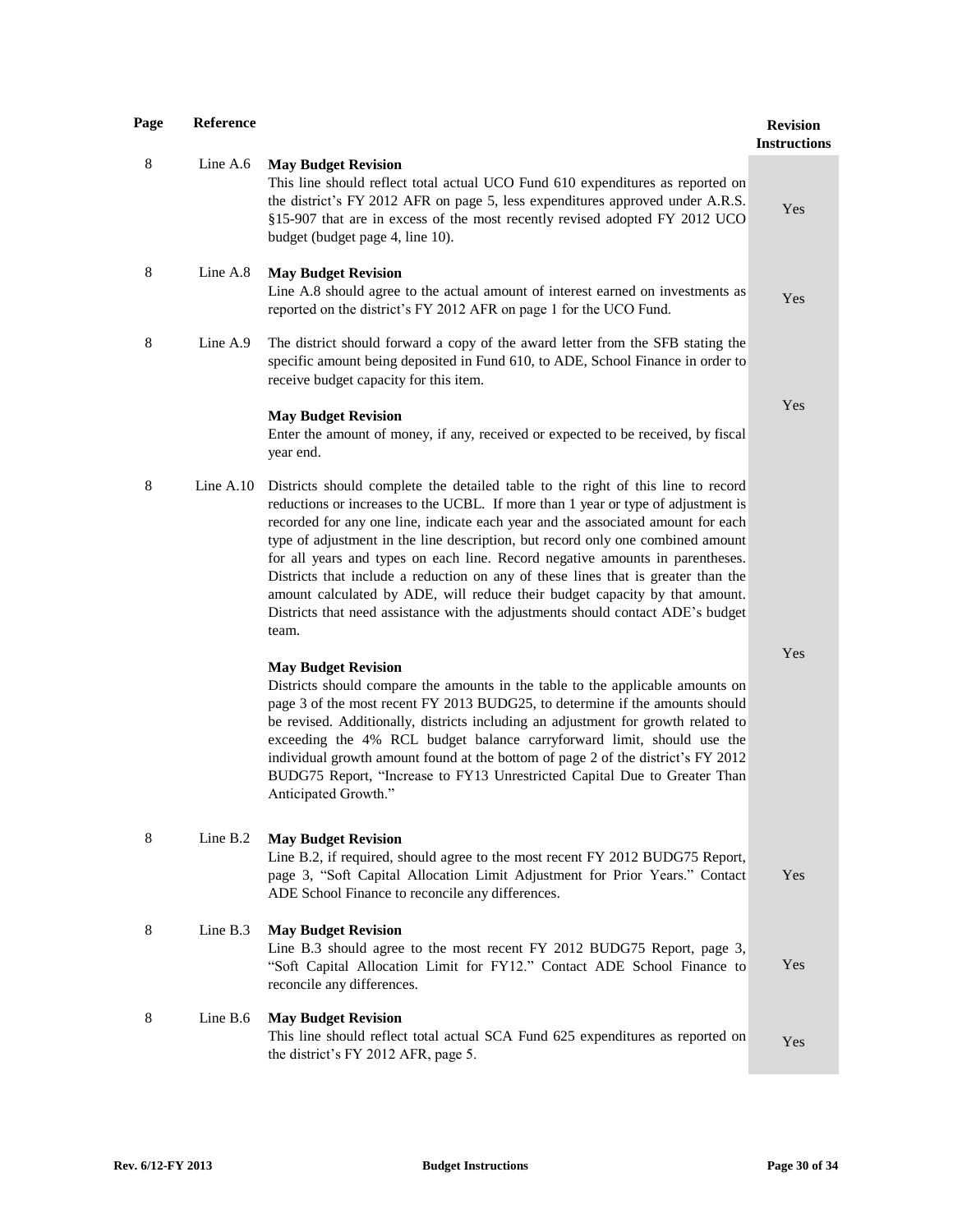| Page | Reference          |                                                                                                                                                                                                                                                                                                                                                                                                                                                                                                                                                                                                                                                     | <b>Revision</b><br><b>Instructions</b> |
|------|--------------------|-----------------------------------------------------------------------------------------------------------------------------------------------------------------------------------------------------------------------------------------------------------------------------------------------------------------------------------------------------------------------------------------------------------------------------------------------------------------------------------------------------------------------------------------------------------------------------------------------------------------------------------------------------|----------------------------------------|
| 8    | Line B.8           | <b>May Budget Revision</b><br>Line B.8 should agree to the actual amount of interest earned on investments as<br>reported on the FY 2012 AFR on page 1 for the SCA Fund.                                                                                                                                                                                                                                                                                                                                                                                                                                                                            | Yes                                    |
| 8    | Line B.9           | <b>May Budget Revision</b><br>The amount on this line cannot exceed the "District Equalization Base Soft<br>Capital" from page 5 of the most recent FY 2013 APOR55-1 Report. Contact<br>ADE School Finance to reconcile any differences. Note: A district that sponsors<br>a charter school should recompute the SCA on Work Sheet I, section V, for the<br>actual charter school student count before comparing amounts to the APOR<br>report.                                                                                                                                                                                                     | Yes                                    |
| 8    | Line $B.10$        | Enter the amount approved by the State Board of Education for a Capital<br>Transportation Adjustment. Districts are eligible to receive a Capital<br>Transportation Adjustment for the purchase of transportation vehicles if the<br>district:<br>--Has a student count of fewer than 600 in kindergarten and grades 1-12,<br>--Transports as eligible students at least one-third of the total student count of the<br>district, and<br>--Has an approved daily route mileage per eligible student transported of more<br>than 1.0, calculated in accordance with A.R.S. §15-945 on Work Sheet D.                                                  | Yes                                    |
|      |                    | <b>May Budget Revision</b><br>Districts approved for a Capital Transportation Adjustment may record an<br>amount on this line equal to the "Soft Capital Allocation Adjustment" from page<br>5 of the most recent FY 2013 APOR55-1 Report.                                                                                                                                                                                                                                                                                                                                                                                                          |                                        |
| 8    | Line $B.11$        | Districts should complete the detailed table to the right of this line to record<br>reductions or increases to the SCAL. If more than 1 year or type of adjustment is<br>recorded for any one line, indicate each year and the associated amount for each<br>type of adjustment in the line description, but record only one combined amount<br>for all years and types on each line. Districts that include a reduction on any of<br>these lines that is greater than the amounts calculated by ADE, will reduce their<br>budget capacity by that amount. Districts that need assistance with the<br>adjustments should contact ADE's budget team. |                                        |
|      |                    | Table to the The amount for this line will pull from Work Sheet I. This line will be used to<br>right of line reduce FY 2013 SCAL as required by Laws 2012, Ch. 300, §§13 and 18.<br>B.11, line 3 Districts that have questions on the reduction should contact ADE's payment<br>team.                                                                                                                                                                                                                                                                                                                                                              | Yes                                    |
|      |                    | <b>May Budget Revision</b><br>Districts should compare the amounts in the table to the applicable amounts on<br>page 3 of the most recent FY 2013 BUDG25, to determine if the amounts should<br>be revised.                                                                                                                                                                                                                                                                                                                                                                                                                                         |                                        |
| 8    | Lines<br>$C.1-C.7$ | Districts should complete the table at the bottom of the page to calculate the<br>CSFBL. These amounts will automatically be transferred to these lines.                                                                                                                                                                                                                                                                                                                                                                                                                                                                                            |                                        |
| 8    | Line C.2           | <b>May Budget Revision</b><br>Line C.2 should reflect total actual CSF expenditures as reported on the district's<br>FY 2012 AFR, page 4 including the amount in footnote (1) on that page.                                                                                                                                                                                                                                                                                                                                                                                                                                                         | Yes                                    |
|      |                    |                                                                                                                                                                                                                                                                                                                                                                                                                                                                                                                                                                                                                                                     |                                        |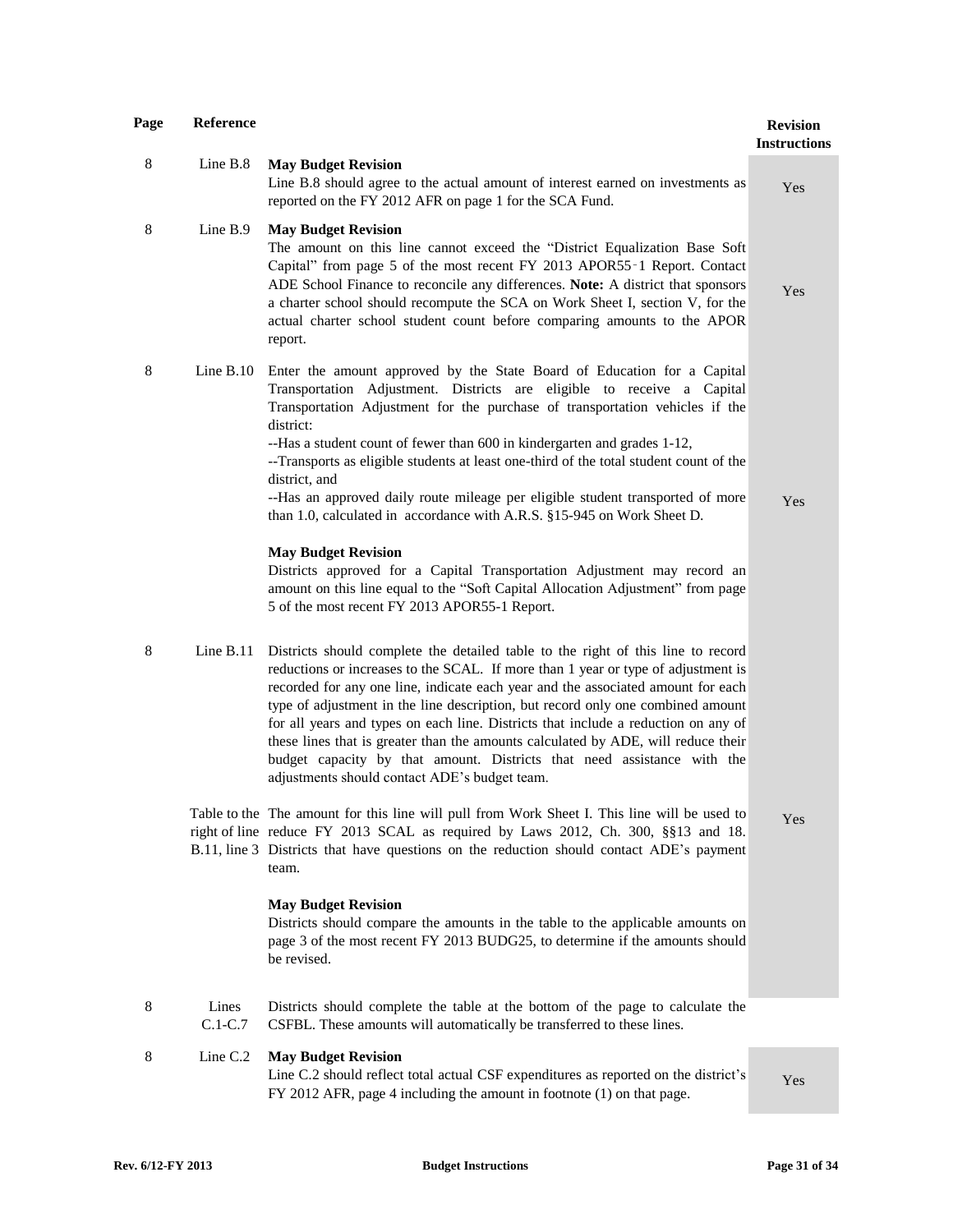| Page             | <b>Reference</b> |                                                                                                                                                                                                                                                                                                                                                                                                      | <b>Revision</b><br><b>Instructions</b> |
|------------------|------------------|------------------------------------------------------------------------------------------------------------------------------------------------------------------------------------------------------------------------------------------------------------------------------------------------------------------------------------------------------------------------------------------------------|----------------------------------------|
| 8                | Line $C.4$       | <b>May Budget Revision</b><br>This line should agree to the total actual interest earned on CSF investments, as<br>reported on the FY 2012 AFR on page 4, for all three CSFs.                                                                                                                                                                                                                        | Yes                                    |
| 8                | Line $C.5$       | Enter the FY 2013 allocation for the district, based on the district's weighted<br>student count multiplied by \$227. The per pupil amount has been adjusted for<br>prior year revenue shortfalls and therefore actual payments received by districts<br>may differ from the estimated per pupil CSF allocation. The FY 2013 CSF<br>estimates will be available on ADE's Web site at the link below. |                                        |
|                  |                  | www.azed.gov/schoolfinance/forms/budgets                                                                                                                                                                                                                                                                                                                                                             |                                        |
| 8                | Line $C.6$       | Some districts have lost CSF budget capacity from budgeting less than the<br>CSFBL in prior years. This line may be used to recapture that budget capacity.<br>Districts that need assistance with the adjustment should contact ADE's budget<br>team.                                                                                                                                               |                                        |
| Suppl 1<br>and 2 | Program<br>540   | A.R.S. §15-910.01 requires the State Board of Education (SBE) approval prior to<br>including an amount here. Currently, no districts have been authorized by the<br>SBE.                                                                                                                                                                                                                             |                                        |
| Suppl 2          | <b>UCO</b>       | The capital expenditures recorded in this supplement for Special K-3 Program<br>Override and a Joint Career and Technical Education and Vocational Education<br>Center should also be included in the individual line items for the UCO Fund on<br>page 4 of the Budget.                                                                                                                             |                                        |
| Suppl 3          |                  | ELL General A.R.S. §15-756.02 requires each school district to implement one or more<br>Structured English Immersion (SEI) models, as approved by the English<br>Language Learner (ELL) Task Force, to provide instruction to ELL students.                                                                                                                                                          |                                        |

Language Learner (ELL) Task Force, to provide instruction to ELL students. A.R.S. §15-756.01 defined incremental costs as the costs that are associated with an SEI program pursuant to A.R.S. §15-752 or a program pursuant to A.R.S. §15- 753 that are in addition to the normal costs of conducting programs for English proficient students. Further, incremental costs do not include costs that replace the same types of service provided to English proficient students or compensatory instruction. The ELL Task Force was required to define the incremental costs needed to implement their SEI models.

> A.R.S. §15-756.11 defined compensatory instruction as programs in addition to normal classroom instruction that may include individual or small group instruction, extended day classes, summer school, or intersession school. Compensatory instruction programs must be limited to improving the English proficiency of current ELL students and students who were ELL students and who have been reclassified as English proficient within the previous 2 years.

Suppl 3 ELL General SEI Fund 071 is used to account for monies received from ADE to provide for Continued the incremental cost of instruction to ELLs and must be used to supplement existing programs. In accordance with A.R.S. §15-756.03 and .04, SEI monies must not be used to supplant federal, state, or local monies, including desegregation monies, previously used for ELLs, or used to pay for the normal costs of conducting programs for English proficient students. Districts were required to submit a separate SEI Budget Request Form to ADE to request these monies for FY 2013.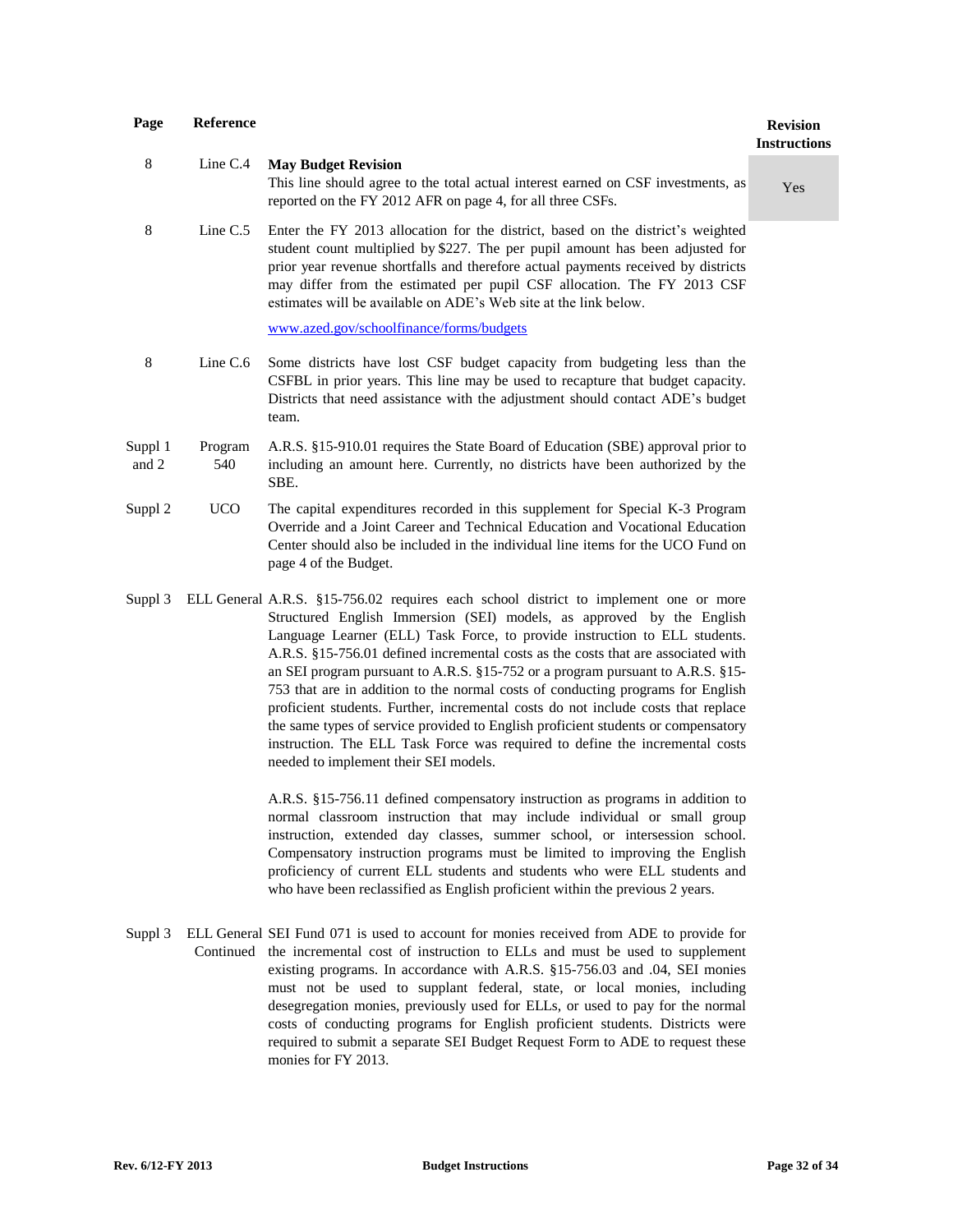- Suppl 3 ELL General In accordance with A.R.S. §15-756.11, the Compensatory Instruction Fund 072 is Continued used to account for monies received from ADE for compensatory instruction programs in addition to normal classroom instruction as described above. Monies must be used to supplement existing programs and not supplant federal, state, or local monies, including desegregation monies levied pursuant to A.R.S. §15-910, used for ELLs or ELL compensatory instruction that were budgeted as of February 23, 2006. For FY 2013, there were no new monies available for compensatory instruction programs. ADE will allow districts to use the remaining monies but will deduct those amounts from future funding requests for compensatory instruction programs.
- Suppl 3 ELL General In all funds where ELL costs are incurred, districts should use program code Continued 260—ELL Incremental Costs to record incremental costs necessary to implement an approved SEI model, program code 265—ELL Compensatory Instruction to record the costs of providing compensatory instruction to ELL students and students reclassified as English proficient in the last 2 years, and program code 435—Pupil Transportation—ELL Compensatory Instruction for transportation costs approved as part of compensatory instruction. However, when desegregation monies in the M&O Fund are used to pay for incremental or compensatory instruction costs, districts should use program codes 514—ELL Incremental Costs and 515—ELL Compensatory Instruction.
- Suppl 3 ELL General Districts may have ELL costs, in funds other than Structured English Immersion Continued Fund 071 and Compensatory Instruction Fund 072, that are beyond the incremental costs necessary to implement an approved SEI model and that are not considered compensatory instruction by statute. Districts should code these costs to program code 100—Regular Education. Districts may choose to separately track these costs in their accounting records using a more detailed program code under 100, such as program code 160.
- Summary Page 2 Include Classroom Site Funds 011, 012, and 013 from Budget, page 3, on the line for the Classroom Site Fund as well as any amount of CSF monies paid to districtsponsored charter schools included on Budget, page 3, footnote 1.
- Summary Page 2 Include School Plant Funds 500-506 and 640 from Budget, page 6, on the line for School Plant Funds.
- Truth in Taxation Work Sheet General In accordance with A.R.S. §15-905.01, a district must hold a truth in taxation hearing on or before the adoption of the expenditure budget if the district budgets an amount that is higher than the truth in taxation base limit, levies any amount for adjacent ways pursuant to A.R.S. §15‑995, or levies any amount for liabilities in excess of the budget pursuant to A.R.S. §15‑907.